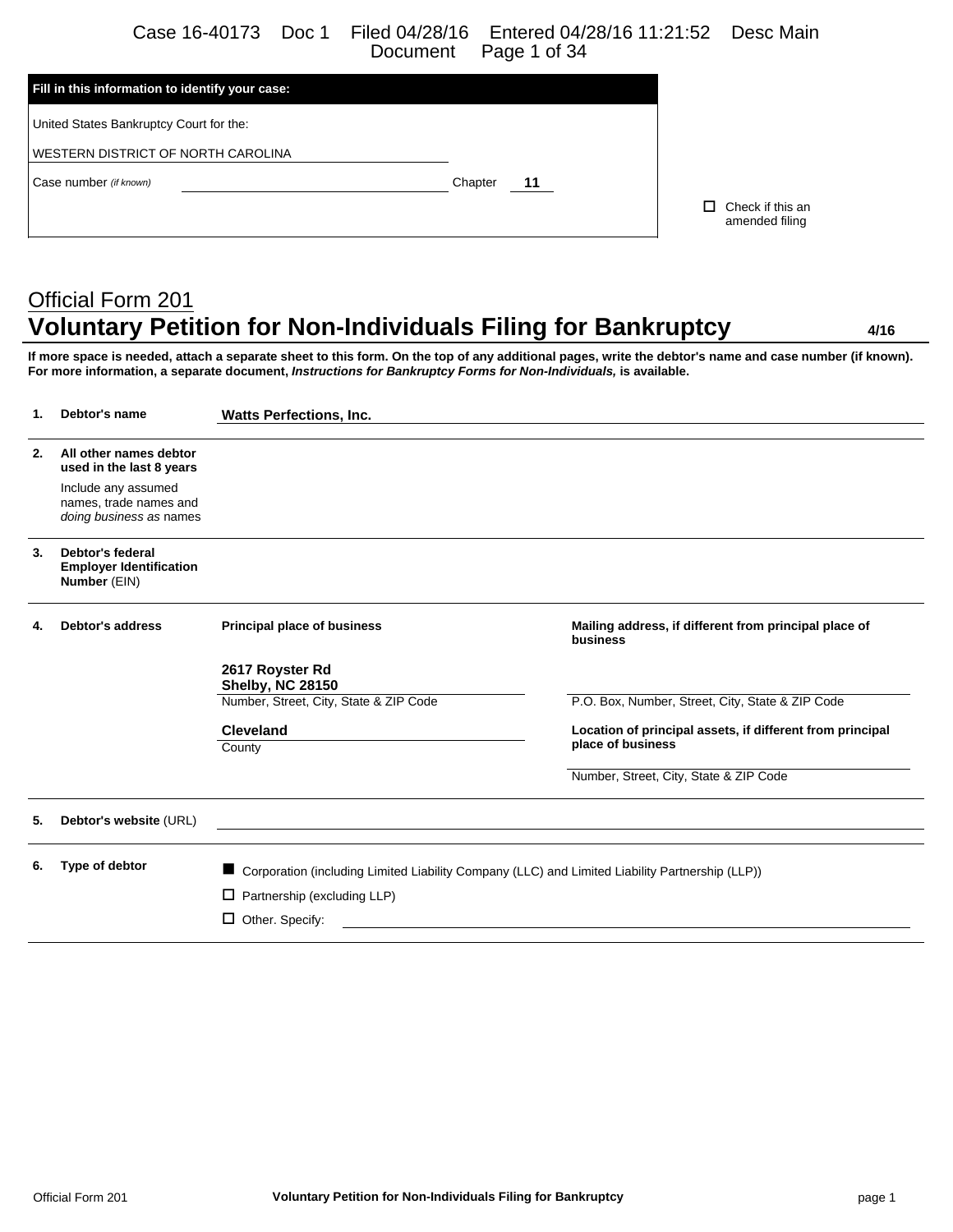|        | attach a separate list                                                                |                     | Debtor<br><b>District</b> |          |                                                                                                                                                                               |      | When $\qquad \qquad$                                                          | Relationship<br>Case number, if known |                                                                                                                                                                                                         |
|--------|---------------------------------------------------------------------------------------|---------------------|---------------------------|----------|-------------------------------------------------------------------------------------------------------------------------------------------------------------------------------|------|-------------------------------------------------------------------------------|---------------------------------------|---------------------------------------------------------------------------------------------------------------------------------------------------------------------------------------------------------|
|        | business partner or an<br>affiliate of the debtor?<br>List all cases. If more than 1, | $\Box$ Yes.         |                           |          |                                                                                                                                                                               |      |                                                                               |                                       |                                                                                                                                                                                                         |
|        | 10. Are any bankruptcy cases<br>pending or being filed by a                           | $\blacksquare$ No   |                           |          |                                                                                                                                                                               |      |                                                                               |                                       |                                                                                                                                                                                                         |
|        |                                                                                       |                     | District                  |          |                                                                                                                                                                               | When |                                                                               | Case number                           |                                                                                                                                                                                                         |
|        | If more than 2 cases, attach a<br>separate list.                                      |                     | District                  | Carolina | <b>Western District North</b>                                                                                                                                                 | When | 2/24/16                                                                       | Case number                           | 16-40057                                                                                                                                                                                                |
|        | the debtor within the last 8<br>years?                                                | $\blacksquare$ Yes. |                           |          |                                                                                                                                                                               |      |                                                                               |                                       |                                                                                                                                                                                                         |
| 9.     | Were prior bankruptcy<br>cases filed by or against                                    | $\Box$ No.          |                           |          |                                                                                                                                                                               |      |                                                                               |                                       |                                                                                                                                                                                                         |
|        |                                                                                       |                     |                           |          |                                                                                                                                                                               |      |                                                                               |                                       |                                                                                                                                                                                                         |
|        |                                                                                       |                     | $\Box$ Chapter 12         |          |                                                                                                                                                                               |      |                                                                               |                                       |                                                                                                                                                                                                         |
|        |                                                                                       |                     |                           | ш        |                                                                                                                                                                               |      |                                                                               |                                       | The debtor is a shell company as defined in the Securities Exchange Act of 1934 Rule 12b-2.                                                                                                             |
|        |                                                                                       |                     |                           |          | (Official Form 201A) with this form.                                                                                                                                          |      |                                                                               |                                       | Exchange Commission according to § 13 or 15(d) of the Securities Exchange Act of 1934. File the<br>attachment to Voluntary Petition for Non-Individuals Filing for Bankruptcy under Chapter 11          |
|        |                                                                                       |                     |                           | □        | accordance with 11 U.S.C. § 1126(b).                                                                                                                                          |      |                                                                               |                                       | The debtor is required to file periodic reports (for example, 10K and 10Q) with the Securities and                                                                                                      |
|        |                                                                                       |                     |                           | ப        |                                                                                                                                                                               |      |                                                                               |                                       | Acceptances of the plan were solicited prepetition from one or more classes of creditors, in                                                                                                            |
|        |                                                                                       |                     |                           |          | procedure in 11 U.S.C. § 1116(1)(B).<br>$\Box$ A plan is being filed with this petition.                                                                                      |      |                                                                               |                                       |                                                                                                                                                                                                         |
|        |                                                                                       |                     |                           |          |                                                                                                                                                                               |      |                                                                               |                                       | business debtor, attach the most recent balance sheet, statement of operations, cash-flow<br>statement, and federal income tax return or if all of these documents do not exist, follow the             |
|        |                                                                                       |                     |                           | ш        |                                                                                                                                                                               |      |                                                                               |                                       | are less than \$2,566,050 (amount subject to adjustment on 4/01/19 and every 3 years after that).<br>The debtor is a small business debtor as defined in 11 U.S.C. § 101(51D). If the debtor is a small |
|        |                                                                                       |                     |                           | ▬        |                                                                                                                                                                               |      |                                                                               |                                       | Debtor's aggregate noncontingent liquidated debts (excluding debts owed to insiders or affiliates)                                                                                                      |
|        |                                                                                       | $\Box$ Chapter 9    |                           |          | Chapter 11. Check all that apply:                                                                                                                                             |      |                                                                               |                                       |                                                                                                                                                                                                         |
|        | <b>Bankruptcy Code is the</b><br>debtor filing?                                       | $\Box$ Chapter 7    |                           |          |                                                                                                                                                                               |      |                                                                               |                                       |                                                                                                                                                                                                         |
| 8.     | Under which chapter of the                                                            | Check one:          |                           |          |                                                                                                                                                                               |      |                                                                               |                                       |                                                                                                                                                                                                         |
|        |                                                                                       |                     |                           |          |                                                                                                                                                                               |      |                                                                               |                                       |                                                                                                                                                                                                         |
|        |                                                                                       |                     |                           |          | C. NAICS (North American Industry Classification System) 4-digit code that best describes debtor.<br>See http://www.uscourts.gov/four-digit-national-association-naics-codes. |      |                                                                               |                                       |                                                                                                                                                                                                         |
|        |                                                                                       |                     |                           |          | $\Box$ Investment advisor (as defined in 15 U.S.C. §80b-2(a)(11))                                                                                                             |      |                                                                               |                                       |                                                                                                                                                                                                         |
|        |                                                                                       |                     |                           |          | $\Box$ Investment company, including hedge fund or pooled investment vehicle (as defined in 15 U.S.C. §80a-3)                                                                 |      |                                                                               |                                       |                                                                                                                                                                                                         |
|        |                                                                                       |                     | B. Check all that apply   |          | $\Box$ Tax-exempt entity (as described in 26 U.S.C. §501)                                                                                                                     |      |                                                                               |                                       |                                                                                                                                                                                                         |
|        |                                                                                       |                     |                           |          |                                                                                                                                                                               |      |                                                                               |                                       |                                                                                                                                                                                                         |
|        |                                                                                       |                     | $\Box$ None of the above  |          | $\Box$ Clearing Bank (as defined in 11 U.S.C. § 781(3))                                                                                                                       |      |                                                                               |                                       |                                                                                                                                                                                                         |
|        |                                                                                       |                     |                           |          | $\Box$ Commodity Broker (as defined in 11 U.S.C. § 101(6))                                                                                                                    |      |                                                                               |                                       |                                                                                                                                                                                                         |
|        |                                                                                       |                     |                           |          | $\Box$ Stockbroker (as defined in 11 U.S.C. § 101(53A))                                                                                                                       |      |                                                                               |                                       |                                                                                                                                                                                                         |
|        |                                                                                       |                     |                           |          | Single Asset Real Estate (as defined in 11 U.S.C. § 101(51B))<br>$\Box$ Railroad (as defined in 11 U.S.C. § 101(44))                                                          |      |                                                                               |                                       |                                                                                                                                                                                                         |
|        |                                                                                       |                     |                           |          | $\Box$ Health Care Business (as defined in 11 U.S.C. § 101(27A))                                                                                                              |      |                                                                               |                                       |                                                                                                                                                                                                         |
| 7.     | Describe debtor's business A. Check one:                                              |                     |                           |          |                                                                                                                                                                               |      |                                                                               |                                       |                                                                                                                                                                                                         |
| Debtor | <b>Watts Perfections, Inc.</b><br>Name                                                |                     |                           |          |                                                                                                                                                                               |      |                                                                               |                                       |                                                                                                                                                                                                         |
|        | Case 16-40173                                                                         |                     | Doc 1                     |          | Filed 04/28/16<br>Document                                                                                                                                                    |      | Entered 04/28/16 11:21:52<br>Page 2 of 34<br>Page 2 of Case number (if known) |                                       | Desc Main                                                                                                                                                                                               |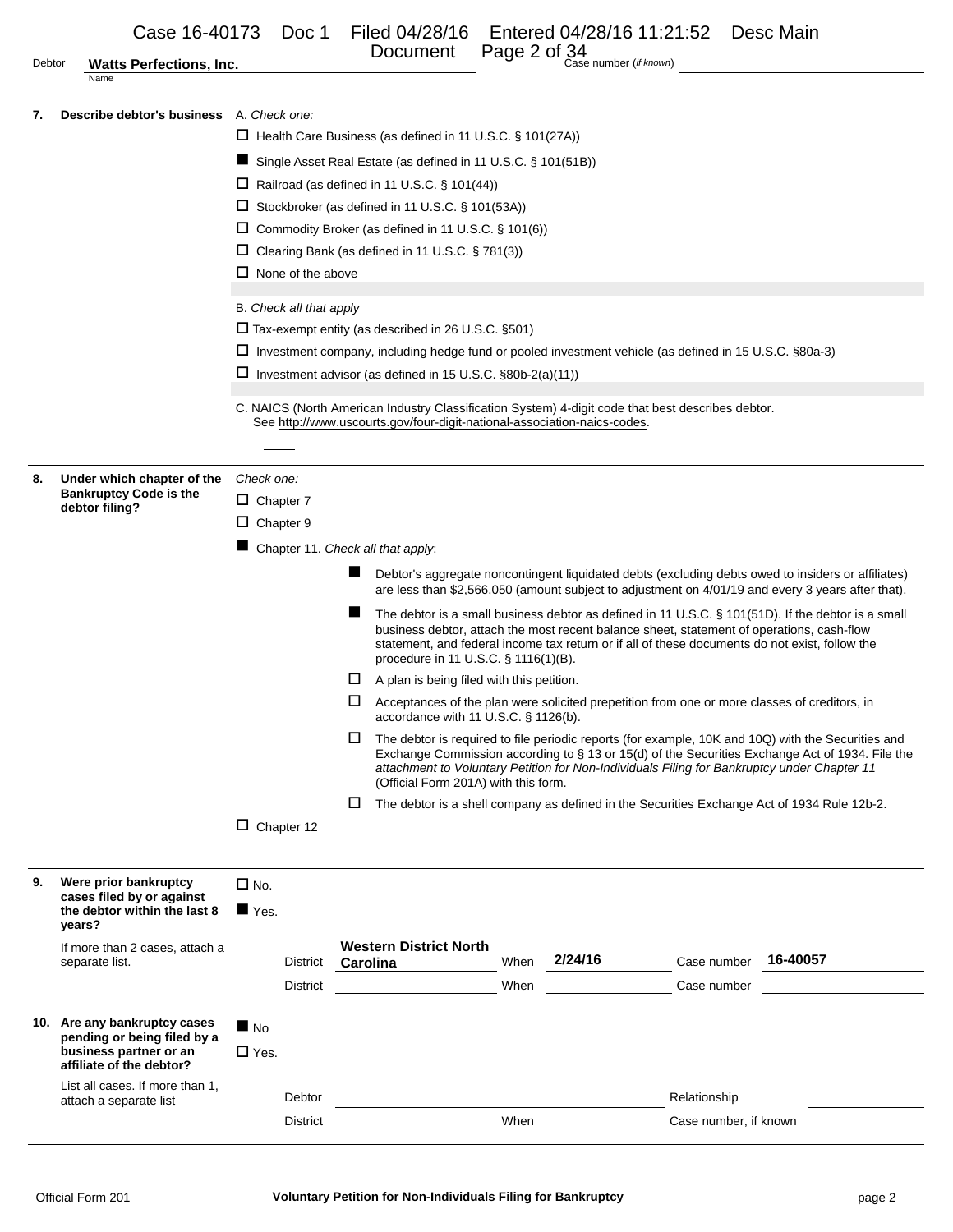| Debtor | Case 16-40173 Doc 1<br><b>Watts Perfections, Inc.</b>                                                                                                                                                                          |                                  |                                                                                                                | Filed 04/28/16<br>Document |  | Entered 04/28/16 11:21:52 Desc Main<br>Page 3 of 34<br>Case number (if known)                                                                                                                                                    |  |                                                                                 |  |  |
|--------|--------------------------------------------------------------------------------------------------------------------------------------------------------------------------------------------------------------------------------|----------------------------------|----------------------------------------------------------------------------------------------------------------|----------------------------|--|----------------------------------------------------------------------------------------------------------------------------------------------------------------------------------------------------------------------------------|--|---------------------------------------------------------------------------------|--|--|
|        | Name                                                                                                                                                                                                                           |                                  |                                                                                                                |                            |  |                                                                                                                                                                                                                                  |  |                                                                                 |  |  |
|        | 11. Why is the case filed in                                                                                                                                                                                                   |                                  | Check all that apply:                                                                                          |                            |  |                                                                                                                                                                                                                                  |  |                                                                                 |  |  |
|        | this district?                                                                                                                                                                                                                 | ▬                                |                                                                                                                |                            |  | Debtor has had its domicile, principal place of business, or principal assets in this district for 180 days immediately<br>preceding the date of this petition or for a longer part of such 180 days than in any other district. |  |                                                                                 |  |  |
|        |                                                                                                                                                                                                                                | □                                |                                                                                                                |                            |  | A bankruptcy case concerning debtor's affiliate, general partner, or partnership is pending in this district.                                                                                                                    |  |                                                                                 |  |  |
|        |                                                                                                                                                                                                                                |                                  |                                                                                                                |                            |  |                                                                                                                                                                                                                                  |  |                                                                                 |  |  |
|        | 12. Does the debtor own or<br>have possession of any                                                                                                                                                                           | $\blacksquare$ No                |                                                                                                                |                            |  |                                                                                                                                                                                                                                  |  |                                                                                 |  |  |
|        | real property or personal                                                                                                                                                                                                      | $\Box$ Yes.                      | Answer below for each property that needs immediate attention. Attach additional sheets if needed.             |                            |  |                                                                                                                                                                                                                                  |  |                                                                                 |  |  |
|        | property that needs<br>immediate attention?                                                                                                                                                                                    |                                  |                                                                                                                |                            |  | Why does the property need immediate attention? (Check all that apply.)                                                                                                                                                          |  |                                                                                 |  |  |
|        |                                                                                                                                                                                                                                |                                  | $\Box$ It poses or is alleged to pose a threat of imminent and identifiable hazard to public health or safety. |                            |  |                                                                                                                                                                                                                                  |  |                                                                                 |  |  |
|        |                                                                                                                                                                                                                                |                                  |                                                                                                                | What is the hazard?        |  |                                                                                                                                                                                                                                  |  |                                                                                 |  |  |
|        |                                                                                                                                                                                                                                |                                  |                                                                                                                |                            |  | $\Box$ It needs to be physically secured or protected from the weather.                                                                                                                                                          |  |                                                                                 |  |  |
|        | $\Box$ It includes perishable goods or assets that could quickly deteriorate or lose value without attention (for example,<br>livestock, seasonal goods, meat, dairy, produce, or securities-related assets or other options). |                                  |                                                                                                                |                            |  |                                                                                                                                                                                                                                  |  |                                                                                 |  |  |
|        | $\Box$ Other<br><u> 1989 - Johann John Stein, markin film yn y brening yn y brening yn y brening yn y brening y brening yn y bre</u>                                                                                           |                                  |                                                                                                                |                            |  |                                                                                                                                                                                                                                  |  |                                                                                 |  |  |
|        | Where is the property?                                                                                                                                                                                                         |                                  |                                                                                                                |                            |  |                                                                                                                                                                                                                                  |  |                                                                                 |  |  |
|        |                                                                                                                                                                                                                                |                                  |                                                                                                                |                            |  | Number, Street, City, State & ZIP Code                                                                                                                                                                                           |  |                                                                                 |  |  |
|        | Is the property insured?                                                                                                                                                                                                       |                                  |                                                                                                                |                            |  |                                                                                                                                                                                                                                  |  |                                                                                 |  |  |
|        |                                                                                                                                                                                                                                |                                  | $\Box$ No                                                                                                      |                            |  |                                                                                                                                                                                                                                  |  |                                                                                 |  |  |
|        |                                                                                                                                                                                                                                |                                  | $\square$ Yes.                                                                                                 | Insurance agency           |  |                                                                                                                                                                                                                                  |  |                                                                                 |  |  |
|        |                                                                                                                                                                                                                                |                                  |                                                                                                                | Contact name               |  |                                                                                                                                                                                                                                  |  |                                                                                 |  |  |
|        |                                                                                                                                                                                                                                |                                  |                                                                                                                | Phone                      |  |                                                                                                                                                                                                                                  |  |                                                                                 |  |  |
|        | Statistical and administrative information                                                                                                                                                                                     |                                  |                                                                                                                |                            |  |                                                                                                                                                                                                                                  |  |                                                                                 |  |  |
|        | 13. Debtor's estimation of                                                                                                                                                                                                     |                                  | Check one:                                                                                                     |                            |  |                                                                                                                                                                                                                                  |  |                                                                                 |  |  |
|        | available funds                                                                                                                                                                                                                |                                  |                                                                                                                |                            |  | ■ Funds will be available for distribution to unsecured creditors.                                                                                                                                                               |  |                                                                                 |  |  |
|        |                                                                                                                                                                                                                                |                                  |                                                                                                                |                            |  | $\Box$ After any administrative expenses are paid, no funds will be available to unsecured creditors.                                                                                                                            |  |                                                                                 |  |  |
|        |                                                                                                                                                                                                                                |                                  |                                                                                                                |                            |  |                                                                                                                                                                                                                                  |  |                                                                                 |  |  |
|        | 14. Estimated number of                                                                                                                                                                                                        | $1 - 49$                         |                                                                                                                |                            |  | $\Box$ 1,000-5,000                                                                                                                                                                                                               |  | $\Box$ 25,001-50,000                                                            |  |  |
|        | creditors                                                                                                                                                                                                                      | $\square$ 50-99                  |                                                                                                                |                            |  | $\square$ 5001-10,000                                                                                                                                                                                                            |  | $\Box$ 50,001-100,000                                                           |  |  |
|        |                                                                                                                                                                                                                                | $\Box$ 100-199<br>$\Box$ 200-999 |                                                                                                                |                            |  | $\Box$ 10,001-25,000                                                                                                                                                                                                             |  | $\Box$ More than 100,000                                                        |  |  |
|        |                                                                                                                                                                                                                                |                                  |                                                                                                                |                            |  |                                                                                                                                                                                                                                  |  |                                                                                 |  |  |
|        | 15. Estimated Assets                                                                                                                                                                                                           | $\square$ \$0 - \$50,000         |                                                                                                                |                            |  | $\Box$ \$1,000,001 - \$10 million                                                                                                                                                                                                |  | $\Box$ \$500,000,001 - \$1 billion                                              |  |  |
|        |                                                                                                                                                                                                                                |                                  | $\square$ \$50,001 - \$100,000                                                                                 |                            |  | $\Box$ \$10,000,001 - \$50 million<br>$\Box$ \$50,000,001 - \$100 million                                                                                                                                                        |  | □ \$1,000,000,001 - \$10 billion<br>$\Box$ \$10,000,000,001 - \$50 billion      |  |  |
|        |                                                                                                                                                                                                                                |                                  | $\blacksquare$ \$100,001 - \$500,000<br>$\Box$ \$500,001 - \$1 million                                         |                            |  | $\square$ \$100,000,001 - \$500 million                                                                                                                                                                                          |  | $\Box$ More than \$50 billion                                                   |  |  |
|        |                                                                                                                                                                                                                                |                                  |                                                                                                                |                            |  |                                                                                                                                                                                                                                  |  |                                                                                 |  |  |
|        | 16. Estimated liabilities                                                                                                                                                                                                      | $\square$ \$0 - \$50,000         |                                                                                                                |                            |  | $\Box$ \$1,000,001 - \$10 million                                                                                                                                                                                                |  | $\Box$ \$500,000,001 - \$1 billion                                              |  |  |
|        |                                                                                                                                                                                                                                |                                  | $\Box$ \$50,001 - \$100,000                                                                                    |                            |  | $\Box$ \$10,000,001 - \$50 million<br>$\Box$ \$50,000,001 - \$100 million                                                                                                                                                        |  | $\Box$ \$1,000,000,001 - \$10 billion<br>$\Box$ \$10,000,000,001 - \$50 billion |  |  |
|        |                                                                                                                                                                                                                                |                                  | $\blacksquare$ \$100,001 - \$500,000<br>$\Box$ \$500,001 - \$1 million                                         |                            |  | $\Box$ \$100,000,001 - \$500 million                                                                                                                                                                                             |  | $\Box$ More than \$50 billion                                                   |  |  |
|        |                                                                                                                                                                                                                                |                                  |                                                                                                                |                            |  |                                                                                                                                                                                                                                  |  |                                                                                 |  |  |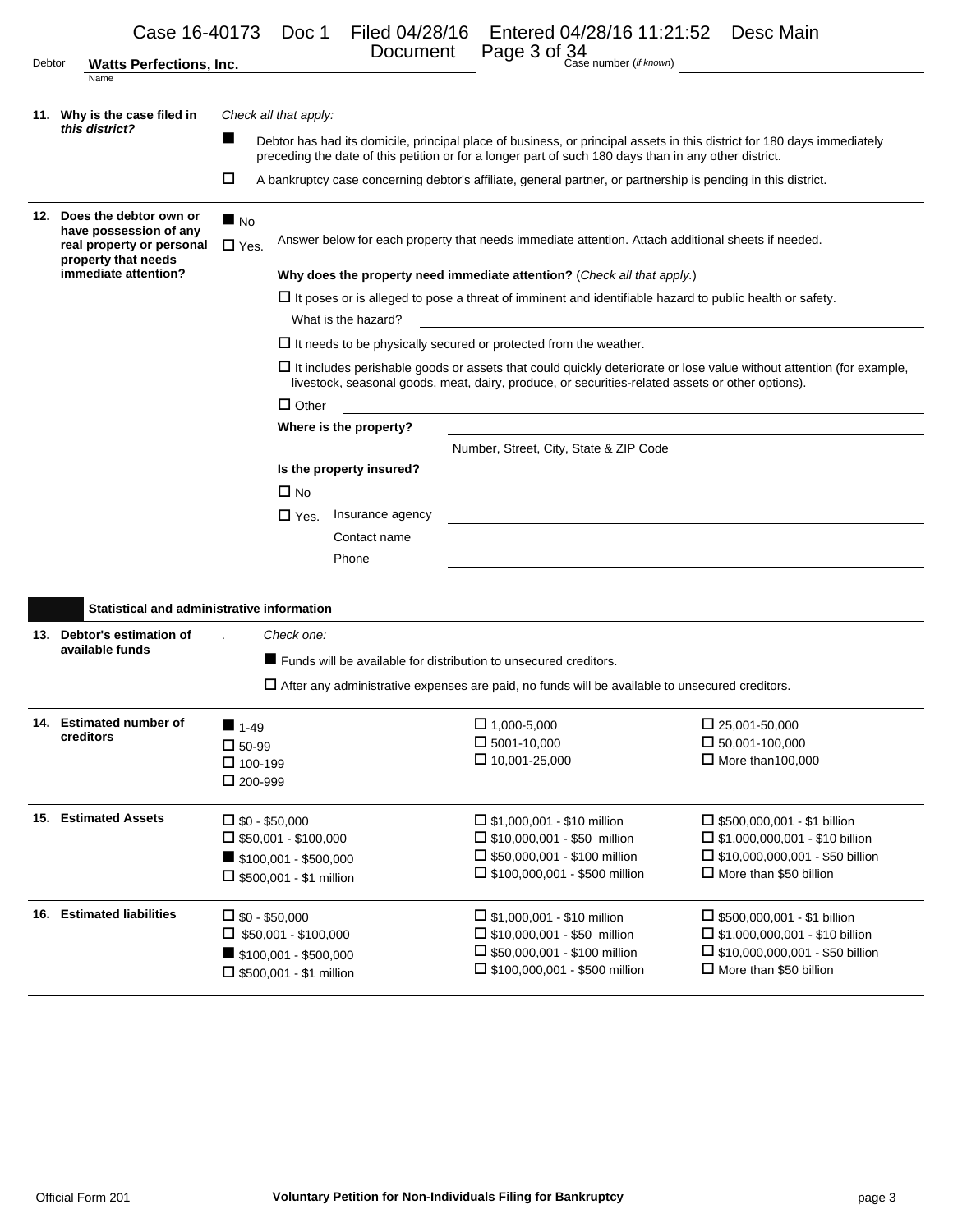| <b>Watts Perfections, Inc.</b> |  |
|--------------------------------|--|
|                                |  |

Document Page 4 of 34

| Debtor<br><b>Watts Perfections, Inc.</b><br>Name                           |                                                                                                                                                                                                                                                                                                                                  | Case number (if known)                                                                                                   |
|----------------------------------------------------------------------------|----------------------------------------------------------------------------------------------------------------------------------------------------------------------------------------------------------------------------------------------------------------------------------------------------------------------------------|--------------------------------------------------------------------------------------------------------------------------|
|                                                                            | <b>Request for Relief, Declaration, and Signatures</b>                                                                                                                                                                                                                                                                           |                                                                                                                          |
|                                                                            | WARNING -- Bankruptcy fraud is a serious crime. Making a false statement in connection with a bankruptcy case can result in fines up to \$500,000 or<br>imprisonment for up to 20 years, or both. 18 U.S.C. §§ 152, 1341, 1519, and 3571.                                                                                        |                                                                                                                          |
| 17. Declaration and signature<br>of authorized<br>representative of debtor | The debtor requests relief in accordance with the chapter of title 11, United States Code, specified in this petition.<br>I have been authorized to file this petition on behalf of the debtor.<br>I declare under penalty of perjury that the foregoing is true and correct.<br>Executed on<br>April 28, 2016<br>MM / DD / YYYY | I have examined the information in this petition and have a reasonable belief that the information is trued and correct. |
|                                                                            | X /s/ Douglas Chad Watts<br>Signature of authorized representative of debtor<br><b>President</b><br>Title                                                                                                                                                                                                                        | <b>Douglas Chad Watts</b><br>Printed name                                                                                |
| 18. Signature of attorney                                                  | $X$ /s/ Kerry L. Baletine<br>Signature of attorney for debtor                                                                                                                                                                                                                                                                    | Date April 28, 2016<br>MM / DD / YYYY                                                                                    |
|                                                                            | Kerry L. Baletine<br>Printed name<br><b>Balentine Law, PLLC</b><br>Firm name                                                                                                                                                                                                                                                     |                                                                                                                          |
|                                                                            | <b>615 South Dekalb Street</b><br><b>PO Box 1000</b><br>Shelby, NC 28151-1000<br>Number, Street, City, State & ZIP Code                                                                                                                                                                                                          |                                                                                                                          |
|                                                                            | 704-487-0616<br>Contact phone<br>Email address                                                                                                                                                                                                                                                                                   | kbalentine@maxgardner.com                                                                                                |
|                                                                            | 41032<br>Bar number and State                                                                                                                                                                                                                                                                                                    |                                                                                                                          |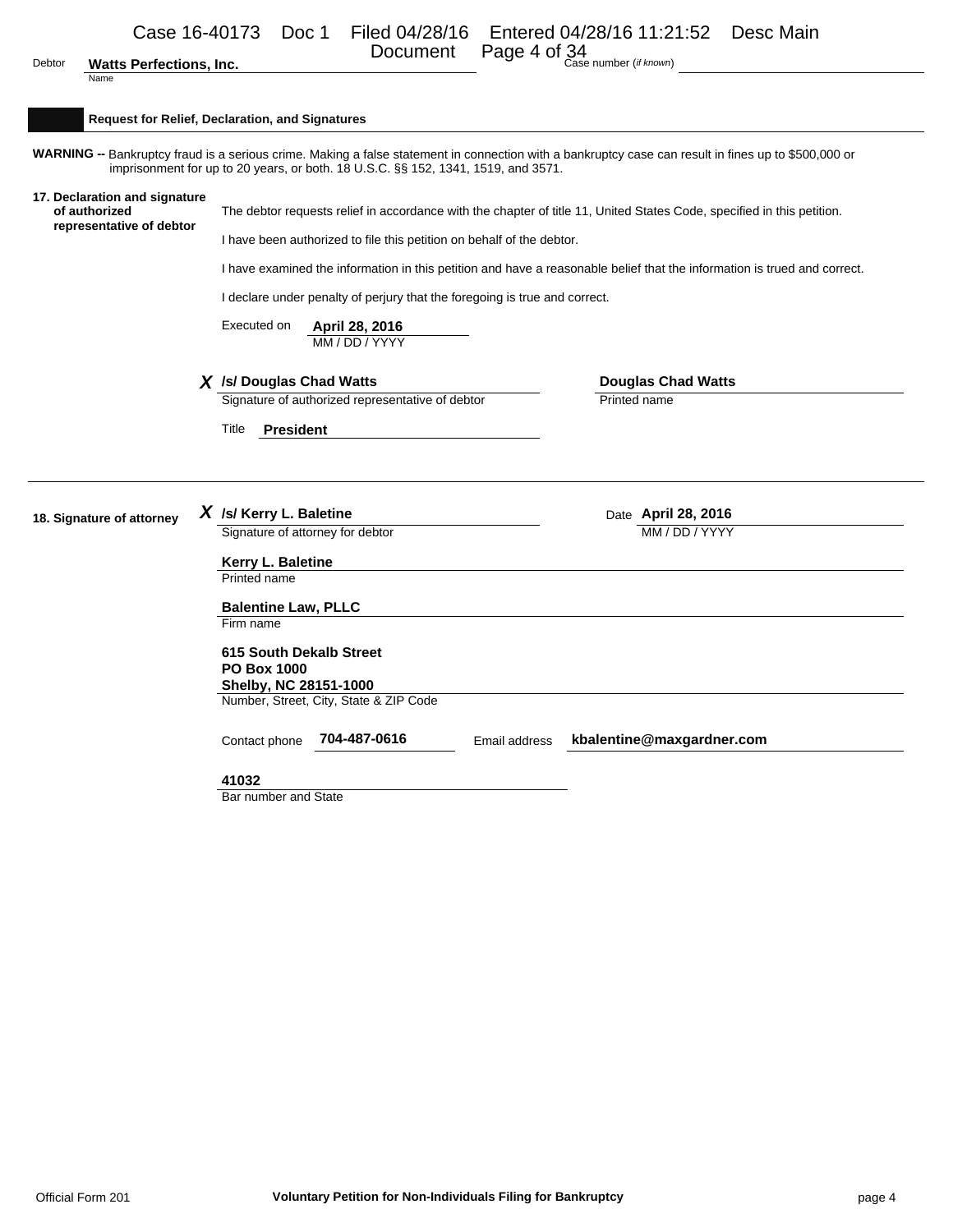### Case 16-40173 Doc 1 Filed 04/28/16 Entered 04/28/16 11:21:52 Desc Main Document Page 5 of 34

| Fill in this information to identify the case:                             |                                             |  |  |  |  |  |  |
|----------------------------------------------------------------------------|---------------------------------------------|--|--|--|--|--|--|
| <b>Watts Perfections, Inc.</b><br>Debtor name                              |                                             |  |  |  |  |  |  |
| United States Bankruptcy Court for the: WESTERN DISTRICT OF NORTH CAROLINA |                                             |  |  |  |  |  |  |
| Case number (if known)                                                     | Check if this is an<br>п.<br>amended filing |  |  |  |  |  |  |

# Official Form 202 **Declaration Under Penalty of Perjury for Non-Individual Debtors 12/15**

**An individual who is authorized to act on behalf of a non-individual debtor, such as a corporation or partnership, must sign and submit this form for the schedules of assets and liabilities, any other document that requires a declaration that is not included in the document, and any amendments of those documents. This form must state the individual's position or relationship to the debtor, the identity of the document, and the date. Bankruptcy Rules 1008 and 9011.**

**WARNING -- Bankruptcy fraud is a serious crime. Making a false statement, concealing property, or obtaining money or property by fraud in connection with a bankruptcy case can result in fines up to \$500,000 or imprisonment for up to 20 years, or both. 18 U.S.C. §§ 152, 1341, 1519, and 3571.**

#### **Declaration and signature**

I am the president, another officer, or an authorized agent of the corporation; a member or an authorized agent of the partnership; or another individual serving as a representative of the debtor in this case.

I have examined the information in the documents checked below and I have a reasonable belief that the information is true and correct:

- 
- *Schedule A/B: Assets–Real and Personal Property* (Official Form 206A/B) *Schedule D: Creditors Who Have Claims Secured by Property* (Official Form 206D)
- *Schedule E/F: Creditors Who Have Unsecured Claims* (Official Form 206E/F)
- *Schedule G: Executory Contracts and Unexpired Leases* (Official Form 206G)
- *Schedule H: Codebtors* (Official Form 206H)
- *Summary of Assets and Liabilities for Non-Individuals* (Official Form 206Sum)
- Amended *Schedule*
- *Chapter 11 or Chapter 9 Cases: List of Creditors Who Have the 20 Largest Unsecured Claims and Are Not Insiders* (Official Form 204)
- $\square$  Other document that requires a declaration

I declare under penalty of perjury that the foregoing is true and correct.

#### Executed on **April 28, 2016** *X* **/s/ Douglas Chad Watts**

Signature of individual signing on behalf of debtor

#### **Douglas Chad Watts**

Printed name

#### **President**

Position or relationship to debtor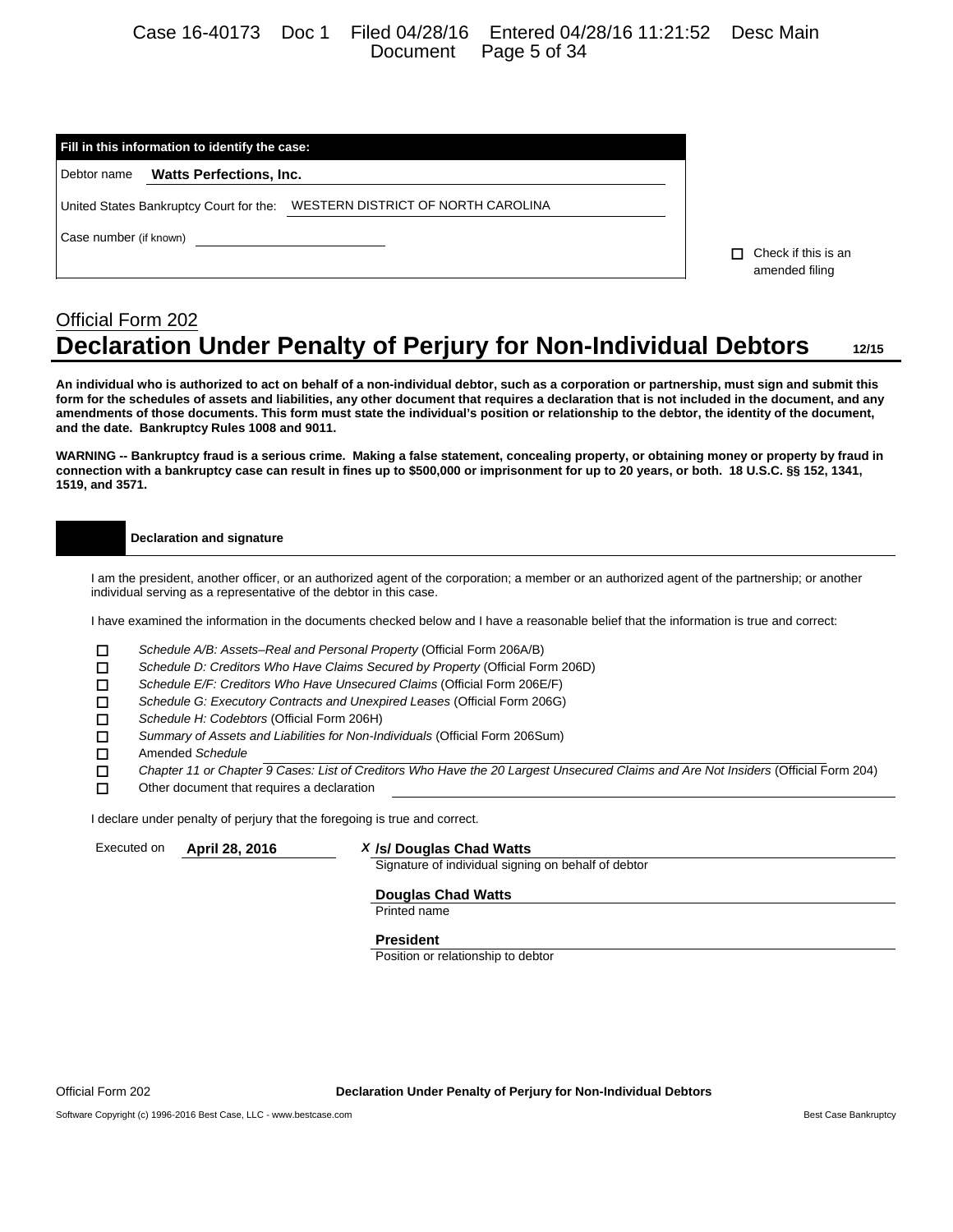Case 16-40173 Doc 1 Filed 04/28/16 Entered 04/28/16 11:21:52 Desc Main Page 6 of 34

**WESTERN DISTRICT OF NORTH** 

**CAROLINA**

Fill in this information to identify the case:

| Debtor name   Watts Perfections, Inc.   |
|-----------------------------------------|
| United States Bankruptcy Court for the: |

Case number (if known): **amended filing**  $\blacksquare$ 

 $\Box$  Check if this is an

# Official Form 204 **Chapter 11 or Chapter 9 Cases: List of Creditors Who Have the 20 Largest Unsecured Claims and Are Not Insiders 12/15**

**A list of creditors holding the 20 largest unsecured claims must be filed in a Chapter 11 or Chapter 9 case. Include claims which the debtor disputes. Do not include claims by any person or entity who is an insider, as defined in 11 U.S.C. § 101(31). Also, do not include claims by secured creditors, unless the unsecured claim resulting from inadequate collateral value places the creditor among the holders of the 20 largest unsecured claims.**

| Name of creditor and<br>complete mailing address,<br>including zip code                                  | Name, telephone number<br>and email address of<br>creditor contact | Nature of claim<br>(for example, trade<br>debts, bank loans,<br>professional services,<br>and government<br>contracts) | Indicate if claim<br>is contingent,<br>unliquidated, or<br>disputed | Amount of claim<br>If the claim is fully unsecured, fill in only unsecured claim amount. If<br>claim is partially secured, fill in total claim amount and deduction for<br>value of collateral or setoff to calculate unsecured claim.<br>Total claim, if<br><b>Deduction for value</b><br>Unsecured claim |                         |            |
|----------------------------------------------------------------------------------------------------------|--------------------------------------------------------------------|------------------------------------------------------------------------------------------------------------------------|---------------------------------------------------------------------|------------------------------------------------------------------------------------------------------------------------------------------------------------------------------------------------------------------------------------------------------------------------------------------------------------|-------------------------|------------|
| Berman & Rabin, PA<br>PO Box 24327-66283<br><b>Overland Park, KS</b><br>66223                            |                                                                    | credit service                                                                                                         |                                                                     | partially secured                                                                                                                                                                                                                                                                                          | of collateral or setoff | \$9,051.80 |
| <b>Cintas</b><br>PO Box 630803<br>Cincinnati, OH<br>45263-0803                                           |                                                                    | equipment and<br>supplies used in<br>motorcycle repair                                                                 |                                                                     |                                                                                                                                                                                                                                                                                                            |                         | \$283.38   |
| <b>Cleveland County</b><br><b>Tax Collector</b><br><b>PO Box 760</b><br><b>Shelby, NC 28131</b>          |                                                                    | property taxes                                                                                                         |                                                                     |                                                                                                                                                                                                                                                                                                            |                         | \$1,680.35 |
| <b>CMI Credit</b><br><b>Mediators, Inc.</b><br><b>PO Box 456</b><br><b>Upper Darby, PA</b><br>19082-0456 |                                                                    | equipment and<br>supplies used in<br>motorcycle repair                                                                 |                                                                     |                                                                                                                                                                                                                                                                                                            |                         | \$2,576.72 |
| <b>Evans Cooling</b><br>Systems, Inc.<br>496 Fricks Lock Rd<br>Pottstown, PA<br>19465                    |                                                                    | parts                                                                                                                  |                                                                     |                                                                                                                                                                                                                                                                                                            |                         | \$400.00   |
| <b>Gary Boyd Auction</b><br>& Real Estate<br><b>PO Box 352</b><br>Albemarle, NC<br>28002                 |                                                                    | inspection                                                                                                             |                                                                     |                                                                                                                                                                                                                                                                                                            |                         | \$450.00   |
| H & H Pest Control<br>520 East Dixon Blyd<br><b>Shelby, NC 28150</b>                                     |                                                                    | pest control<br>services                                                                                               |                                                                     |                                                                                                                                                                                                                                                                                                            |                         | \$410.00   |
| <b>Hendricks Best</b><br><b>Brands Plus</b><br>1241 E. Dixon Blvd<br><b>Shelby, NC 28150</b>             |                                                                    | equipment and<br>supplies used in<br>motorcycle repair                                                                 |                                                                     |                                                                                                                                                                                                                                                                                                            |                         | \$314.30   |
| John Schweppe,<br>Esq<br>211 E. Warren St<br><b>Shelby, NC 28150</b>                                     |                                                                    | legal services                                                                                                         |                                                                     |                                                                                                                                                                                                                                                                                                            |                         | \$500.00   |

Official form 204 Chapter 11 or Chapter 9 Cases: List of Creditors Who Have the 20 Largest Unsecured claims page 1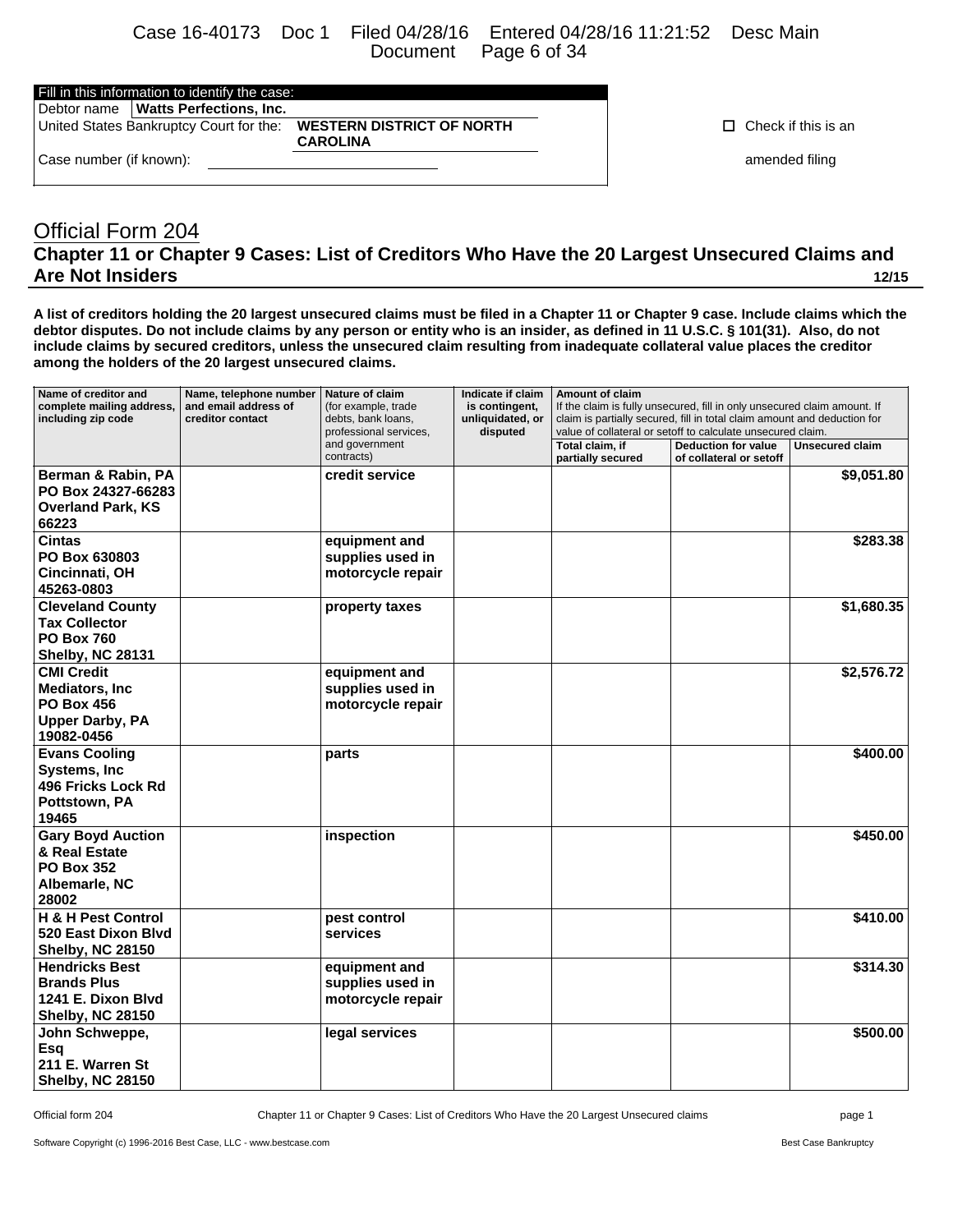# Case 16-40173 Doc 1 Filed 04/28/16 Entered 04/28/16 11:21:52 Desc Main Document Page 7 of 34

#### Debtor **Watts Perfections, Inc. Case number (if known)** Case number (if known) Name

| Name of creditor and                                                                                                           | Name, telephone number                   | Nature of claim                                                     | Indicate if claim                              | <b>Amount of claim</b>                                                                                                                                                                                              |                                                       |                        |
|--------------------------------------------------------------------------------------------------------------------------------|------------------------------------------|---------------------------------------------------------------------|------------------------------------------------|---------------------------------------------------------------------------------------------------------------------------------------------------------------------------------------------------------------------|-------------------------------------------------------|------------------------|
| complete mailing address,<br>including zip code                                                                                | and email address of<br>creditor contact | (for example, trade<br>debts, bank loans,<br>professional services, | is contingent,<br>unliquidated, or<br>disputed | If the claim is fully unsecured, fill in only unsecured claim amount. If<br>claim is partially secured, fill in total claim amount and deduction for<br>value of collateral or setoff to calculate unsecured claim. |                                                       |                        |
|                                                                                                                                |                                          |                                                                     |                                                | Total claim, if<br>partially secured                                                                                                                                                                                | <b>Deduction for value</b><br>of collateral or setoff | <b>Unsecured claim</b> |
| <b>LEAF Funding</b><br>c/o William J. Allen<br>2435 Plantation<br>Center Dr, Suite 205<br>Matthews, NC 28105                   |                                          | 2617 Royster Rd.,<br><b>Shelby, NC 28150</b>                        |                                                | \$13,164.00                                                                                                                                                                                                         | \$206,000.00                                          | \$13,164.00            |
| <b>Maxwell Hamrick</b><br>Ins. Agency<br><b>PO Box 1507</b><br><b>Shelby, NC 28151</b>                                         |                                          | insurance<br>services                                               |                                                |                                                                                                                                                                                                                     |                                                       | \$177.41               |
| <b>Mitchell Bailey</b><br>31584 Adour Way<br>Winchester, CA<br>92596                                                           |                                          | advertising                                                         |                                                |                                                                                                                                                                                                                     |                                                       | \$221.00               |
| <b>North Carolina</b><br>Department of<br><b>Revenue</b><br><b>Bankruptcy Unit</b><br>PO Box 1168<br>Raleigh, NC<br>27602-1168 |                                          | sales and use tax                                                   |                                                |                                                                                                                                                                                                                     |                                                       | \$4,000.00             |
| <b>Ohlins</b><br>703-C Old<br><b>Spartanburg Hwy</b><br>Hendersonville, NC<br>28792                                            |                                          | equipment and<br>supplies used in<br>motorcycle repair              |                                                |                                                                                                                                                                                                                     |                                                       | \$382.52               |
| <b>Parts Unlimited</b><br>c/o Robert J.<br><b>Bernhardt</b><br>5821 Fairview Rd.,<br>Suite 100<br>Charlotte, NC 28209          |                                          | 2617 Royster Rd.,<br><b>Shelby, NC 28150</b>                        |                                                | \$4,128.00                                                                                                                                                                                                          | \$206,000.00                                          | \$4,128.00             |
| <b>Security Central</b><br>PO Box 602371<br><b>Charlotte, NC</b><br>28260-2371                                                 |                                          | security system                                                     |                                                |                                                                                                                                                                                                                     |                                                       | \$150.00               |
| Spangler, Inc., PA<br><b>1914 Brunswick</b><br>Ave., Suite 2B<br>Charlotte, NC 28207                                           |                                          | accounting<br>services                                              |                                                |                                                                                                                                                                                                                     |                                                       | \$11,025.00            |
| <b>Synter Resource</b><br>Group, LLC<br>PO Box 63247<br><b>North Charleston,</b><br>SC 29419-3247                              |                                          | postal services                                                     |                                                |                                                                                                                                                                                                                     |                                                       | \$549.24               |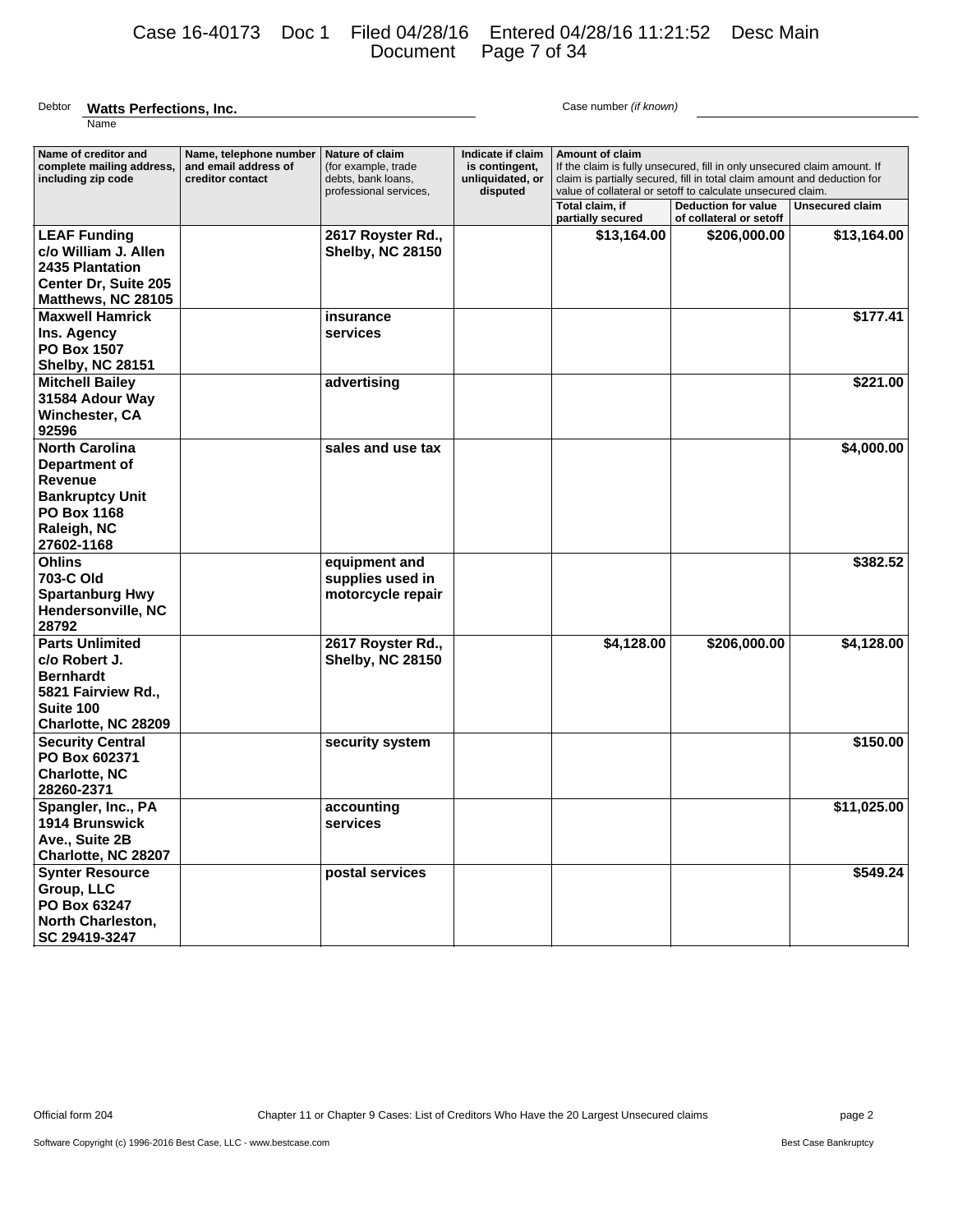|  | Case 16-40173  Doc 1  Filed 04/28/16  Entered 04/28/16  11:21:52  Desc Main |  |
|--|-----------------------------------------------------------------------------|--|
|  |                                                                             |  |

| Page 8 of 34<br>Document                                                      |                                              |
|-------------------------------------------------------------------------------|----------------------------------------------|
| Fill in this information to identify the case:                                |                                              |
| Debtor name<br><b>Watts Perfections, Inc.</b>                                 |                                              |
| WESTERN DISTRICT OF NORTH CAROLINA<br>United States Bankruptcy Court for the: |                                              |
| Case number (if known)                                                        | $\Box$ Check if this is an<br>amended filing |
|                                                                               |                                              |

|                | <b>Official Form 206Sum</b><br><b>Summary of Assets and Liabilities for Non-Individuals</b> |     | 12/15      |
|----------------|---------------------------------------------------------------------------------------------|-----|------------|
| Part 1:        | <b>Summary of Assets</b>                                                                    |     |            |
| 1.             | <b>Schedule A/B: Assets-Real and Personal Property (Official Form 206A/B)</b>               |     |            |
|                | 1a. Real property:                                                                          | \$  | 206,000.00 |
|                | 1b. Total personal property:                                                                | \$  | 29,797.43  |
|                | 1c. Total of all property:                                                                  | \$  | 235,797.43 |
| Part 2:        | <b>Summary of Liabilities</b>                                                               |     |            |
| 2.             | Schedule D: Creditors Who Have Claims Secured by Property (Official Form 206D)              | \$  | 316,292.00 |
| 3.             | Schedule E/F: Creditors Who Have Unsecured Claims (Official Form 206E/F)                    |     |            |
|                | 3a. Total claim amounts of priority unsecured claims:                                       | \$  | 5,680.35   |
|                | 3b. Total amount of claims of nonpriority amount of unsecured claims:                       | +\$ | 26,491.37  |
| 4 <sup>1</sup> | Total liabilities<br>Lines $2 + 3a + 3b$                                                    |     | 348,463.72 |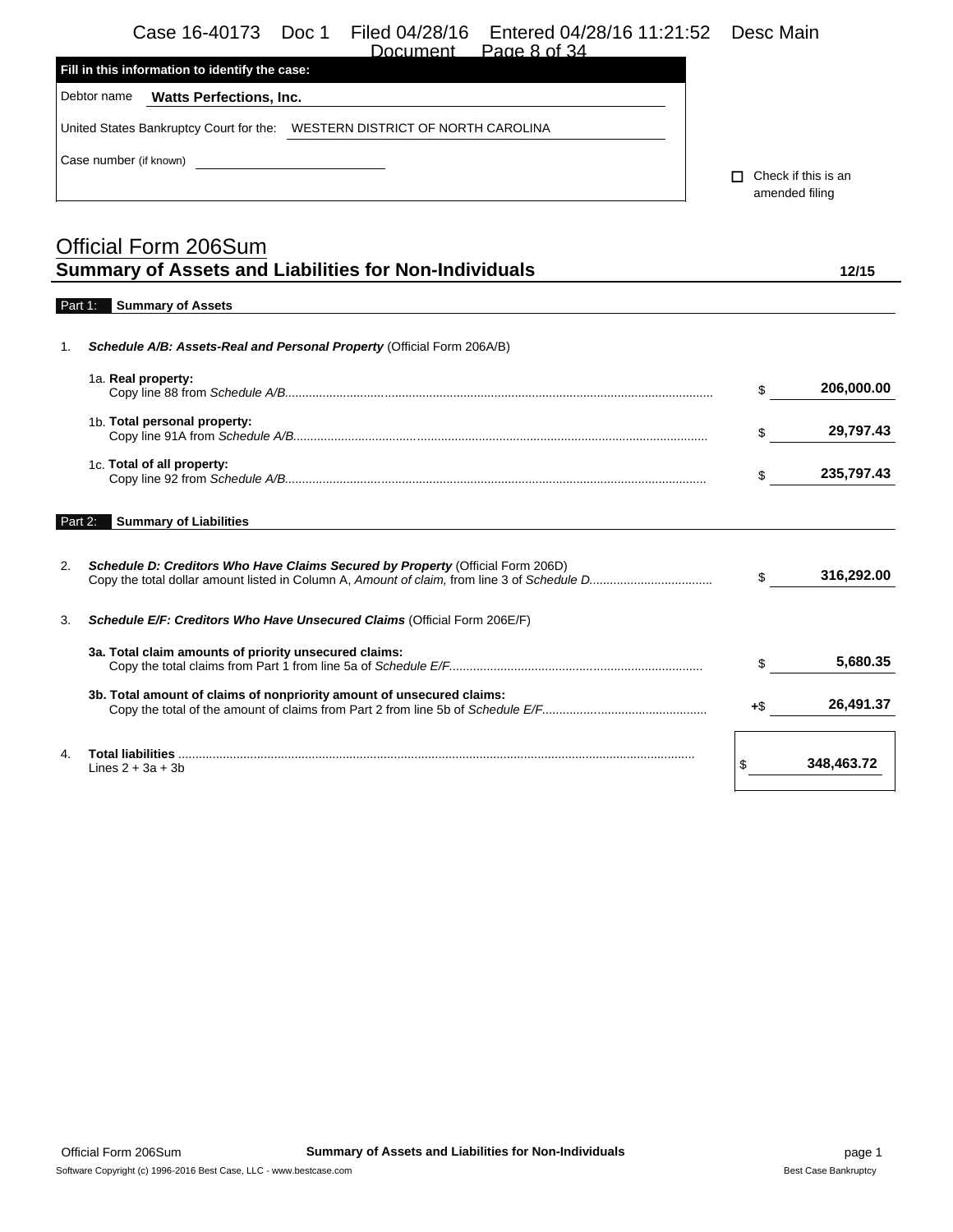Case 16-40173 Doc 1 Filed 04/28/16 Entered 04/28/16 11:21:52 Desc Main Dogs 0 of 24

| ,,,,,,,,,,,,,,,<br>F GUE 9 UL 04<br>Fill in this information to identify the case: |                                             |
|------------------------------------------------------------------------------------|---------------------------------------------|
| Debtor name<br><b>Watts Perfections, Inc.</b>                                      |                                             |
| WESTERN DISTRICT OF NORTH CAROLINA<br>United States Bankruptcy Court for the:      |                                             |
| Case number (if known)                                                             | Check if this is an<br>п.<br>amended filing |

# Official Form 206A/B **Schedule A/B: Assets - Real and Personal Property 12/15**

**Disclose all property, real and personal, which the debtor owns or in which the debtor has any other legal, equitable, or future interest. Include all property in which the debtor holds rights and powers exercisable for the debtor's own benefit. Also include assets and properties which have no book value, such as fully depreciated assets or assets that were not capitalized. In Schedule A/B, list any executory contracts or unexpired leases. Also list them on** *Schedule G: Executory Contracts and Unexpired Leases* **(Official Form 206G).**

**Be as complete and accurate as possible. If more space is needed, attach a separate sheet to this form. At the top of any pages added, write the debtor's name and case number (if known). Also identify the form and line number to which the additional information applies. If an additional sheet is attached, include the amounts from the attachment in the total for the pertinent part.**

**For Part 1 through Part 11, list each asset under the appropriate category or attach separate supporting schedules, such as a fixed asset schedule or depreciation schedule, that gives the details for each asset in a particular category. List each asset only once. In valuing the debtor's interest, do not deduct the value of secured claims. See the instructions to understand the terms used in this form.** Part 1: **Cash and cash equivalents**

1. **Does the debtor have any cash or cash equivalents?**

 $\Box$  No. Go to Part 2.

|                | All cash or cash equivalents owned or controlled by the debtor                                                                  |                 |                                    | <b>Current value of</b><br>debtor's interest |
|----------------|---------------------------------------------------------------------------------------------------------------------------------|-----------------|------------------------------------|----------------------------------------------|
| 3.             | Checking, savings, money market, or financial brokerage accounts (Identify all)<br>Name of institution (bank or brokerage firm) | Type of account | Last 4 digits of account<br>number |                                              |
|                | <b>Fidelity Bank, Debtor-in-Possession</b><br>account<br>3.1.                                                                   | checking        | 2265                               | \$1,000.00                                   |
| 4.             | Other cash equivalents (Identify all)                                                                                           |                 |                                    |                                              |
| 5.             | Total of Part 1.                                                                                                                |                 |                                    | \$1,000.00                                   |
|                | Add lines 2 through 4 (including amounts on any additional sheets). Copy the total to line 80.                                  |                 |                                    |                                              |
| Part 2:        | <b>Deposits and Prepayments</b>                                                                                                 |                 |                                    |                                              |
|                | 6. Does the debtor have any deposits or prepayments?                                                                            |                 |                                    |                                              |
|                | No. Go to Part 3.                                                                                                               |                 |                                    |                                              |
|                | $\Box$ Yes Fill in the information below.                                                                                       |                 |                                    |                                              |
|                | <b>Accounts receivable</b>                                                                                                      |                 |                                    |                                              |
|                | 10. Does the debtor have any accounts receivable?                                                                               |                 |                                    |                                              |
|                |                                                                                                                                 |                 |                                    |                                              |
|                | $\Box$ No. Go to Part 4.<br>Yes Fill in the information below.                                                                  |                 |                                    |                                              |
| Part 3:<br>11. | <b>Accounts receivable</b>                                                                                                      |                 |                                    |                                              |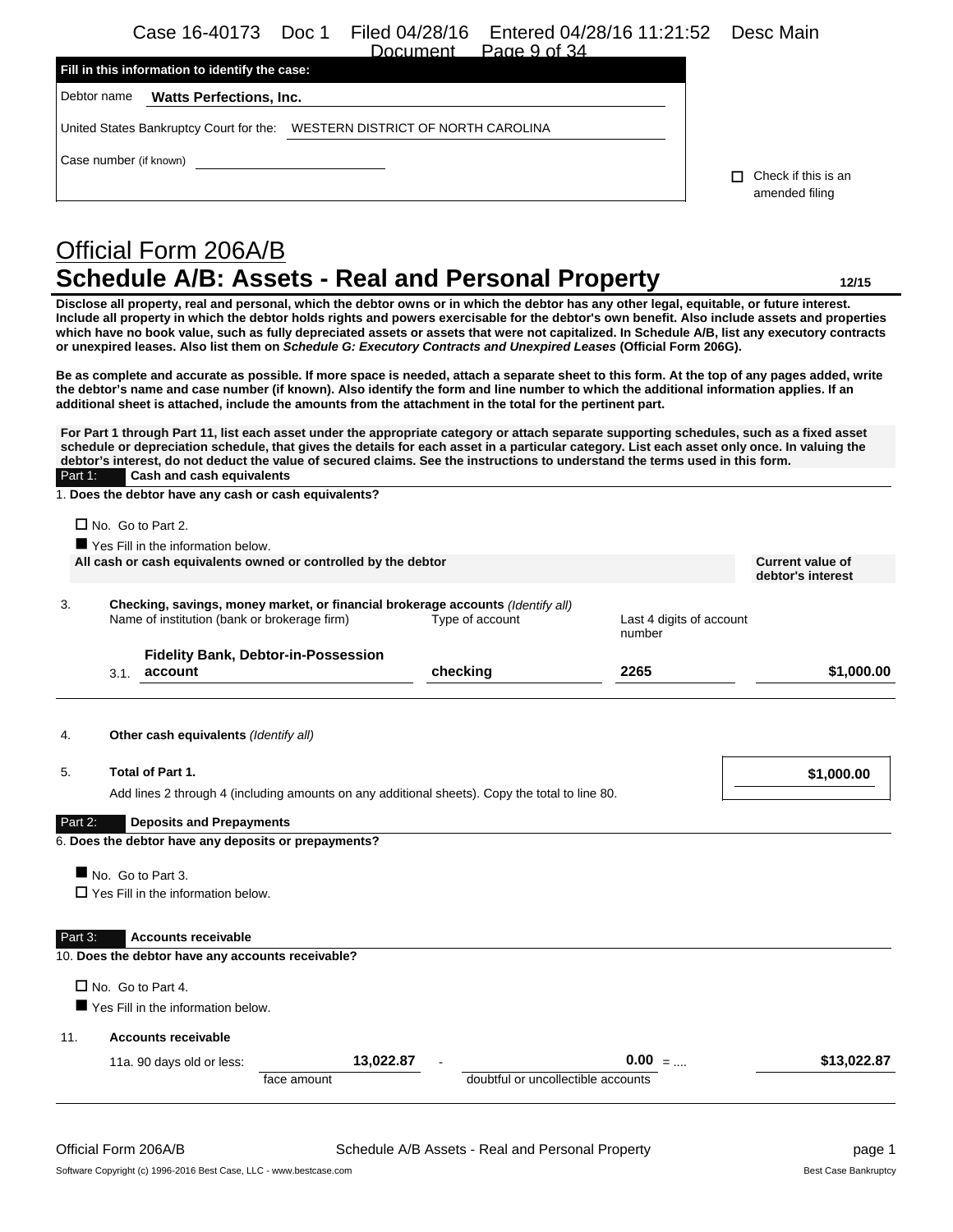Case 16-40173 Doc 1 Filed 04/28/16 Entered 04/28/16 11:21:52 Desc Main Document Page 10 of 34

| Debtor  | <b>Watts Perfections, Inc.</b><br>Case number (If known)<br>Name |                                                                                                                                                             |                                                             |                                                   |                                              |  |
|---------|------------------------------------------------------------------|-------------------------------------------------------------------------------------------------------------------------------------------------------------|-------------------------------------------------------------|---------------------------------------------------|----------------------------------------------|--|
|         | 11b. Over 90 days old:                                           | 6,526.56                                                                                                                                                    |                                                             | $0.00$ =                                          | \$6,526.56                                   |  |
|         |                                                                  | face amount                                                                                                                                                 | doubtful or uncollectible accounts                          |                                                   |                                              |  |
| 12.     | Total of Part 3.                                                 |                                                                                                                                                             |                                                             |                                                   | \$19,549.43                                  |  |
|         |                                                                  | Current value on lines $11a + 11b =$ line 12. Copy the total to line 82.                                                                                    |                                                             |                                                   |                                              |  |
| Part 4: | <b>Investments</b>                                               |                                                                                                                                                             |                                                             |                                                   |                                              |  |
|         | 13. Does the debtor own any investments?                         |                                                                                                                                                             |                                                             |                                                   |                                              |  |
|         | No. Go to Part 5.                                                |                                                                                                                                                             |                                                             |                                                   |                                              |  |
|         | $\Box$ Yes Fill in the information below.                        |                                                                                                                                                             |                                                             |                                                   |                                              |  |
|         |                                                                  |                                                                                                                                                             |                                                             |                                                   |                                              |  |
| Part 5: | Inventory, excluding agriculture assets                          |                                                                                                                                                             |                                                             |                                                   |                                              |  |
|         |                                                                  | 18. Does the debtor own any inventory (excluding agriculture assets)?                                                                                       |                                                             |                                                   |                                              |  |
|         | No. Go to Part 6.                                                |                                                                                                                                                             |                                                             |                                                   |                                              |  |
|         | $\Box$ Yes Fill in the information below.                        |                                                                                                                                                             |                                                             |                                                   |                                              |  |
|         | No. Go to Part 7.<br>$\Box$ Yes Fill in the information below.   | 27. Does the debtor own or lease any farming and fishing-related assets (other than titled motor vehicles and land)?                                        |                                                             |                                                   |                                              |  |
| Part 7: |                                                                  | Office furniture, fixtures, and equipment; and collectibles<br>38. Does the debtor own or lease any office furniture, fixtures, equipment, or collectibles? |                                                             |                                                   |                                              |  |
|         | No. Go to Part 8.                                                |                                                                                                                                                             |                                                             |                                                   |                                              |  |
|         | $\Box$ Yes Fill in the information below.                        |                                                                                                                                                             |                                                             |                                                   |                                              |  |
|         |                                                                  |                                                                                                                                                             |                                                             |                                                   |                                              |  |
| Part 8: | Machinery, equipment, and vehicles                               |                                                                                                                                                             |                                                             |                                                   |                                              |  |
|         |                                                                  | 46. Does the debtor own or lease any machinery, equipment, or vehicles?                                                                                     |                                                             |                                                   |                                              |  |
|         | $\Box$ No. Go to Part 9.                                         |                                                                                                                                                             |                                                             |                                                   |                                              |  |
|         | Yes Fill in the information below.                               |                                                                                                                                                             |                                                             |                                                   |                                              |  |
|         | <b>General description</b><br>(i.e., VIN, HIN, or N-number)      | Include year, make, model, and identification numbers                                                                                                       | Net book value of<br>debtor's interest<br>(Where available) | <b>Valuation method used</b><br>for current value | <b>Current value of</b><br>debtor's interest |  |
| 47.     |                                                                  | Automobiles, vans, trucks, motorcycles, trailers, and titled farm vehicles                                                                                  |                                                             |                                                   |                                              |  |
| 48.     |                                                                  | Watercraft, trailers, motors, and related accessories Examples: Boats, trailers, motors,<br>floating homes, personal watercraft, and fishing vessels        |                                                             |                                                   |                                              |  |
| 49.     | <b>Aircraft and accessories</b>                                  |                                                                                                                                                             |                                                             |                                                   |                                              |  |
| 50.     | machinery and equipment)                                         | Other machinery, fixtures, and equipment (excluding farm                                                                                                    |                                                             |                                                   |                                              |  |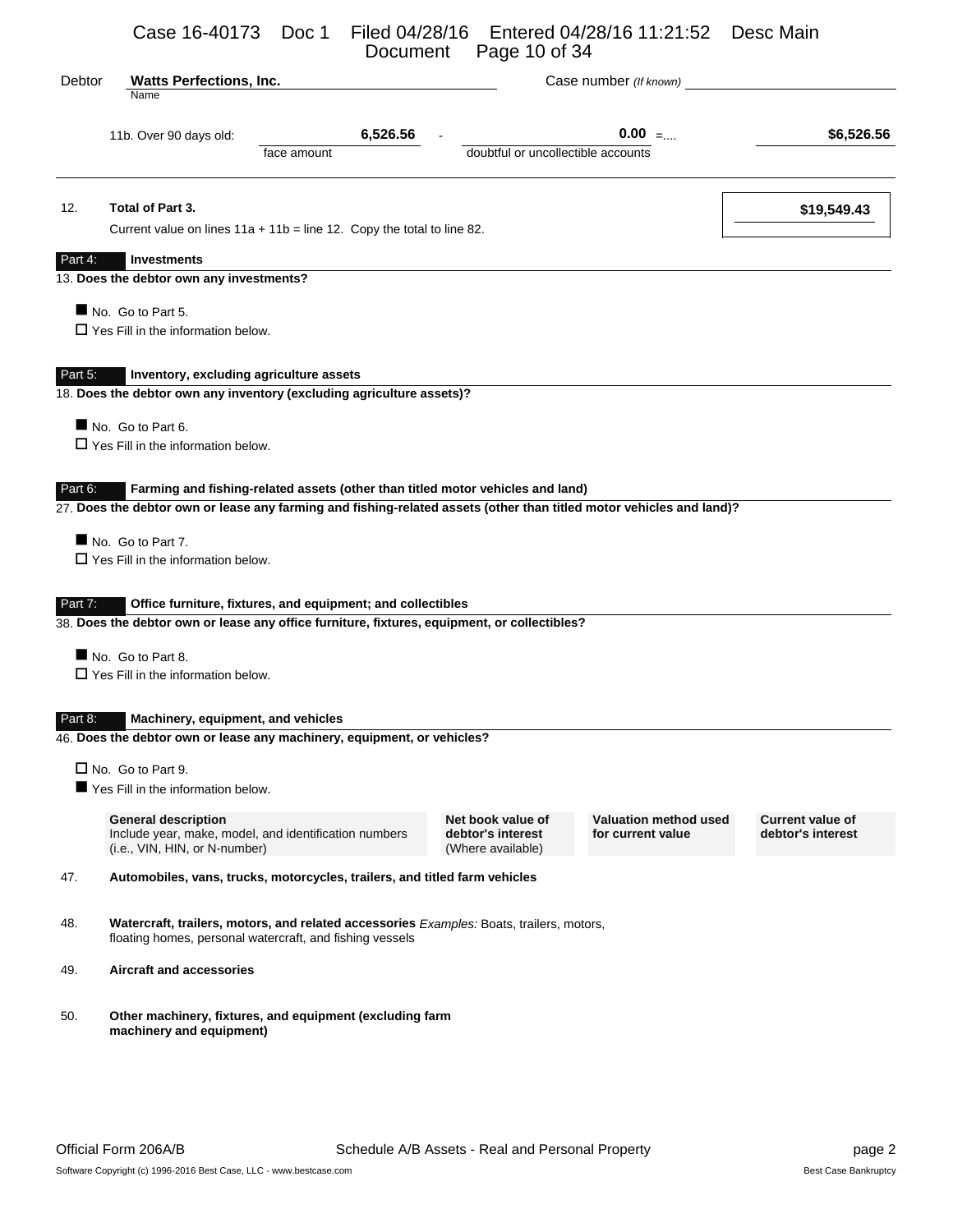Case 16-40173 Doc 1 Filed 04/28/16 Entered 04/28/16 11:21:52 Desc Main

|         |                                                                                                                                                                                                                                                                                                                                                                                                                                                                                                           | Document                                                           | Page 11 of 34                                               |                                            |                                              |
|---------|-----------------------------------------------------------------------------------------------------------------------------------------------------------------------------------------------------------------------------------------------------------------------------------------------------------------------------------------------------------------------------------------------------------------------------------------------------------------------------------------------------------|--------------------------------------------------------------------|-------------------------------------------------------------|--------------------------------------------|----------------------------------------------|
| Debtor  | <b>Watts Perfections, Inc.</b><br>Name                                                                                                                                                                                                                                                                                                                                                                                                                                                                    |                                                                    |                                                             | Case number (If known)                     |                                              |
|         | hand tools, parts washers, parts cleaners,<br>vise, tool box, press, drill press, air hoses, air<br>compressor, sprockets, chains, spark plugs,<br>handlebars, chemicals, pistons, baskets,<br>fax/copy machine, computer, cash register.<br>Value based on appraisal dated 1/14/2016 by<br>Gary Boyd, Auction and Real Estate, PO Box<br>352, Albermarle, NC 28002.                                                                                                                                      |                                                                    | \$0.00                                                      | <b>Appraisal</b>                           | \$7,365.00                                   |
| 51.     | Total of Part 8.<br>Add lines 47 through 50. Copy the total to line 87.                                                                                                                                                                                                                                                                                                                                                                                                                                   |                                                                    |                                                             |                                            | \$7,365.00                                   |
| 52.     | Is a depreciation schedule available for any of the property listed in Part 8?<br>$\blacksquare$ No<br>$\Box$ Yes                                                                                                                                                                                                                                                                                                                                                                                         |                                                                    |                                                             |                                            |                                              |
| 53.     | Has any of the property listed in Part 8 been appraised by a professional within the last year?<br>$\blacksquare$ No<br>$\Box$ Yes                                                                                                                                                                                                                                                                                                                                                                        |                                                                    |                                                             |                                            |                                              |
| Part 9: | <b>Real property</b><br>54. Does the debtor own or lease any real property?                                                                                                                                                                                                                                                                                                                                                                                                                               |                                                                    |                                                             |                                            |                                              |
| 55.     | $\Box$ No. Go to Part 10.<br>Yes Fill in the information below.<br>Any building, other improved real estate, or land which the debtor owns or in which the debtor has an interest                                                                                                                                                                                                                                                                                                                         |                                                                    |                                                             |                                            |                                              |
|         | Description and location of<br>property<br>Include street address or other<br>description such as Assessor<br>Parcel Number (APN), and type<br>of property (for example,<br>acreage, factory, warehouse,<br>apartment or office building, if<br>available.                                                                                                                                                                                                                                                | <b>Nature and</b><br>extent of<br>debtor's interest<br>in property | Net book value of<br>debtor's interest<br>(Where available) | Valuation method used<br>for current value | <b>Current value of</b><br>debtor's interest |
|         | 55.1. Warehouse and<br>13.285 acres located<br>at 2617 Royster Rd.,<br>Shelby, NC 28150 as<br>more particulary<br>described in that<br>certain North<br><b>Carolina General</b><br><b>Warranty Deed</b><br>recorded on<br>2/24/2005 in Book<br>1441, Page 2036 in<br>the Cleveland County<br><b>Registry of Deeds.</b><br>Value is based on<br>commercial real<br>estate appraisal<br>dated 12/18/2015 by<br>Edgar W. Tanner, Jr.,<br><b>Tanner Real Estate</b><br>Services, Inc, 110<br>West Marion St., |                                                                    |                                                             |                                            |                                              |
|         | <b>Shelby, NC 28150.</b>                                                                                                                                                                                                                                                                                                                                                                                                                                                                                  | Fee simple                                                         | \$0.00                                                      | <b>Appraisal</b>                           | \$206,000.00                                 |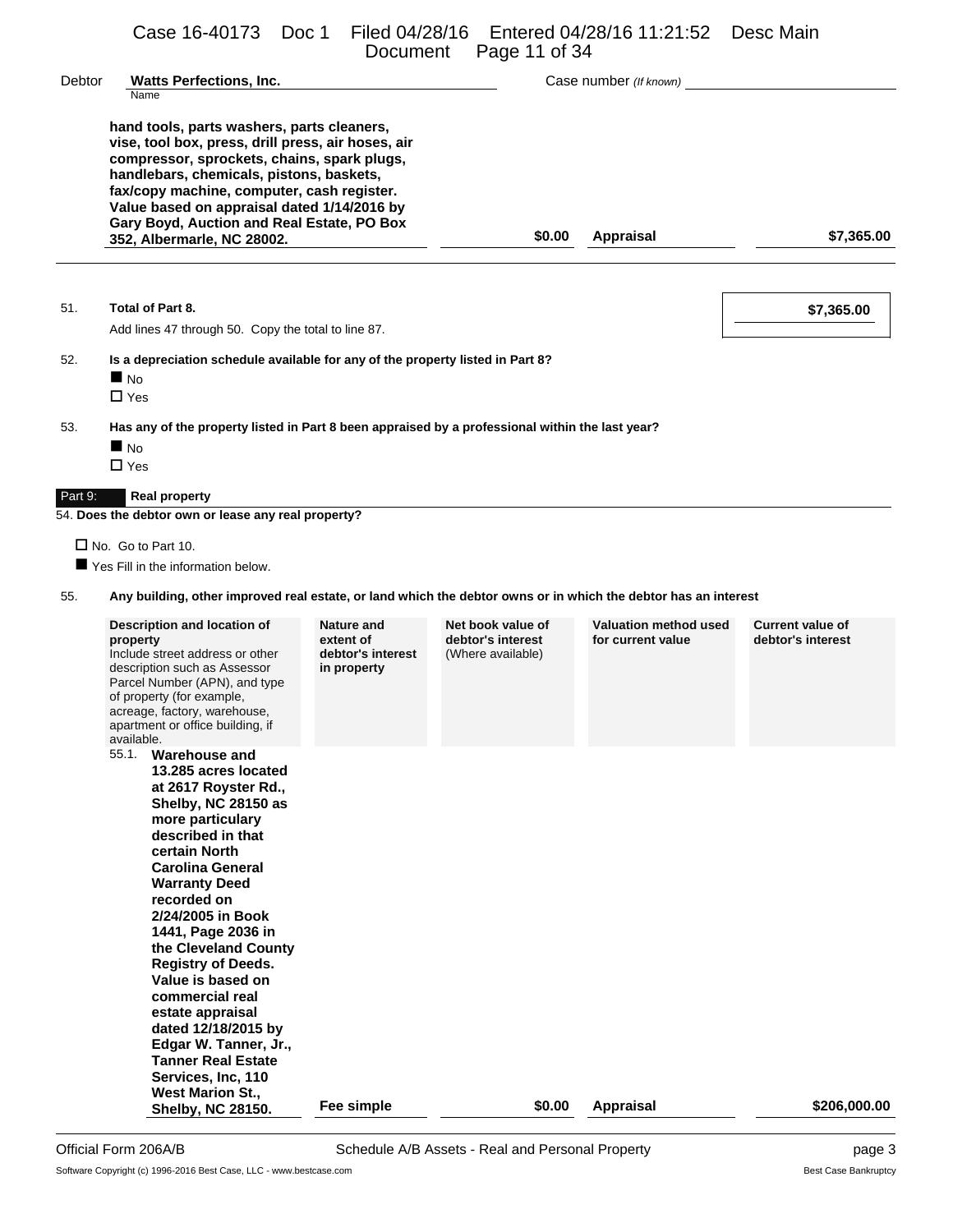|          | Page 12 of 34<br>Document                                                                                                                                                                                       |                                              |  |  |
|----------|-----------------------------------------------------------------------------------------------------------------------------------------------------------------------------------------------------------------|----------------------------------------------|--|--|
| Debtor   | <b>Watts Perfections, Inc.</b><br>Case number (If known)<br>Name                                                                                                                                                |                                              |  |  |
|          |                                                                                                                                                                                                                 |                                              |  |  |
| 56.      | Total of Part 9.                                                                                                                                                                                                | \$206,000.00                                 |  |  |
|          | Add the current value on lines 55.1 through 55.6 and entries from any additional sheets.<br>Copy the total to line 88.                                                                                          |                                              |  |  |
| 57.      | Is a depreciation schedule available for any of the property listed in Part 9?<br>$\blacksquare$ No                                                                                                             |                                              |  |  |
|          | $\square$ Yes                                                                                                                                                                                                   |                                              |  |  |
| 58.      | Has any of the property listed in Part 9 been appraised by a professional within the last year?<br>$\blacksquare$ No                                                                                            |                                              |  |  |
|          | $\Box$ Yes                                                                                                                                                                                                      |                                              |  |  |
| Part 10: | Intangibles and intellectual property<br>59. Does the debtor have any interests in intangibles or intellectual property?                                                                                        |                                              |  |  |
|          | No. Go to Part 11.                                                                                                                                                                                              |                                              |  |  |
|          | $\Box$ Yes Fill in the information below.                                                                                                                                                                       |                                              |  |  |
| Part 11: | All other assets                                                                                                                                                                                                |                                              |  |  |
|          | $\overline{70}$ . Does the debtor own any other assets that have not yet been reported on this form?<br>Include all interests in executory contracts and unexpired leases not previously reported on this form. |                                              |  |  |
|          | $\Box$ No. Go to Part 12.                                                                                                                                                                                       |                                              |  |  |
|          | Yes Fill in the information below.                                                                                                                                                                              |                                              |  |  |
|          |                                                                                                                                                                                                                 | <b>Current value of</b><br>debtor's interest |  |  |
| 71.      | Notes receivable<br>Description (include name of obligor)                                                                                                                                                       |                                              |  |  |
| 72.      | Tax refunds and unused net operating losses (NOLs)<br>Description (for example, federal, state, local)                                                                                                          |                                              |  |  |
| 73.      | Interests in insurance policies or annuities                                                                                                                                                                    |                                              |  |  |
| 74.      | Causes of action against third parties (whether or not a lawsuit<br>has been filed)                                                                                                                             |                                              |  |  |
| 75.      | Other contingent and unliquidated claims or causes of action of<br>every nature, including counterclaims of the debtor and rights to<br>set off claims                                                          |                                              |  |  |
| 76.      | Trusts, equitable or future interests in property                                                                                                                                                               |                                              |  |  |
| 77.      | Other property of any kind not already listed Examples: Season tickets,<br>country club membership                                                                                                              |                                              |  |  |
|          | mechanics lien dated 3/30/2016 against Dan Costner.<br><b>NCDVM file # S16-497709</b>                                                                                                                           | \$1,210.64                                   |  |  |
|          | mechanics lien dated 3/20/2016 against Rick Bridges.<br><b>NCDMV file # S16-496098</b>                                                                                                                          | \$672.36                                     |  |  |
| 78.      | Total of Part 11.                                                                                                                                                                                               | \$1,883.00                                   |  |  |

Add lines 71 through 77. Copy the total to line 90.

### 79. **Has any of the property listed in Part 11 been appraised by a professional within the last year?**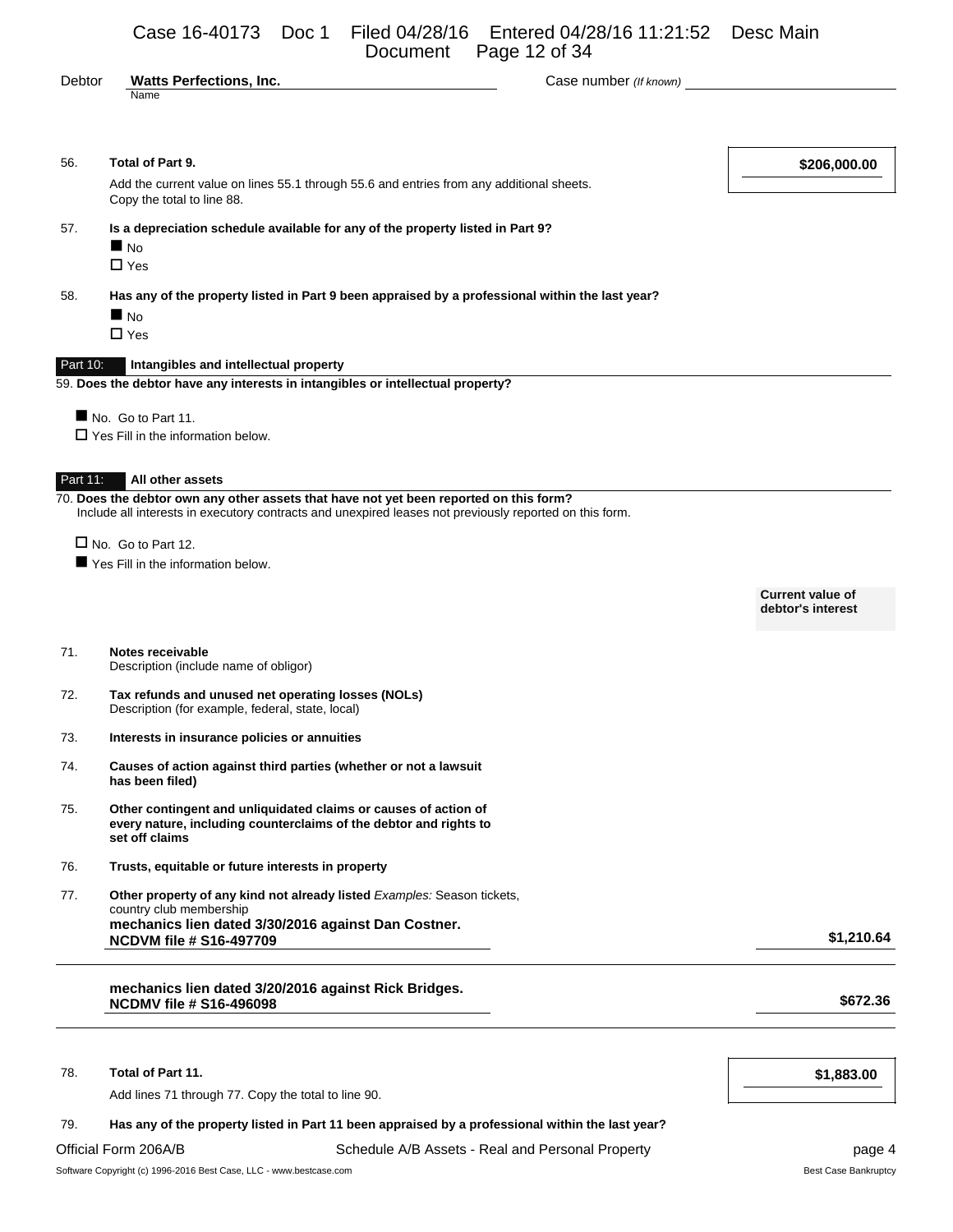| Debtor | <b>Watts Perfections, Inc.</b> |
|--------|--------------------------------|
|        | Name                           |

Debtor **Watts Perfections, Inc.** Case number *(If known)*

 $N<sub>O</sub>$ □ Yes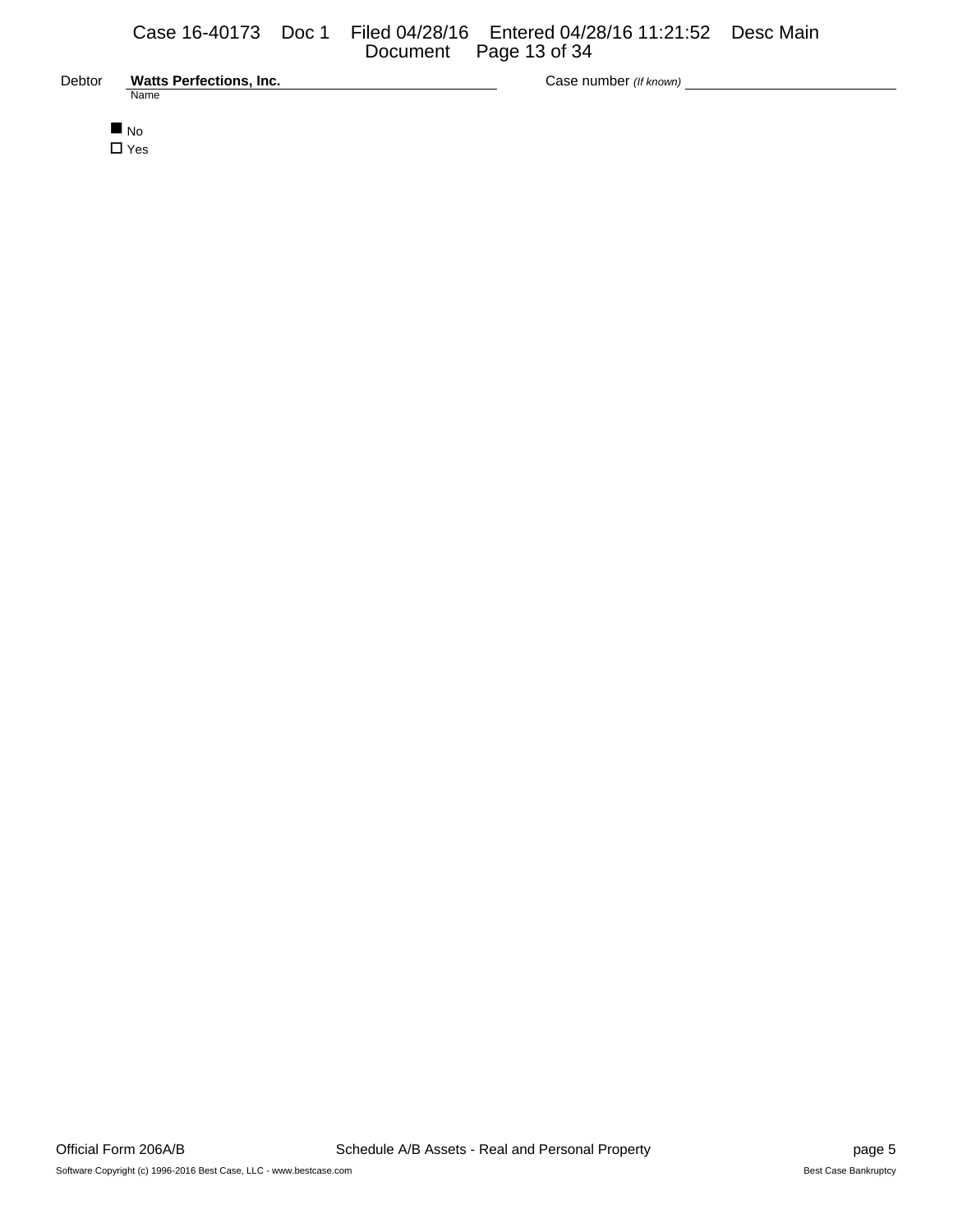# Case 16-40173 Doc 1 Filed 04/28/16 Entered 04/28/16 11:21:52 Desc Main

|        |                                | Document Page 14 of 34 |  |
|--------|--------------------------------|------------------------|--|
| Debtor | <b>Watts Perfections, Inc.</b> | Case number (If known) |  |

# Part 12: **Summary**

Name

| In Part 12 copy all of the totals from the earlier parts of the form<br><b>Type of property</b> | <b>Current value of</b><br>personal property | <b>Current value of real</b><br>property |
|-------------------------------------------------------------------------------------------------|----------------------------------------------|------------------------------------------|
| 80. Cash, cash equivalents, and financial assets.<br>Copy line 5, Part 1                        | \$1,000.00                                   |                                          |
| 81. Deposits and prepayments. Copy line 9, Part 2.                                              | \$0.00                                       |                                          |
| 82. Accounts receivable. Copy line 12, Part 3.                                                  | \$19,549.43                                  |                                          |
| 83. Investments. Copy line 17, Part 4.                                                          | \$0.00                                       |                                          |
| 84. Inventory. Copy line 23, Part 5.                                                            | \$0.00                                       |                                          |
| 85. Farming and fishing-related assets. Copy line 33, Part 6.                                   | \$0.00                                       |                                          |
| 86. Office furniture, fixtures, and equipment; and collectibles.<br>Copy line 43, Part 7.       | \$0.00                                       |                                          |
| 87. Machinery, equipment, and vehicles. Copy line 51, Part 8.                                   | \$7,365.00                                   |                                          |
|                                                                                                 |                                              | \$206,000.00                             |
| 89. Intangibles and intellectual property. Copy line 66, Part 10.                               | \$0.00                                       |                                          |
| 90. All other assets. Copy line 78, Part 11.                                                    | \$1,883.00                                   |                                          |
| 91. Total. Add lines 80 through 90 for each column                                              | \$29,797.43                                  | \$206,000.00<br>$+91b.$                  |
| 92. Total of all property on Schedule A/B. Add lines 91a+91b=92                                 |                                              | \$235,797.43                             |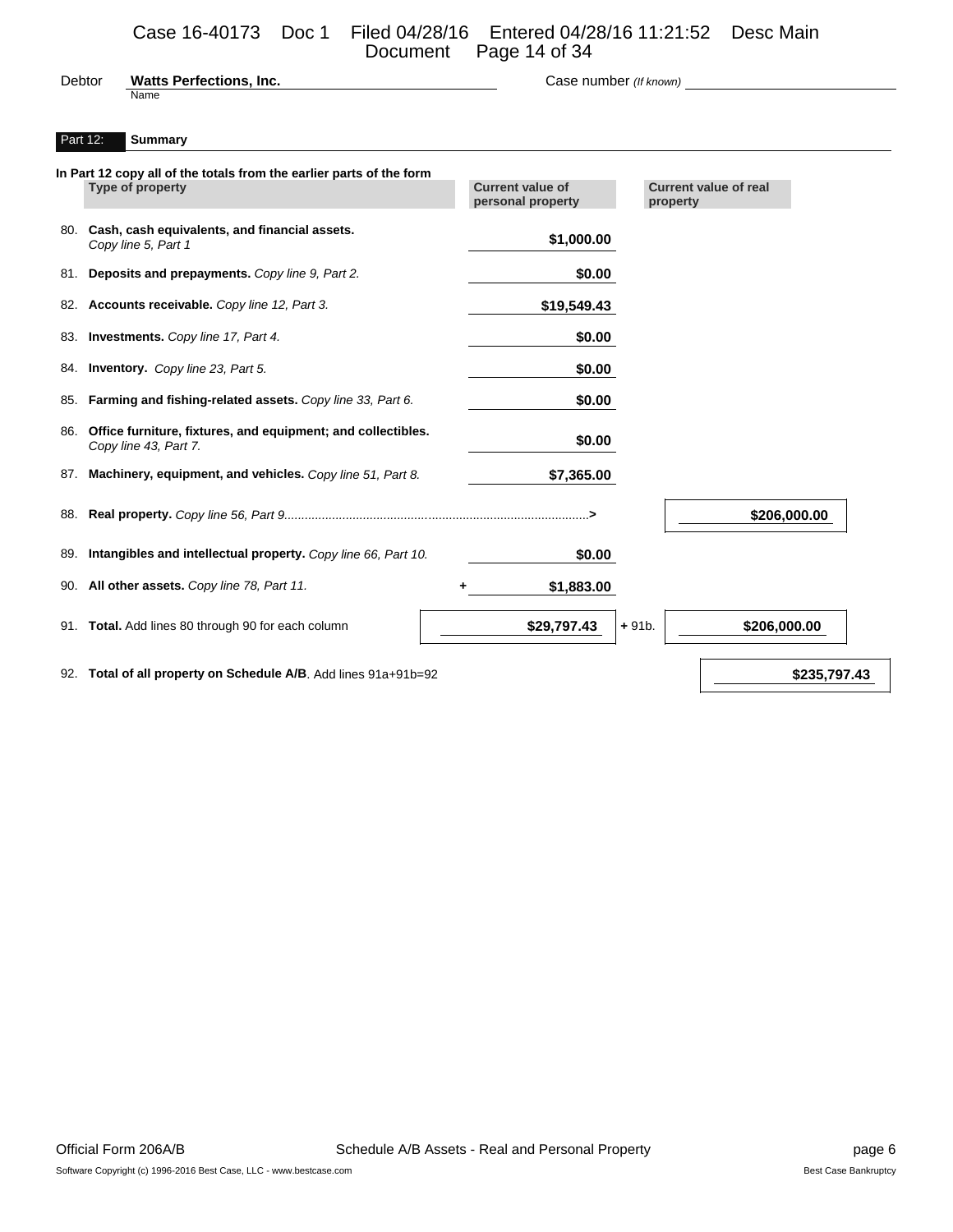# Case 16-40173 Doc 1 Filed 04/28/16 Entered 04/28/16 11:21:52 Desc Main<br>Document Page 15 of 34

Page 15 of 34

| Fill in this information to identify the case: |                                    |                                            |
|------------------------------------------------|------------------------------------|--------------------------------------------|
| Debtor name<br><b>Watts Perfections, Inc.</b>  |                                    |                                            |
| United States Bankruptcy Court for the:        | WESTERN DISTRICT OF NORTH CAROLINA |                                            |
| Case number (if known)                         |                                    | Check if this is an<br>п<br>amended filing |
| Official Form 206D                             |                                    |                                            |

# Schedule D: Creditors Who Have Claims Secured by Property **12/15**

#### **Be as complete and accurate as possible.**

**1. Do any creditors have claims secured by debtor's property?**

No. Check this box and submit page 1 of this form to the court with debtor's other schedules. Debtor has nothing else to report on this form.

Yes. Fill in all of the information below.

### **Part 1: List Creditors Who Have Secured Claims**

|                                                                                             | 2. List in alphabetical order all creditors who have secured claims. If a creditor has more than one secured                                                                                                                                                           |                                                              | Column B                                           |  |
|---------------------------------------------------------------------------------------------|------------------------------------------------------------------------------------------------------------------------------------------------------------------------------------------------------------------------------------------------------------------------|--------------------------------------------------------------|----------------------------------------------------|--|
| claim, list the creditor separately for each claim.                                         |                                                                                                                                                                                                                                                                        | Amount of claim<br>Do not deduct the value<br>of collateral. | Value of collateral<br>that supports this<br>claim |  |
| <b>Bank of the Ozarks</b><br>2.1                                                            | Describe debtor's property that is subject to a lien                                                                                                                                                                                                                   | \$299,000.00                                                 | \$206,000.00                                       |  |
| Creditor's Name<br><b>PO Box 196</b><br><b>Ozark, AR 72949</b>                              | Warehouse and 13.285 acres located at 2617<br>Royster Rd., Shelby, NC 28150 as more<br>particulary described in that certain North<br>Carolina General Warranty Deed recorded on<br>2/24/2005 in Book 1441, Page 2036 in the<br><b>Cleveland County Registry of De</b> |                                                              |                                                    |  |
|                                                                                             | Describe the lien                                                                                                                                                                                                                                                      |                                                              |                                                    |  |
| Creditor's mailing address                                                                  |                                                                                                                                                                                                                                                                        |                                                              |                                                    |  |
|                                                                                             | Deed of Trust<br>Is the creditor an insider or related party?                                                                                                                                                                                                          |                                                              |                                                    |  |
|                                                                                             | $\blacksquare$ No                                                                                                                                                                                                                                                      |                                                              |                                                    |  |
| Creditor's email address, if known                                                          | $\Box$ Yes<br>Is anyone else liable on this claim?                                                                                                                                                                                                                     |                                                              |                                                    |  |
| Date debt was incurred                                                                      | $\blacksquare$ No                                                                                                                                                                                                                                                      |                                                              |                                                    |  |
| 12/19/2008                                                                                  | $\Box$ Yes. Fill out Schedule H: Codebtors (Official Form 206H)                                                                                                                                                                                                        |                                                              |                                                    |  |
| Last 4 digits of account number                                                             |                                                                                                                                                                                                                                                                        |                                                              |                                                    |  |
| 8421                                                                                        |                                                                                                                                                                                                                                                                        |                                                              |                                                    |  |
| Do multiple creditors have an<br>interest in the same property?                             | As of the petition filing date, the claim is:<br>Check all that apply                                                                                                                                                                                                  |                                                              |                                                    |  |
| $\blacksquare$ No                                                                           | $\Box$ Contingent                                                                                                                                                                                                                                                      |                                                              |                                                    |  |
| $\Box$ Yes. Specify each creditor,<br>including this creditor and its relative<br>priority. | $\Box$ Unliquidated<br>$\Box$ Disputed                                                                                                                                                                                                                                 |                                                              |                                                    |  |
| <b>LEAF Funding</b><br>2.2                                                                  | Describe debtor's property that is subject to a lien                                                                                                                                                                                                                   | \$13,164.00                                                  | \$206,000.00                                       |  |
| Creditor's Name<br>c/o William J. Allen<br>2435 Plantation Center Dr,                       | 2617 Royster Rd., Shelby, NC 28150                                                                                                                                                                                                                                     |                                                              |                                                    |  |
| Suite 205                                                                                   |                                                                                                                                                                                                                                                                        |                                                              |                                                    |  |
| Matthews, NC 28105                                                                          |                                                                                                                                                                                                                                                                        |                                                              |                                                    |  |
| Creditor's mailing address                                                                  | Describe the lien                                                                                                                                                                                                                                                      |                                                              |                                                    |  |
|                                                                                             | <b>Judgment Lien</b><br>Is the creditor an insider or related party?                                                                                                                                                                                                   |                                                              |                                                    |  |
|                                                                                             | $\blacksquare$ No                                                                                                                                                                                                                                                      |                                                              |                                                    |  |
| Creditor's email address, if known                                                          | $\Box$ Yes<br>Is anyone else liable on this claim?                                                                                                                                                                                                                     |                                                              |                                                    |  |
| Date debt was incurred                                                                      | $\blacksquare$ No                                                                                                                                                                                                                                                      |                                                              |                                                    |  |
| 08/2009                                                                                     |                                                                                                                                                                                                                                                                        |                                                              |                                                    |  |
| Last 4 digits of account number                                                             | $\Box$ Yes. Fill out Schedule H: Codebtors (Official Form 206H)                                                                                                                                                                                                        |                                                              |                                                    |  |
|                                                                                             |                                                                                                                                                                                                                                                                        |                                                              |                                                    |  |

#### Official Form 206D **Schedule D: Creditors Who Have Claims Secured by Property** page 1 of 2

Software Copyright (c) 1996-2016 Best Case, LLC - www.bestcase.com **Best Case Bankruptcy** Best Case Bankruptcy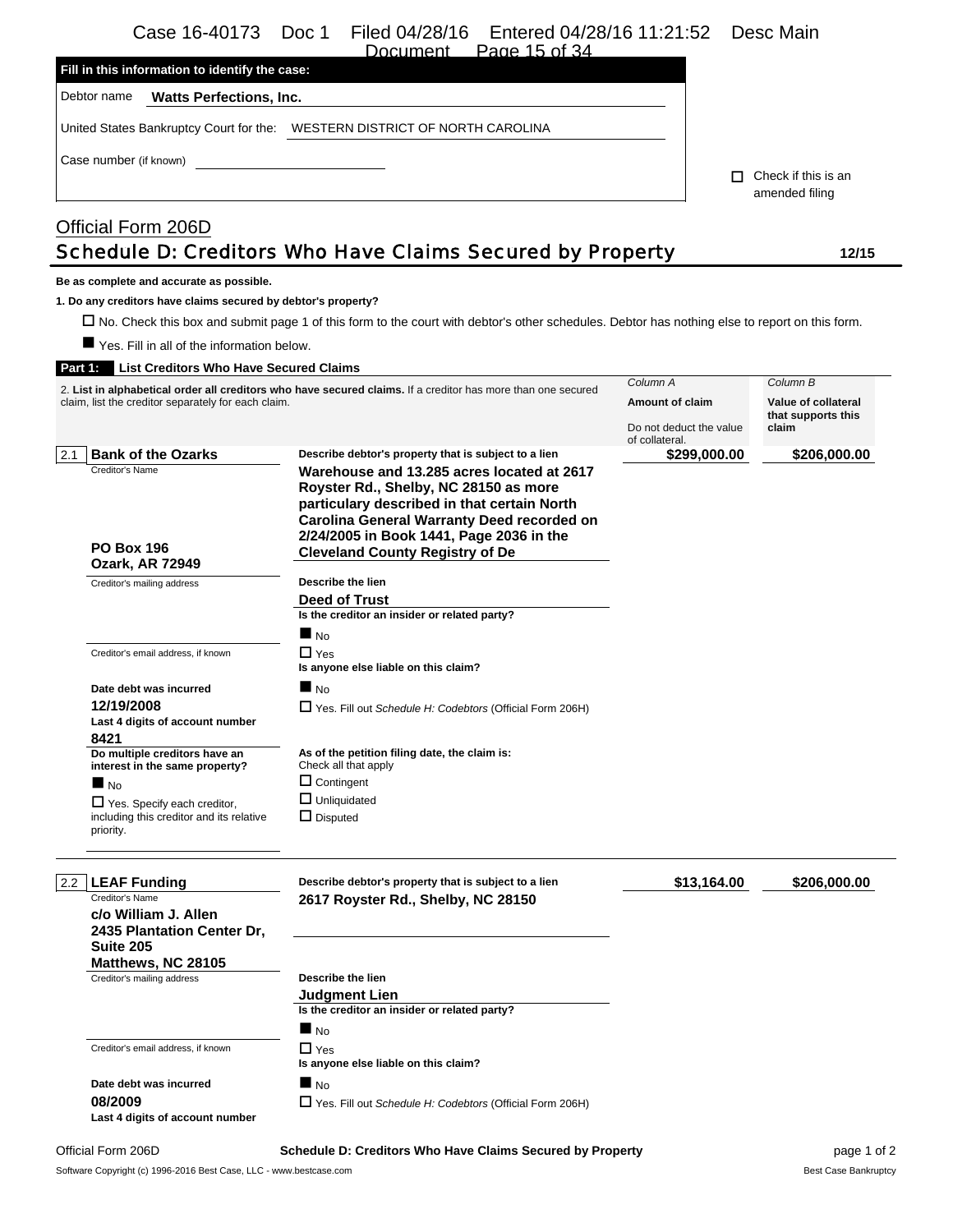|        | Case 16-40173                                                          | Entered 04/28/16 11:21:52<br>Doc 1<br>Filed 04/28/16<br>Page 16 of 34<br>Document                                                                                | Desc Main                  |
|--------|------------------------------------------------------------------------|------------------------------------------------------------------------------------------------------------------------------------------------------------------|----------------------------|
| Debtor | <b>Watts Perfections, Inc.</b>                                         | Case number (if know)                                                                                                                                            |                            |
|        | Name                                                                   |                                                                                                                                                                  |                            |
|        | 7395                                                                   |                                                                                                                                                                  |                            |
|        | Do multiple creditors have an                                          | As of the petition filing date, the claim is:                                                                                                                    |                            |
|        | interest in the same property?                                         | Check all that apply                                                                                                                                             |                            |
|        | $\blacksquare$ No                                                      | $\Box$ Contingent                                                                                                                                                |                            |
|        | □ Yes. Specify each creditor,                                          | $\Box$ Unliquidated                                                                                                                                              |                            |
|        | including this creditor and its relative<br>priority.                  | $\Box$ Disputed                                                                                                                                                  |                            |
|        | 2.3 Parts Unlimited                                                    | Describe debtor's property that is subject to a lien                                                                                                             | \$4,128.00<br>\$206,000.00 |
|        | Creditor's Name                                                        | 2617 Royster Rd., Shelby, NC 28150                                                                                                                               |                            |
|        | c/o Robert J. Bernhardt                                                |                                                                                                                                                                  |                            |
|        | 5821 Fairview Rd., Suite                                               |                                                                                                                                                                  |                            |
|        | 100                                                                    |                                                                                                                                                                  |                            |
|        | Charlotte, NC 28209<br>Creditor's mailing address                      | Describe the lien                                                                                                                                                |                            |
|        |                                                                        | <b>Judgment Lien</b>                                                                                                                                             |                            |
|        |                                                                        | Is the creditor an insider or related party?                                                                                                                     |                            |
|        |                                                                        | $\blacksquare$ No                                                                                                                                                |                            |
|        | Creditor's email address, if known                                     | $\Box$ Yes                                                                                                                                                       |                            |
|        |                                                                        | Is anyone else liable on this claim?                                                                                                                             |                            |
|        | Date debt was incurred                                                 | $\blacksquare$ No                                                                                                                                                |                            |
|        | 06/7/2010                                                              | $\Box$ Yes. Fill out Schedule H: Codebtors (Official Form 206H)                                                                                                  |                            |
|        | Last 4 digits of account number                                        |                                                                                                                                                                  |                            |
|        | 1430                                                                   |                                                                                                                                                                  |                            |
|        | Do multiple creditors have an<br>interest in the same property?        | As of the petition filing date, the claim is:<br>Check all that apply                                                                                            |                            |
|        | $\blacksquare$ No                                                      | $\Box$ Contingent                                                                                                                                                |                            |
|        | $\Box$ Yes. Specify each creditor,                                     | $\Box$ Unliquidated                                                                                                                                              |                            |
|        | including this creditor and its relative<br>priority.                  | $\Box$ Disputed                                                                                                                                                  |                            |
|        |                                                                        |                                                                                                                                                                  |                            |
| 3.     |                                                                        | Total of the dollar amounts from Part 1, Column A, including the amounts from the Additional Page, if any.                                                       | \$316,292.00               |
|        |                                                                        | Part 2: List Others to Be Notified for a Debt Already Listed in Part 1                                                                                           |                            |
|        |                                                                        |                                                                                                                                                                  |                            |
|        | assignees of claims listed above, and attorneys for secured creditors. | List in alphabetical order any others who must be notified for a debt already listed in Part 1. Examples of entities that may be listed are collection agencies, |                            |
|        |                                                                        | If no others need to notified for the debts listed in Part 1, do not fill out or submit this page. If additional pages are needed, copy this page.               |                            |

**Name and address On which line in Part 1 did Last 4 digits of**

**you enter the related creditor?**

Line **2.1** 

| <b>Wesley L. Deaton</b> |  |
|-------------------------|--|
| <b>PO Box 2459</b>      |  |
| <b>Denver, NC 28037</b> |  |

**account number for this entity**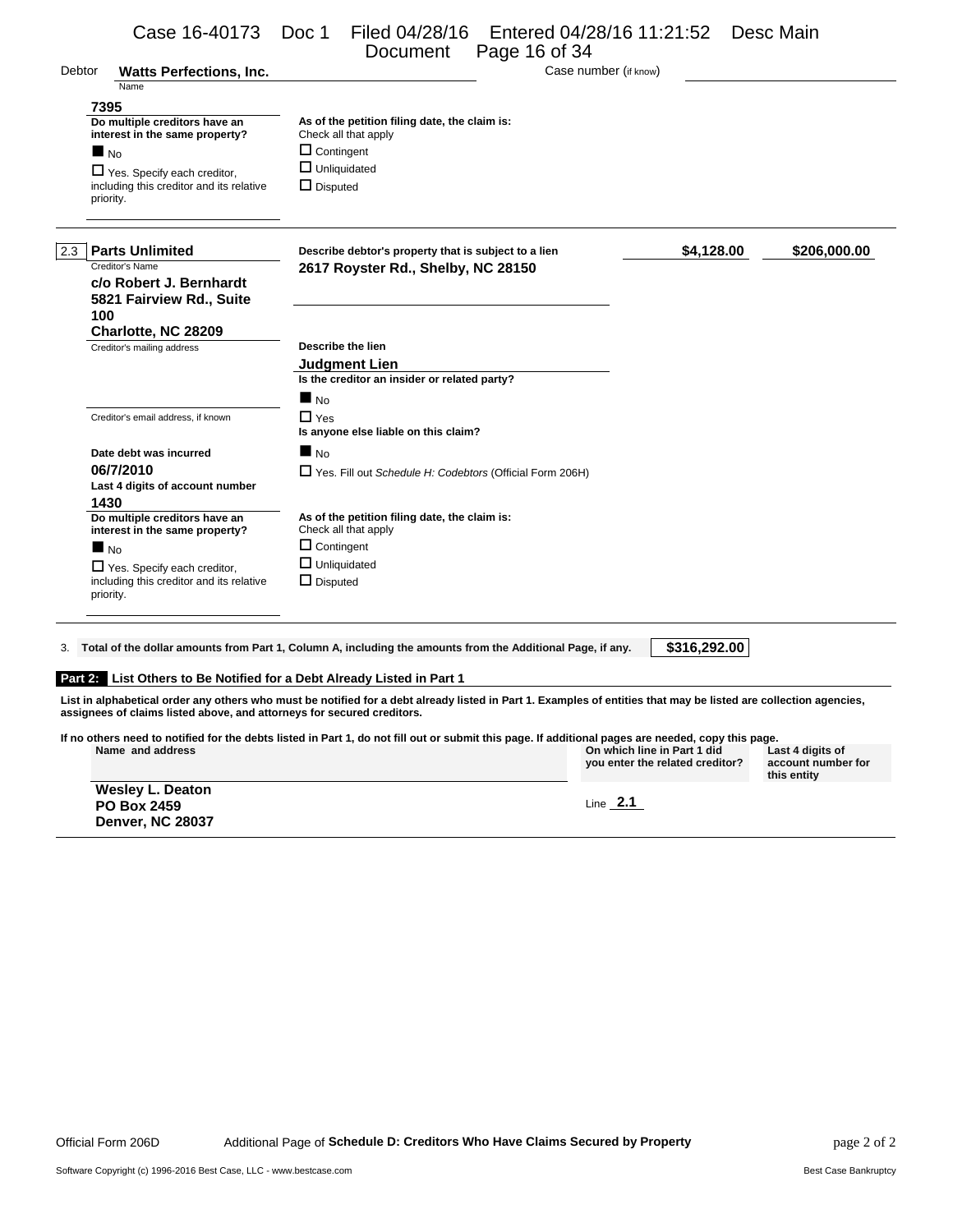Case 16-40173 Doc 1 Filed 04/28/16 Entered 04/28/16 11:21:52 Desc Main

|     | Case 16-40173<br>Doc 1                                                                                 | Filed 04/28/16<br>Entered 04/28/16 11:21:52<br>Document Page 17 of 34                                                                                                                                                                                                                                                                                                                                                                                                                                                                                                                                                                                       | Desc Main            |                        |
|-----|--------------------------------------------------------------------------------------------------------|-------------------------------------------------------------------------------------------------------------------------------------------------------------------------------------------------------------------------------------------------------------------------------------------------------------------------------------------------------------------------------------------------------------------------------------------------------------------------------------------------------------------------------------------------------------------------------------------------------------------------------------------------------------|----------------------|------------------------|
|     | Fill in this information to identify the case:                                                         |                                                                                                                                                                                                                                                                                                                                                                                                                                                                                                                                                                                                                                                             |                      |                        |
|     | Debtor name<br><b>Watts Perfections, Inc.</b>                                                          |                                                                                                                                                                                                                                                                                                                                                                                                                                                                                                                                                                                                                                                             |                      |                        |
|     | United States Bankruptcy Court for the:    NESTERN DISTRICT OF NORTH CAROLINA                          |                                                                                                                                                                                                                                                                                                                                                                                                                                                                                                                                                                                                                                                             |                      |                        |
|     | Case number (if known)                                                                                 |                                                                                                                                                                                                                                                                                                                                                                                                                                                                                                                                                                                                                                                             |                      |                        |
|     |                                                                                                        |                                                                                                                                                                                                                                                                                                                                                                                                                                                                                                                                                                                                                                                             | П.<br>amended filing | Check if this is an    |
|     |                                                                                                        |                                                                                                                                                                                                                                                                                                                                                                                                                                                                                                                                                                                                                                                             |                      |                        |
|     | Official Form 206E/F                                                                                   |                                                                                                                                                                                                                                                                                                                                                                                                                                                                                                                                                                                                                                                             |                      |                        |
|     |                                                                                                        | Schedule E/F: Creditors Who Have Unsecured Claims                                                                                                                                                                                                                                                                                                                                                                                                                                                                                                                                                                                                           |                      | 12/15                  |
|     | <b>Part 1:</b> List All Creditors with PRIORITY Unsecured Claims                                       | Be as complete and accurate as possible. Use Part 1 for creditors with PRIORITY unsecured claims and Part 2 for creditors with NONPRIORITY unsecured claims.<br>List the other party to any executory contracts or unexpired leases that could result in a claim. Also list executory contracts on Schedule A/B: Assets - Real and<br>Personal Property (Official Form 206A/B) and on Schedule G: Executory Contracts and Unexpired Leases (Official Form 206G). Number the entries in Parts 1 and<br>2 in the boxes on the left. If more space is needed for Part 1 or Part 2, fill out and attach the Additional Page of that Part included in this form. |                      |                        |
|     |                                                                                                        |                                                                                                                                                                                                                                                                                                                                                                                                                                                                                                                                                                                                                                                             |                      |                        |
|     | 1. Do any creditors have priority unsecured claims? (See 11 U.S.C. § 507).<br>$\Box$ No. Go to Part 2. |                                                                                                                                                                                                                                                                                                                                                                                                                                                                                                                                                                                                                                                             |                      |                        |
|     |                                                                                                        |                                                                                                                                                                                                                                                                                                                                                                                                                                                                                                                                                                                                                                                             |                      |                        |
|     | Yes. Go to line 2.                                                                                     |                                                                                                                                                                                                                                                                                                                                                                                                                                                                                                                                                                                                                                                             |                      |                        |
|     | with priority unsecured claims, fill out and attach the Additional Page of Part 1.                     | 2. List in alphabetical order all creditors who have unsecured claims that are entitled to priority in whole or in part. If the debtor has more than 3 creditors                                                                                                                                                                                                                                                                                                                                                                                                                                                                                            |                      |                        |
|     |                                                                                                        |                                                                                                                                                                                                                                                                                                                                                                                                                                                                                                                                                                                                                                                             | <b>Total claim</b>   | <b>Priority amount</b> |
| 2.1 | Priority creditor's name and mailing address                                                           | As of the petition filing date, the claim is:                                                                                                                                                                                                                                                                                                                                                                                                                                                                                                                                                                                                               | \$1,680.35           | \$1,680.35             |
|     | <b>Cleveland County Tax Collector</b>                                                                  | Check all that apply.                                                                                                                                                                                                                                                                                                                                                                                                                                                                                                                                                                                                                                       |                      |                        |
|     | <b>PO Box 760</b>                                                                                      | $\Box$ Contingent<br>$\Box$ Unliquidated                                                                                                                                                                                                                                                                                                                                                                                                                                                                                                                                                                                                                    |                      |                        |
|     | <b>Shelby, NC 28131</b>                                                                                | $\Box$ Disputed                                                                                                                                                                                                                                                                                                                                                                                                                                                                                                                                                                                                                                             |                      |                        |
|     | Date or dates debt was incurred                                                                        | Basis for the claim:                                                                                                                                                                                                                                                                                                                                                                                                                                                                                                                                                                                                                                        |                      |                        |
|     | 2014                                                                                                   | property taxes                                                                                                                                                                                                                                                                                                                                                                                                                                                                                                                                                                                                                                              |                      |                        |
|     | Last 4 digits of account number 6796                                                                   | Is the claim subject to offset?                                                                                                                                                                                                                                                                                                                                                                                                                                                                                                                                                                                                                             |                      |                        |
|     | Specify Code subsection of PRIORITY<br>unsecured claim: 11 U.S.C. § 507(a) (8)                         | $\blacksquare$ No                                                                                                                                                                                                                                                                                                                                                                                                                                                                                                                                                                                                                                           |                      |                        |
|     |                                                                                                        | $\Box$ Yes                                                                                                                                                                                                                                                                                                                                                                                                                                                                                                                                                                                                                                                  |                      |                        |
| 2.2 | Priority creditor's name and mailing address                                                           | As of the petition filing date, the claim is:                                                                                                                                                                                                                                                                                                                                                                                                                                                                                                                                                                                                               | \$0.00               | \$0.00                 |
|     | <b>IRS</b>                                                                                             | Check all that apply.                                                                                                                                                                                                                                                                                                                                                                                                                                                                                                                                                                                                                                       |                      |                        |
|     |                                                                                                        | $\Box$ Contingent                                                                                                                                                                                                                                                                                                                                                                                                                                                                                                                                                                                                                                           |                      |                        |
|     |                                                                                                        | $\Box$ Unliquidated                                                                                                                                                                                                                                                                                                                                                                                                                                                                                                                                                                                                                                         |                      |                        |
|     |                                                                                                        | $\Box$ Disputed                                                                                                                                                                                                                                                                                                                                                                                                                                                                                                                                                                                                                                             |                      |                        |
|     | Date or dates debt was incurred                                                                        | Basis for the claim:                                                                                                                                                                                                                                                                                                                                                                                                                                                                                                                                                                                                                                        |                      |                        |
|     | Last 4 digits of account number                                                                        | Is the claim subject to offset?                                                                                                                                                                                                                                                                                                                                                                                                                                                                                                                                                                                                                             |                      |                        |
|     | Specify Code subsection of PRIORITY                                                                    | $\blacksquare$ No                                                                                                                                                                                                                                                                                                                                                                                                                                                                                                                                                                                                                                           |                      |                        |
|     | unsecured claim: 11 U.S.C. § 507(a) (8)                                                                | $\Box$ Yes                                                                                                                                                                                                                                                                                                                                                                                                                                                                                                                                                                                                                                                  |                      |                        |
|     |                                                                                                        |                                                                                                                                                                                                                                                                                                                                                                                                                                                                                                                                                                                                                                                             |                      |                        |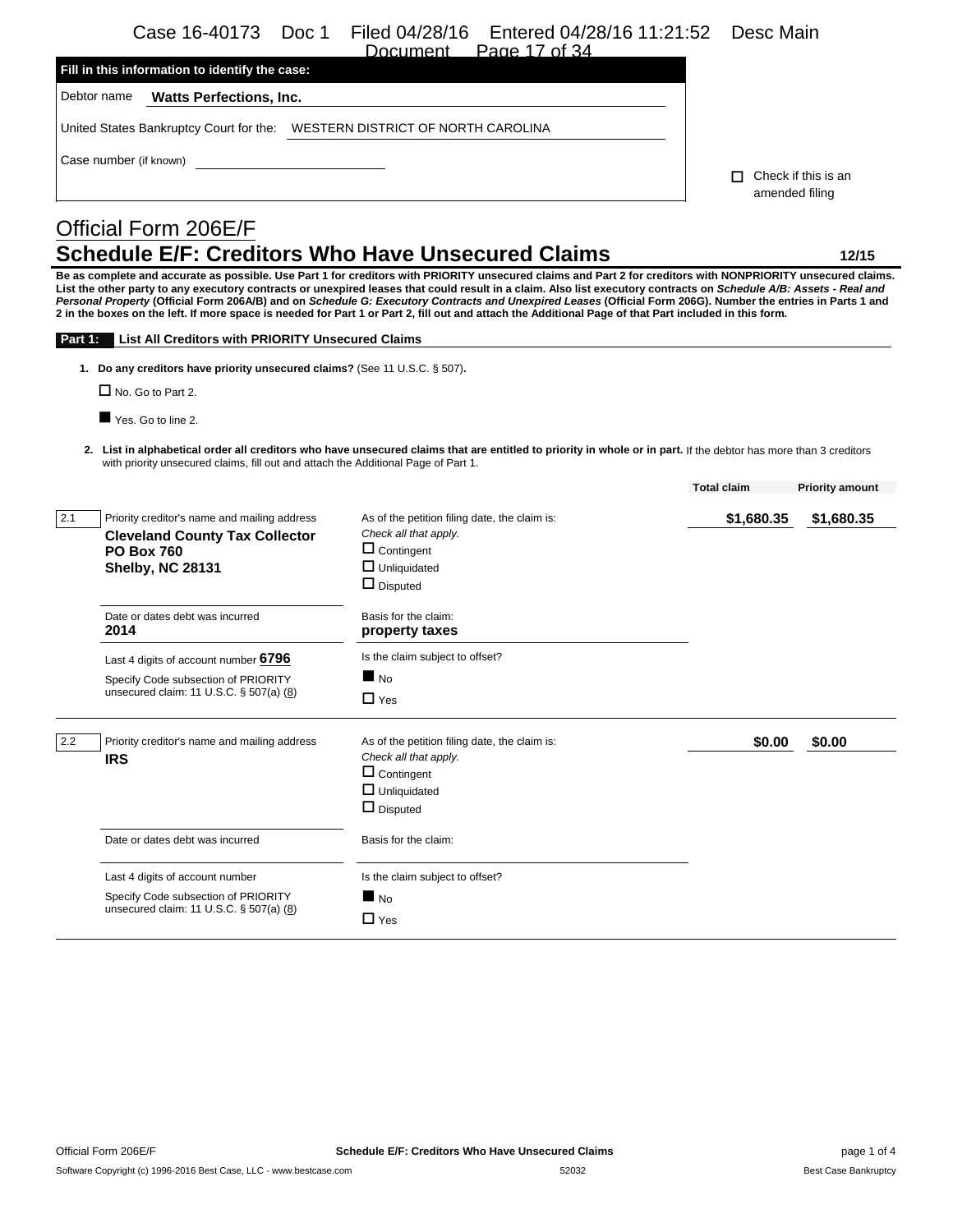|         | Case 16-40173<br>Doc 1                                                                                                                                                                                                        | Filed 04/28/16<br>Document                                                                                                            | Entered 04/28/16 11:21:52<br>Page 18 of 34                                                                                                                                                                   | Desc Main  |                 |
|---------|-------------------------------------------------------------------------------------------------------------------------------------------------------------------------------------------------------------------------------|---------------------------------------------------------------------------------------------------------------------------------------|--------------------------------------------------------------------------------------------------------------------------------------------------------------------------------------------------------------|------------|-----------------|
| Debtor  | <b>Watts Perfections, Inc.</b><br>Name                                                                                                                                                                                        |                                                                                                                                       | Case number (if known)                                                                                                                                                                                       |            |                 |
| 2.3     | Priority creditor's name and mailing address<br><b>North Carolina Department of</b><br>Revenue<br><b>Bankruptcy Unit</b><br><b>PO Box 1168</b><br>Raleigh, NC 27602-1168                                                      | As of the petition filing date, the claim is:<br>Check all that apply.<br>$\Box$ Contingent<br>$\Box$ Unliquidated<br>$\Box$ Disputed |                                                                                                                                                                                                              | \$4,000.00 | \$4,000.00      |
|         | Date or dates debt was incurred<br>2015-2016                                                                                                                                                                                  | Basis for the claim:<br>sales and use tax                                                                                             |                                                                                                                                                                                                              |            |                 |
|         | Last 4 digits of account number 0023                                                                                                                                                                                          | Is the claim subject to offset?                                                                                                       |                                                                                                                                                                                                              |            |                 |
|         | Specify Code subsection of PRIORITY<br>unsecured claim: 11 U.S.C. § 507(a) (8)                                                                                                                                                | $\blacksquare$ No<br>$\Box$ Yes                                                                                                       |                                                                                                                                                                                                              |            |                 |
| Part 2: | List All Creditors with NONPRIORITY Unsecured Claims<br>3. List in alphabetical order all of the creditors with nonpriority unsecured claims. If the debtor has more than 6 creditors with nonpriority unsecured claims, fill |                                                                                                                                       |                                                                                                                                                                                                              |            |                 |
|         | out and attach the Additional Page of Part 2.                                                                                                                                                                                 |                                                                                                                                       |                                                                                                                                                                                                              |            | Amount of claim |
| 3.1     | Nonpriority creditor's name and mailing address<br>Berman & Rabin, PA<br>PO Box 24327-66283<br>Overland Park, KS 66223<br>Date(s) debt was incurred 2012<br>Last 4 digits of account number 1170                              | $\Box$ Contingent<br>$\Box$ Unliquidated<br>$\Box$ Disputed                                                                           | As of the petition filing date, the claim is: Check all that apply.<br>Basis for the claim: Credit service<br>Is the claim subject to offset? $\blacksquare$ No $\Box$ Yes                                   |            | \$9,051.80      |
| 3.2     |                                                                                                                                                                                                                               |                                                                                                                                       |                                                                                                                                                                                                              |            |                 |
|         | Nonpriority creditor's name and mailing address<br><b>Cintas</b><br>PO Box 630803<br>Cincinnati, OH 45263-0803<br>Date(s) debt was incurred 2009<br>Last 4 digits of account number 2959                                      | $\Box$ Contingent<br>$\Box$ Unliquidated<br>$\Box$ Disputed                                                                           | As of the petition filing date, the claim is: Check all that apply.<br>Basis for the claim: equipment and supplies used in motorcycle repair<br>Is the claim subject to offset? $\blacksquare$ No $\Box$ Yes |            | \$283.38        |
| 3.3     | Nonpriority creditor's name and mailing address<br><b>CMI Credit Mediators, Inc.</b><br>PO Box 456<br><b>Upper Darby, PA 19082-0456</b>                                                                                       | $\Box$ Contingent<br>$\Box$ Unliquidated<br>$\Box$ Disputed                                                                           | As of the petition filing date, the claim is: Check all that apply.                                                                                                                                          |            | \$2,576.72      |
|         | Date(s) debt was incurred 2015<br>Last 4 digits of account number 5189                                                                                                                                                        |                                                                                                                                       | Basis for the claim: equipment and supplies used in motorcycle repair<br>Is the claim subject to offset? $\blacksquare$ No $\Box$ Yes                                                                        |            |                 |
| 3.4     | Nonpriority creditor's name and mailing address<br><b>Evans Cooling Systems, Inc.</b><br>496 Fricks Lock Rd<br>Pottstown, PA 19465<br>Date(s) debt was incurred 2015                                                          | $\Box$ Contingent<br>$\Box$ Unliquidated<br>$\Box$ Disputed                                                                           | As of the petition filing date, the claim is: Check all that apply.<br>Basis for the claim: <b>parts</b>                                                                                                     |            | \$400.00        |
|         | Last 4 digits of account number 1321                                                                                                                                                                                          |                                                                                                                                       | Is the claim subject to offset? $\blacksquare$ No $\Box$ Yes                                                                                                                                                 |            |                 |
| 3.5     | Nonpriority creditor's name and mailing address<br><b>First Data Global Leasing</b><br>PO Box 173845<br><b>Denver, CO 80217</b><br>Date(s) debt was incurred 2010                                                             | $\Box$ Contingent<br>$\Box$ Unliquidated<br>$\Box$ Disputed                                                                           | As of the petition filing date, the claim is: Check all that apply.                                                                                                                                          |            | \$0.00          |
|         | Last 4 digits of account number 5000                                                                                                                                                                                          |                                                                                                                                       | Basis for the claim: equipment and supplies used in motorcycle repair<br>Is the claim subject to offset? $\blacksquare$ No $\Box$ Yes                                                                        |            |                 |
|         |                                                                                                                                                                                                                               |                                                                                                                                       |                                                                                                                                                                                                              |            |                 |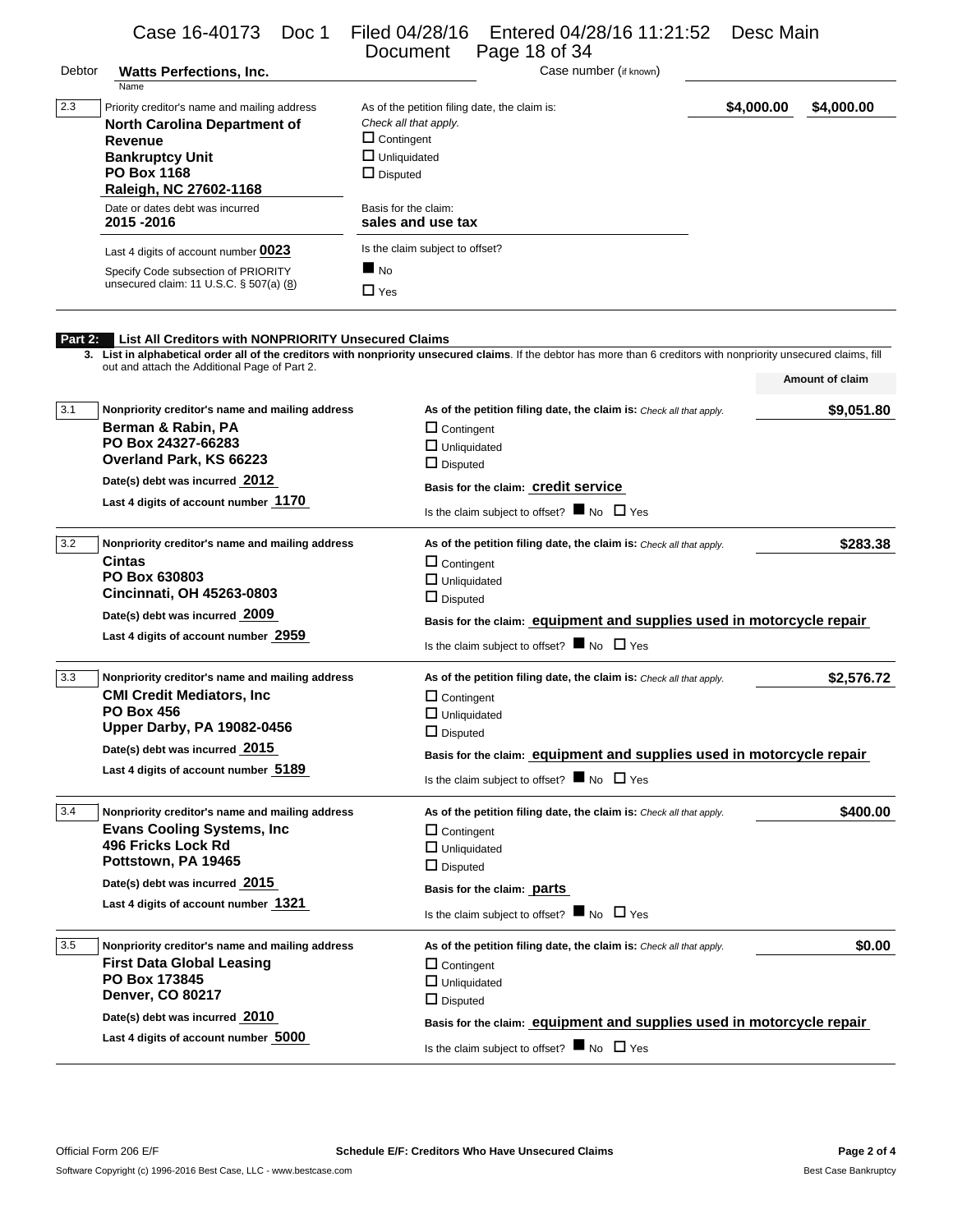Debtor **Watts Perfections, Inc. Case number (if known)** Case number (if known) Name 3.6 **Nonpriority creditor's name and mailing address As of the petition filing date, the claim is:** *Check all that apply.* **\$450.00 Gary Boyd Auction & Real Estate PO Box 352 Albemarle, NC 28002 Date(s) debt was incurred 1/2016 Last 4 digits of account number 0114**  □ Contingent **Unliquidated** Disputed **Basis for the claim: inspection**  Is the claim subject to offset?  $\blacksquare$  No  $\Box$  Yes 3.7 **Nonpriority creditor's name and mailing address As of the petition filing date, the claim is:** *Check all that apply.* **\$410.00 H & H Pest Control 520 East Dixon Blvd Shelby, NC 28150 Date(s) debt was incurred 2015 Last 4 digits of account number 8272**  □ Contingent **Unliquidated**  $\square$  Disputed **Basis for the claim: pest control services**  Is the claim subject to offset?  $\blacksquare$  No  $\Box$  Yes 3.8 **Nonpriority creditor's name and mailing address As of the petition filing date, the claim is:** *Check all that apply.* **\$314.30 Hendricks Best Brands Plus 1241 E. Dixon Blvd Shelby, NC 28150 Date(s) debt was incurred 2011-2013 Last 4 digits of account number 9990**  □ Contingent **Unliquidated** D Disputed **Basis for the claim: equipment and supplies used in motorcycle repair**  Is the claim subject to offset?  $\blacksquare$  No  $\Box$  Yes 3.9 **Nonpriority creditor's name and mailing address As of the petition filing date, the claim is:** *Check all that apply.* **\$500.00 John Schweppe, Esq 211 E. Warren St Shelby, NC 28150 Date(s) debt was incurred 2015 Last 4 digits of account number**  □ Contingent **Unliquidated** Disputed **Basis for the claim: legal services**  Is the claim subject to offset?  $\blacksquare$  No  $\Box$  Yes 3.10 **Nonpriority creditor's name and mailing address As of the petition filing date, the claim is:** *Check all that apply.* **\$177.41 Maxwell Hamrick Ins. Agency PO Box 1507 Shelby, NC 28151 Date(s) debt was incurred 2013 Last 4 digits of account number 4720**  □ Contingent **Unliquidated** Disputed **Basis for the claim: insurance services**  Is the claim subject to offset?  $\blacksquare$  No  $\Box$  Yes 3.11 **Nonpriority creditor's name and mailing address As of the petition filing date, the claim is:** *Check all that apply.* **\$221.00 Mitchell Bailey 31584 Adour Way Winchester, CA 92596 Date(s) debt was incurred 2015 Last 4 digits of account number 2197**  □ Contingent **Unliquidated** Disputed **Basis for the claim: advertising**  Is the claim subject to offset?  $\blacksquare$  No  $\Box$  Yes 3.12 **Nonpriority creditor's name and mailing address As of the petition filing date, the claim is:** *Check all that apply.* **\$382.52 Ohlins 703-C Old Spartanburg Hwy Hendersonville, NC 28792 Date(s) debt was incurred 2008-2010 Last 4 digits of account number 1001**  □ Contingent **Unliquidated** Disputed **Basis for the claim: equipment and supplies used in motorcycle repair**  Is the claim subject to offset?  $\blacksquare$  No  $\Box$  Yes Case 16-40173 Doc 1 Filed 04/28/16 Entered 04/28/16 11:21:52 Desc Main Page 19 of 34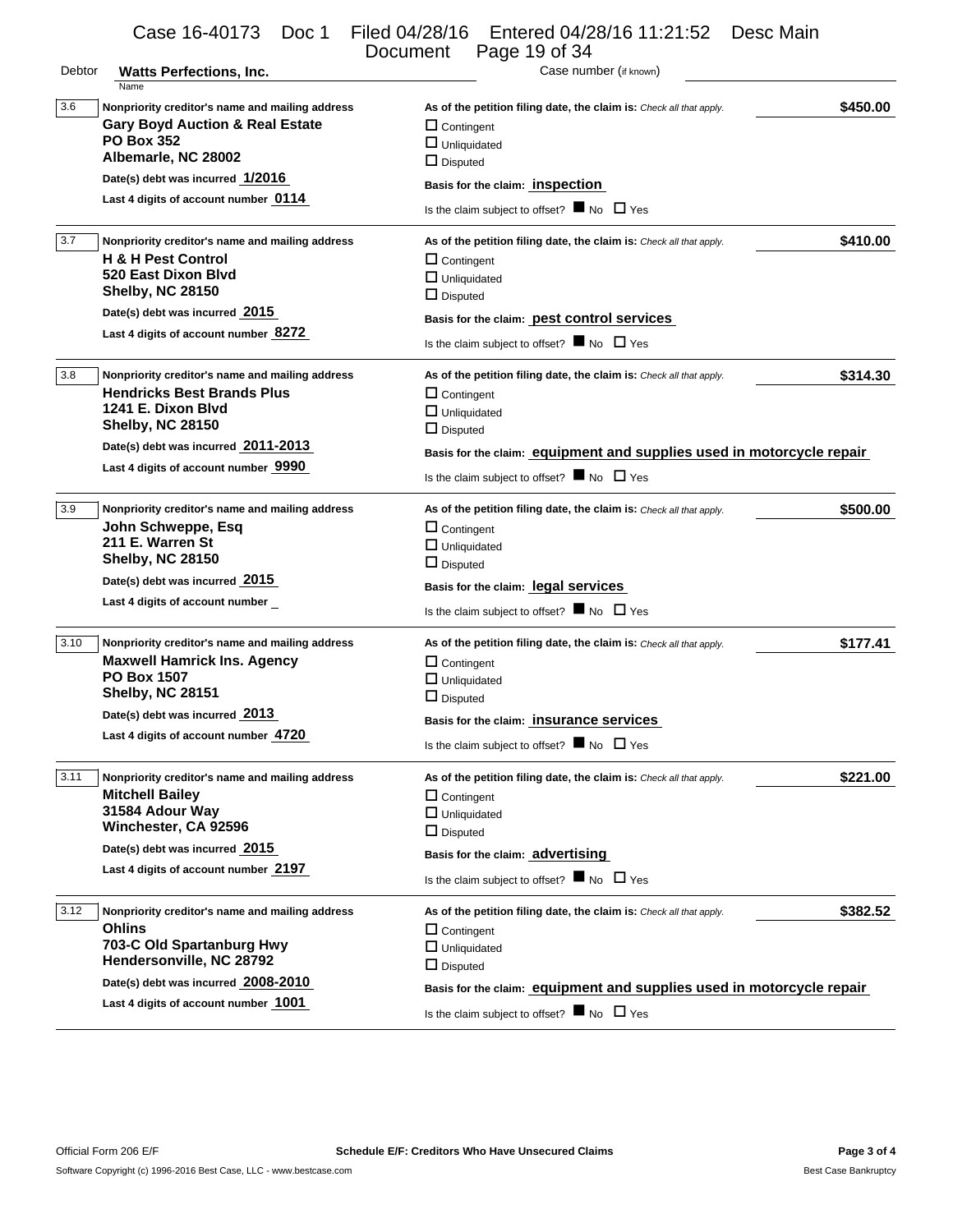|         | Case 16-40173 Doc 1                                                                                                                                                                                               | Filed 04/28/16   Entered 04/28/16 11:21:52<br>Page 20 of 34<br>Document                                                                                                                                                                                                                                                                | Desc Main                              |
|---------|-------------------------------------------------------------------------------------------------------------------------------------------------------------------------------------------------------------------|----------------------------------------------------------------------------------------------------------------------------------------------------------------------------------------------------------------------------------------------------------------------------------------------------------------------------------------|----------------------------------------|
| Debtor  | <b>Watts Perfections, Inc.</b><br>Name                                                                                                                                                                            | Case number (if known)                                                                                                                                                                                                                                                                                                                 |                                        |
| 3.13    | Nonpriority creditor's name and mailing address<br><b>Security Central</b><br>PO Box 602371<br><b>Charlotte, NC 28260-2371</b><br>Date(s) debt was incurred 10/25/2015<br>Last 4 digits of account number 5145    | As of the petition filing date, the claim is: Check all that apply.<br>$\Box$ Contingent<br>$\Box$ Unliquidated<br>$\Box$ Disputed<br>Basis for the claim: Security System<br>Is the claim subject to offset? $\blacksquare$ No $\Box$ Yes                                                                                             | \$150.00                               |
| 3.14    | Nonpriority creditor's name and mailing address<br>Spangler, Inc., PA<br>1914 Brunswick Ave., Suite 2B<br>Charlotte, NC 28207<br>Date(s) debt was incurred 2007-2011<br>Last 4 digits of account number           | As of the petition filing date, the claim is: Check all that apply.<br>$\Box$ Contingent<br>$\Box$ Unliquidated<br>$\Box$ Disputed<br>Basis for the claim: accounting services<br>Is the claim subject to offset? $\blacksquare$ No $\Box$ Yes                                                                                         | \$11,025.00                            |
| 3.15    | Nonpriority creditor's name and mailing address<br><b>Synter Resource Group, LLC</b><br>PO Box 63247<br>North Charleston, SC 29419-3247<br>Date(s) debt was incurred 2014<br>Last 4 digits of account number 0907 | As of the petition filing date, the claim is: Check all that apply.<br>$\Box$ Contingent<br>$\Box$ Unliquidated<br>$\Box$ Disputed<br>Basis for the claim: <b>postal services</b><br>Is the claim subject to offset? $\blacksquare$ No $\Box$ Yes                                                                                      | \$549.24                               |
| Part 3: | List Others to Be Notified About Unsecured Claims<br>assignees of claims listed above, and attorneys for unsecured creditors.                                                                                     | 4. List in alphabetical order any others who must be notified for claims listed in Parts 1 and 2. Examples of entities that may be listed are collection agencies,<br>If no others need to be notified for the debts listed in Parts 1 and 2, do not fill out or submit this page. If additional pages are needed, copy the next page. |                                        |
|         | Name and mailing address                                                                                                                                                                                          | On which line in Part1 or Part 2 is the<br>related creditor (if any) listed?                                                                                                                                                                                                                                                           | Last 4 digits of<br>account number, if |
| 4.1     | <b>Citibank Bank</b><br>PO Box 9001037<br>Louisville, KY 40290-1037                                                                                                                                               | Line $3.1$<br>□<br>Not listed. Explain                                                                                                                                                                                                                                                                                                 | any                                    |
| 4.2     | <b>Pioneer Metal Finishing, LLC</b><br>254 Henderson St<br><b>Gaffney, SC 29341</b>                                                                                                                               | Line $3.3$<br>□<br>Not listed. Explain                                                                                                                                                                                                                                                                                                 | 0342                                   |
| 4.3     | <b>UPS</b><br>PO Box 650580                                                                                                                                                                                       | Line $3.15$                                                                                                                                                                                                                                                                                                                            | <b>09RR</b>                            |

### **Part 4: Total Amounts of the Priority and Nonpriority Unsecured Claims**

**5. Add the amounts of priority and nonpriority unsecured claims.**

**Dallas, TX 75265**

|                                                      |         | <b>Total of claim amounts</b> |
|------------------------------------------------------|---------|-------------------------------|
| 5a. Total claims from Part 1                         | 5а.     | 5,680.35                      |
| 5b. Total claims from Part 2                         | $5b. +$ | 26,491.37                     |
| 5c. Total of Parts 1 and 2<br>Lines $5a + 5b = 5c$ . | 5c.     | 32.171.72                     |

 $\square$  Not listed. Explain \_\_\_\_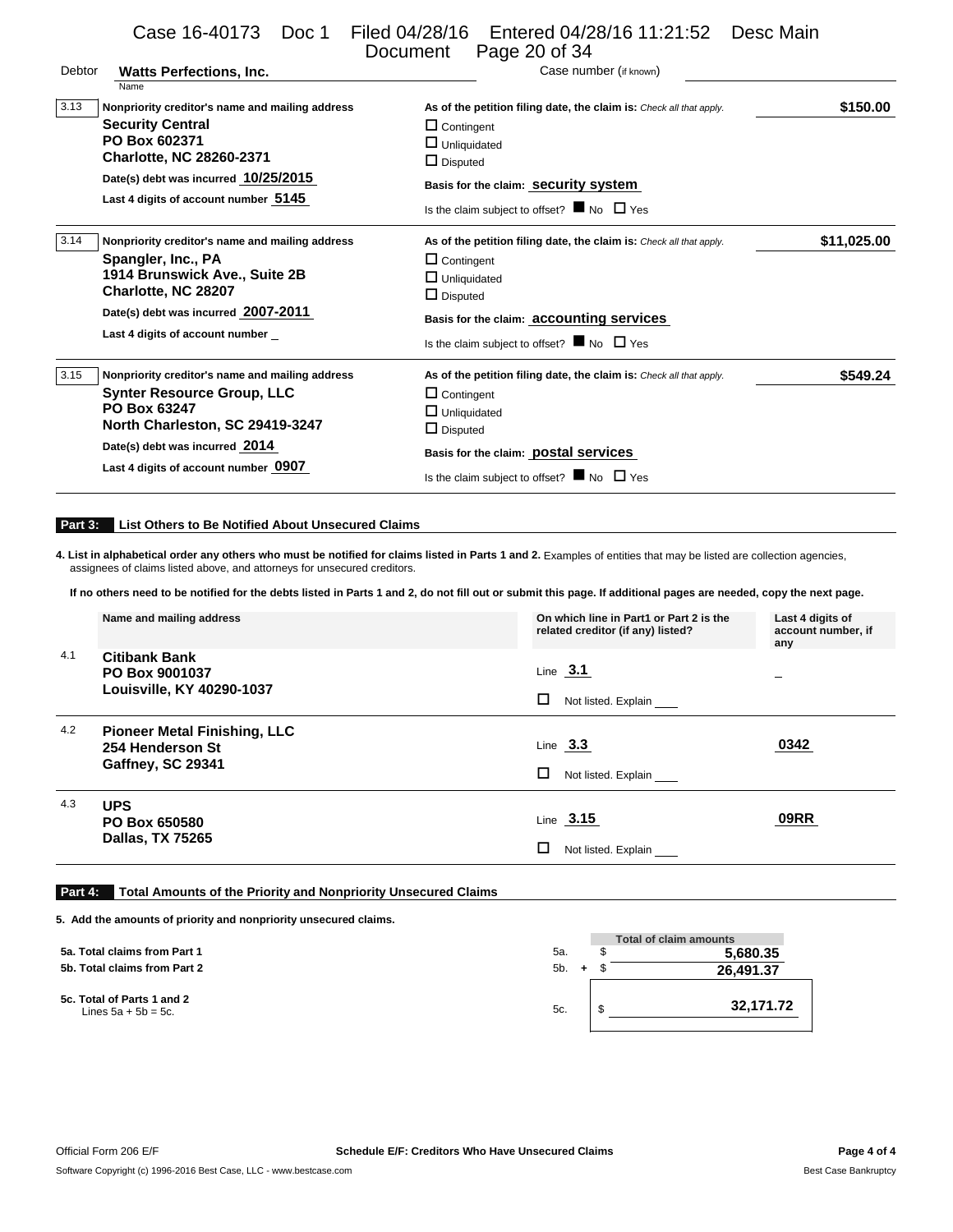|     | Case 16-40173<br>Doc 1<br>Filed 04/28/16<br>Document                                                                                                                                                                                                                                                                                                        | Entered 04/28/16 11:21:52<br>Page 21 of 34                                                                                       | Desc Main                                    |
|-----|-------------------------------------------------------------------------------------------------------------------------------------------------------------------------------------------------------------------------------------------------------------------------------------------------------------------------------------------------------------|----------------------------------------------------------------------------------------------------------------------------------|----------------------------------------------|
|     | Fill in this information to identify the case:                                                                                                                                                                                                                                                                                                              |                                                                                                                                  |                                              |
|     | Debtor name<br><b>Watts Perfections, Inc.</b>                                                                                                                                                                                                                                                                                                               |                                                                                                                                  |                                              |
|     | United States Bankruptcy Court for the:    VESTERN DISTRICT OF NORTH CAROLINA                                                                                                                                                                                                                                                                               |                                                                                                                                  |                                              |
|     | Case number (if known)                                                                                                                                                                                                                                                                                                                                      |                                                                                                                                  |                                              |
|     |                                                                                                                                                                                                                                                                                                                                                             |                                                                                                                                  | $\Box$ Check if this is an<br>amended filing |
|     | <b>Official Form 206G</b>                                                                                                                                                                                                                                                                                                                                   |                                                                                                                                  |                                              |
|     | <b>Schedule G: Executory Contracts and Unexpired Leases</b>                                                                                                                                                                                                                                                                                                 |                                                                                                                                  | 12/15                                        |
|     | Be as complete and accurate as possible. If more space is needed, copy and attach the additional page, number the entries consecutively.                                                                                                                                                                                                                    |                                                                                                                                  |                                              |
| 1.  | Does the debtor have any executory contracts or unexpired leases?<br>No. Check this box and file this form with the debtor's other schedules. There is nothing else to report on this form.<br>□ Yes. Fill in all of the information below even if the contacts of leases are listed on Schedule A/B: Assets - Real and Personal<br>(Official Form 206A/B). |                                                                                                                                  | Property                                     |
|     | 2. List all contracts and unexpired leases                                                                                                                                                                                                                                                                                                                  | State the name and mailing address for all other parties with<br>whom the debtor has an executory contract or unexpired<br>lease |                                              |
| 2.1 | State what the contract or<br>lease is for and the nature<br>of the debtor's interest                                                                                                                                                                                                                                                                       |                                                                                                                                  |                                              |
|     | State the term remaining                                                                                                                                                                                                                                                                                                                                    |                                                                                                                                  |                                              |
|     | List the contract number of<br>any government contract                                                                                                                                                                                                                                                                                                      |                                                                                                                                  |                                              |
| 2.2 | State what the contract or<br>lease is for and the nature<br>of the debtor's interest                                                                                                                                                                                                                                                                       |                                                                                                                                  |                                              |
|     | State the term remaining                                                                                                                                                                                                                                                                                                                                    |                                                                                                                                  |                                              |
|     | List the contract number of<br>any government contract                                                                                                                                                                                                                                                                                                      |                                                                                                                                  |                                              |
| 2.3 | State what the contract or<br>lease is for and the nature<br>of the debtor's interest                                                                                                                                                                                                                                                                       |                                                                                                                                  |                                              |
|     | State the term remaining                                                                                                                                                                                                                                                                                                                                    |                                                                                                                                  |                                              |
|     | List the contract number of                                                                                                                                                                                                                                                                                                                                 |                                                                                                                                  |                                              |

 $\overline{a}$   $\overline{a}$ 

 $\overline{\phantom{a}}$ 

| 2.4 | State what the contract or  |
|-----|-----------------------------|
|     | lease is for and the nature |
|     | of the debtor's interest    |

State the term remaining

any government contract

List the contract number of any government contract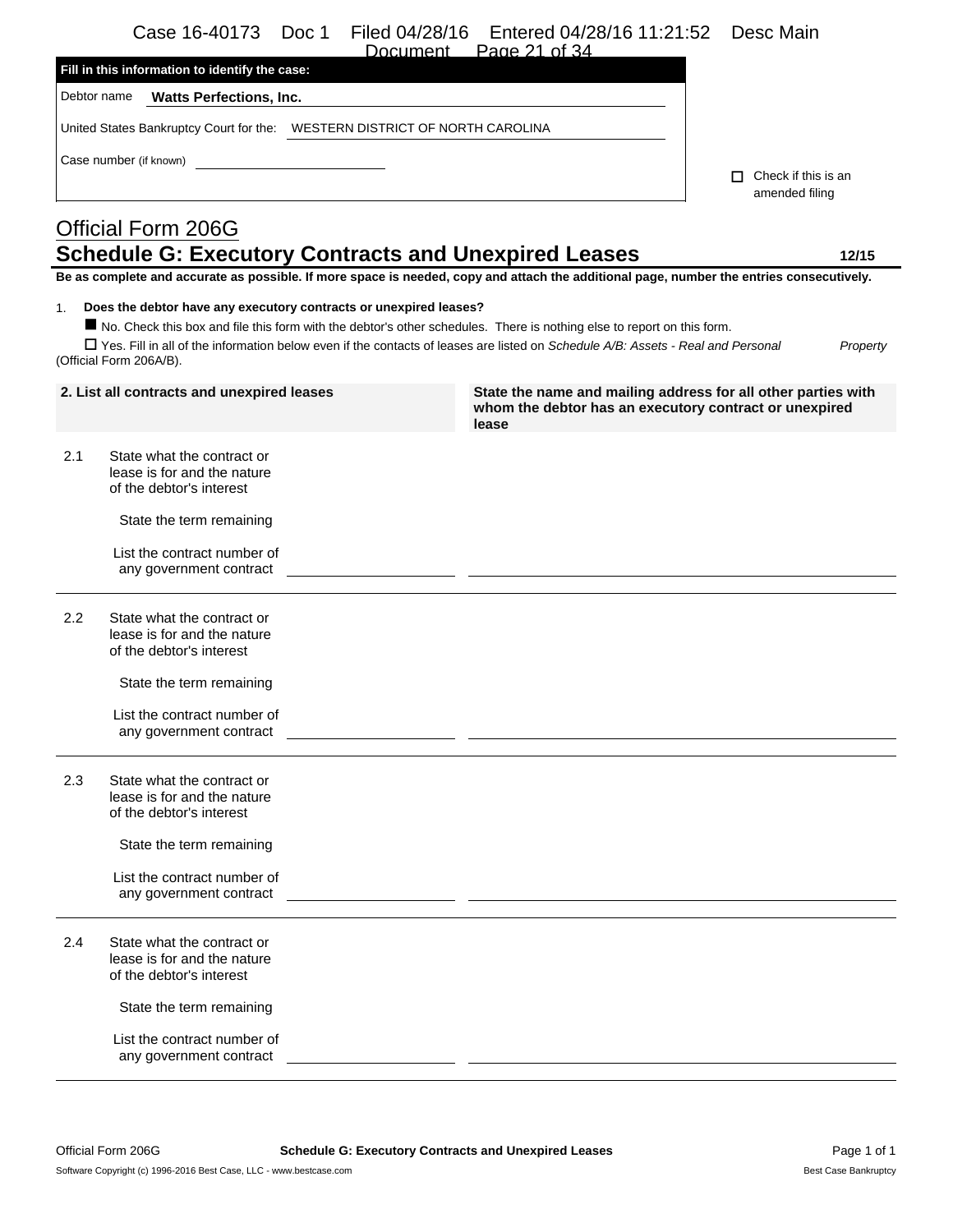Case 16-40173 Doc 1 Filed 04/28/16 Entered 04/28/16 11:21:52 Desc Main

|                        |                                                | Document Page 22 of 34                                                     |  |
|------------------------|------------------------------------------------|----------------------------------------------------------------------------|--|
|                        | Fill in this information to identify the case: |                                                                            |  |
| Debtor name            | <b>Watts Perfections, Inc.</b>                 |                                                                            |  |
|                        |                                                | United States Bankruptcy Court for the: WESTERN DISTRICT OF NORTH CAROLINA |  |
| Case number (if known) |                                                |                                                                            |  |

 Check if this is an amended filing

# Official Form 206H **Schedule H: Your Codebtors 12/15**

**Be as complete and accurate as possible. If more space is needed, copy the Additional Page, numbering the entries consecutively. Attach the Additional Page to this page.**

#### **1. Do you have any codebtors?**

 No. Check this box and submit this form to the court with the debtor's other schedules. Nothing else needs to be reported on this form. □ Yes

**2. In Column 1, list as codebtors all of the people or entities who are also liable for any debts listed by the debtor in the schedules of creditors, Schedules D-G.** Include all guarantors and co-obligors. In Column 2, identify the creditor to whom the debt is owed and each schedule on which the creditor is listed. If the codebtor is liable on a debt to more than one creditor, list each creditor separately in Column 2. *Column 1:* **Codebtor** *Column 2:* **Creditor**

| 2.1 | Name | <b>Mailing Address</b> |       |          | Name | Check all schedules<br>that apply:<br>$\square$ D |
|-----|------|------------------------|-------|----------|------|---------------------------------------------------|
|     |      | Street                 |       |          |      | $\Box$ E/F<br>$\Box$ G                            |
|     |      | City                   | State | Zip Code |      |                                                   |
| 2.2 |      | Street                 |       |          |      | $\square$ D<br>$\square$ E/F<br>$\Box$ G          |
|     |      | City                   | State | Zip Code |      |                                                   |
| 2.3 |      |                        |       |          |      | $\square$ D                                       |
|     |      | Street                 |       |          |      | $\square$ E/F<br>$\Box$ G                         |
|     |      | City                   | State | Zip Code |      |                                                   |
| 2.4 |      |                        |       |          |      | $\Box$ D                                          |
|     |      | Street                 |       |          |      | $\square$ E/F<br>$\Box$ G                         |
|     |      | City                   | State | Zip Code |      |                                                   |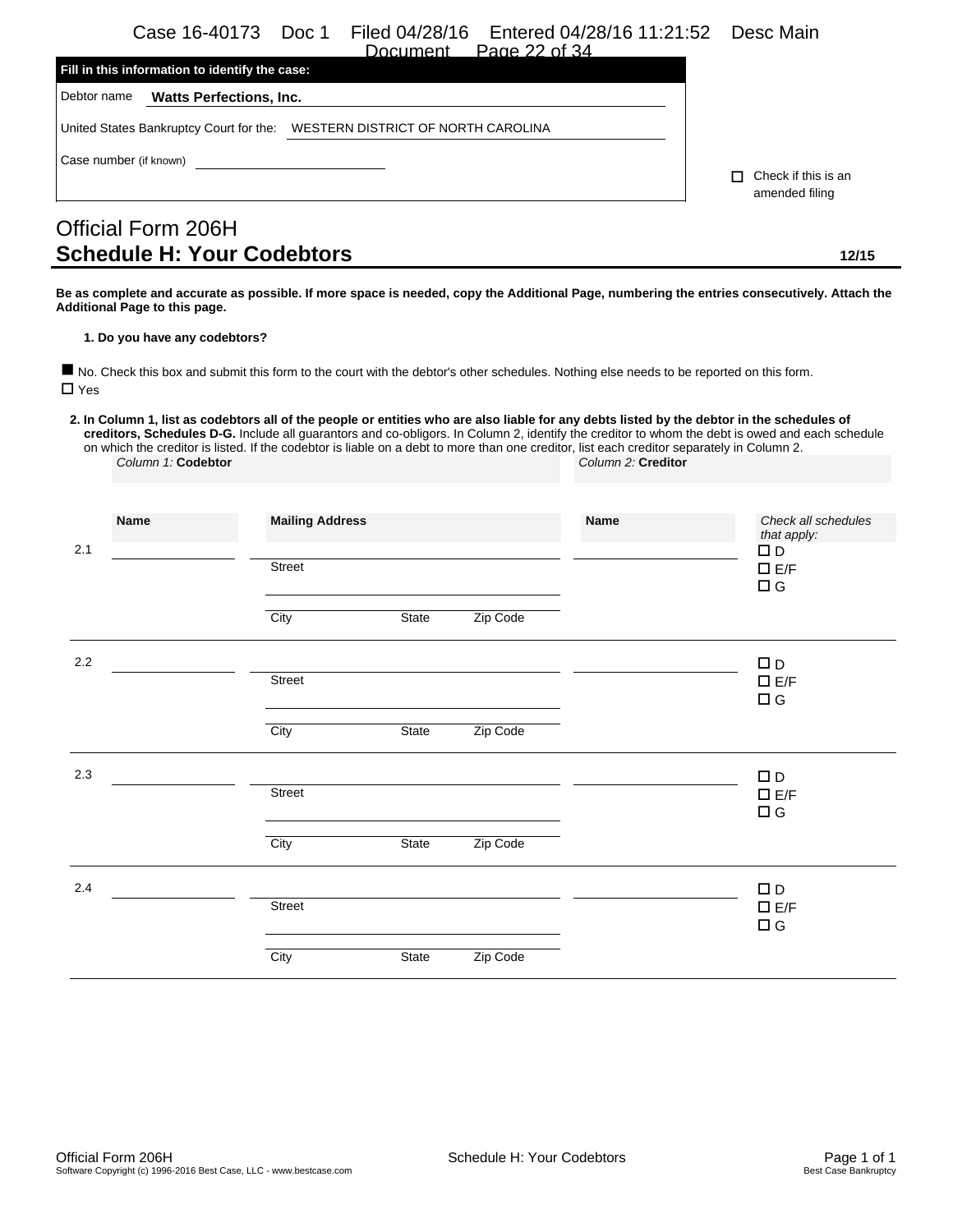## Case 16-40173 Doc 1 Filed 04/28/16 Entered 04/28/16 11:21:52 Desc Main Document Page 23 of 34

| Debtor name<br><b>Watts Perfections, Inc.</b>                                                                                                                                                                                  |                                     |                            |
|--------------------------------------------------------------------------------------------------------------------------------------------------------------------------------------------------------------------------------|-------------------------------------|----------------------------|
|                                                                                                                                                                                                                                |                                     |                            |
| United States Bankruptcy Court for the: WESTERN DISTRICT OF NORTH CAROLINA                                                                                                                                                     |                                     |                            |
| Case number (if known) and the contract of the contract of the contract of the contract of the contract of the contract of the contract of the contract of the contract of the contract of the contract of the contract of the |                                     | $\Box$ Check if this is an |
|                                                                                                                                                                                                                                |                                     | amended filing             |
|                                                                                                                                                                                                                                |                                     |                            |
| <b>Official Form 207</b>                                                                                                                                                                                                       |                                     |                            |
| <b>Statement of Financial Affairs for Non-Individuals Filing for Bankruptcy</b>                                                                                                                                                |                                     | 04/16                      |
| The debtor must answer every question. If more space is needed, attach a separate sheet to this form. On the top of any additional pages,<br>write the debtor's name and case number (if known).                               |                                     |                            |
| Part 1: Income                                                                                                                                                                                                                 |                                     |                            |
| 1. Gross revenue from business                                                                                                                                                                                                 |                                     |                            |
| $\Box$ None.                                                                                                                                                                                                                   |                                     |                            |
| Identify the beginning and ending dates of the debtor's fiscal year,                                                                                                                                                           | Sources of revenue                  | <b>Gross revenue</b>       |
| which may be a calendar year                                                                                                                                                                                                   | Check all that apply                | (before deductions and     |
|                                                                                                                                                                                                                                |                                     | exclusions)                |
| From the beginning of the fiscal year to filing date:                                                                                                                                                                          | Operating a business                |                            |
| From 1/01/2016 to Filing Date                                                                                                                                                                                                  | $\Box$ Other                        |                            |
| For prior year:                                                                                                                                                                                                                | Operating a business                | \$16,000.00<br>\$50,000.00 |
| From 1/01/2015 to 12/31/2015                                                                                                                                                                                                   | $\Box$ Other                        |                            |
| For year before that:                                                                                                                                                                                                          | Operating a business                | \$45,130.00                |
| From 1/01/2014 to 12/31/2014                                                                                                                                                                                                   | $\Box$ Other $\qquad \qquad \qquad$ |                            |
| For the fiscal year:<br>From 1/01/2013 to 12/31/2013                                                                                                                                                                           | Operating a business                | \$48,687.00                |

Include revenue regardless of whether that revenue is taxable. *Non-business income* may include interest, dividends, money collected from lawsuits, and royalties. List each source and the gross revenue for each separately. Do not include revenue listed in line 1.

None.

**Description of sources of revenue Gross revenue from**

**each source** (before deductions and exclusions)

### **Part 2: List Certain Transfers Made Before Filing for Bankruptcy**

### 3. **Certain payments or transfers to creditors within 90 days before filing this case**

List payments or transfers--including expense reimbursements--to any creditor, other than regular employee compensation, within 90 days before filing this case unless the aggregate value of all property transferred to that creditor is less than \$6,425. (This amount may be adjusted on 4/01/19 and every 3 years after that with respect to cases filed on or after the date of adjustment.)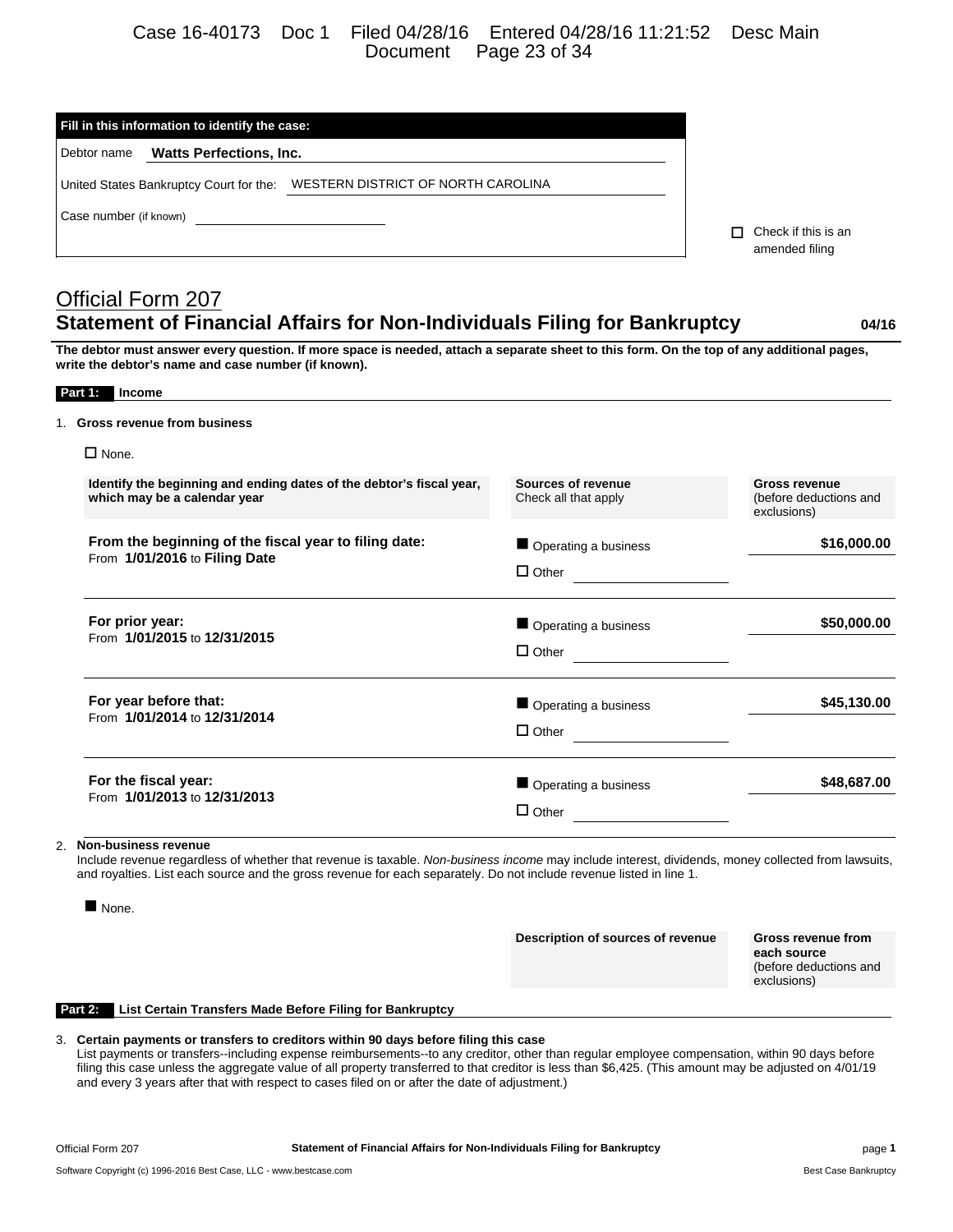| Debtor                | Case 16-40173<br>Doc 1<br><b>Watts Perfections, Inc.</b>                                                                                                                                                                                                                                                                                                                                                                                                                                                                                                                                                                                                                                                                                                                                                                                                                                                     | Filed 04/28/16<br>Document              | Entered 04/28/16 11:21:52 Desc Main<br>Page 24 of 34<br>Case number (if known) |                                                         |                             |
|-----------------------|--------------------------------------------------------------------------------------------------------------------------------------------------------------------------------------------------------------------------------------------------------------------------------------------------------------------------------------------------------------------------------------------------------------------------------------------------------------------------------------------------------------------------------------------------------------------------------------------------------------------------------------------------------------------------------------------------------------------------------------------------------------------------------------------------------------------------------------------------------------------------------------------------------------|-----------------------------------------|--------------------------------------------------------------------------------|---------------------------------------------------------|-----------------------------|
|                       |                                                                                                                                                                                                                                                                                                                                                                                                                                                                                                                                                                                                                                                                                                                                                                                                                                                                                                              |                                         |                                                                                |                                                         |                             |
|                       | $\blacksquare$ None.                                                                                                                                                                                                                                                                                                                                                                                                                                                                                                                                                                                                                                                                                                                                                                                                                                                                                         |                                         |                                                                                |                                                         |                             |
|                       | <b>Creditor's Name and Address</b>                                                                                                                                                                                                                                                                                                                                                                                                                                                                                                                                                                                                                                                                                                                                                                                                                                                                           | <b>Dates</b>                            | <b>Total amount of value</b>                                                   | Reasons for payment or transfer<br>Check all that apply |                             |
|                       | 4. Payments or other transfers of property made within 1 year before filing this case that benefited any insider<br>List payments or transfers, including expense reimbursements, made within 1 year before filing this case on debts owed to an insider or guaranteed<br>or cosigned by an insider unless the aggregate value of all property transferred to or for the benefit of the insider is less than \$6,425. (This amount<br>may be adjusted on 4/01/19 and every 3 years after that with respect to cases filed on or after the date of adjustment.) Do not include any payments<br>listed in line 3. Insiders include officers, directors, and anyone in control of a corporate debtor and their relatives; general partners of a partnership<br>debtor and their relatives; affiliates of the debtor and insiders of such affiliates; and any managing agent of the debtor. 11 U.S.C. § 101(31). |                                         |                                                                                |                                                         |                             |
|                       | $\blacksquare$ None.                                                                                                                                                                                                                                                                                                                                                                                                                                                                                                                                                                                                                                                                                                                                                                                                                                                                                         |                                         |                                                                                |                                                         |                             |
|                       | Insider's name and address<br><b>Relationship to debtor</b>                                                                                                                                                                                                                                                                                                                                                                                                                                                                                                                                                                                                                                                                                                                                                                                                                                                  | Dates                                   | Total amount of value                                                          | Reasons for payment or transfer                         |                             |
|                       | 5. Repossessions, foreclosures, and returns<br>List all property of the debtor that was obtained by a creditor within 1 year before filing this case, including property repossessed by a creditor, sold at<br>a foreclosure sale, transferred by a deed in lieu of foreclosure, or returned to the seller. Do not include property listed in line 6.                                                                                                                                                                                                                                                                                                                                                                                                                                                                                                                                                        |                                         |                                                                                |                                                         |                             |
|                       | $\blacksquare$ None                                                                                                                                                                                                                                                                                                                                                                                                                                                                                                                                                                                                                                                                                                                                                                                                                                                                                          |                                         |                                                                                |                                                         |                             |
|                       |                                                                                                                                                                                                                                                                                                                                                                                                                                                                                                                                                                                                                                                                                                                                                                                                                                                                                                              |                                         |                                                                                |                                                         |                             |
|                       | <b>Creditor's name and address</b>                                                                                                                                                                                                                                                                                                                                                                                                                                                                                                                                                                                                                                                                                                                                                                                                                                                                           | <b>Describe of the Property</b>         |                                                                                | Date                                                    |                             |
| debt.                 | List any creditor, including a bank or financial institution, that within 90 days before filing this case set off or otherwise took anything from an account<br>of the debtor without permission or refused to make a payment at the debtor's direction from an account of the debtor because the debtor owed a                                                                                                                                                                                                                                                                                                                                                                                                                                                                                                                                                                                              |                                         |                                                                                |                                                         |                             |
|                       | $\blacksquare$ None                                                                                                                                                                                                                                                                                                                                                                                                                                                                                                                                                                                                                                                                                                                                                                                                                                                                                          |                                         |                                                                                |                                                         |                             |
|                       | Creditor's name and address                                                                                                                                                                                                                                                                                                                                                                                                                                                                                                                                                                                                                                                                                                                                                                                                                                                                                  | Description of the action creditor took |                                                                                | Date action was<br>taken                                |                             |
| 6. Setoffs<br>Part 3: | <b>Legal Actions or Assignments</b>                                                                                                                                                                                                                                                                                                                                                                                                                                                                                                                                                                                                                                                                                                                                                                                                                                                                          |                                         |                                                                                |                                                         | Value of property<br>Amount |
|                       | 7. Legal actions, administrative proceedings, court actions, executions, attachments, or governmental audits<br>List the legal actions, proceedings, investigations, arbitrations, mediations, and audits by federal or state agencies in which the debtor was involved<br>in any capacity—within 1 year before filing this case.                                                                                                                                                                                                                                                                                                                                                                                                                                                                                                                                                                            |                                         |                                                                                |                                                         |                             |
|                       | $\square$ None.                                                                                                                                                                                                                                                                                                                                                                                                                                                                                                                                                                                                                                                                                                                                                                                                                                                                                              |                                         |                                                                                |                                                         |                             |
|                       | <b>Case title</b><br>Case number                                                                                                                                                                                                                                                                                                                                                                                                                                                                                                                                                                                                                                                                                                                                                                                                                                                                             | Nature of case                          | Court or agency's name and<br>address                                          | <b>Status of case</b>                                   |                             |

List any property in the hands of an assignee for the benefit of creditors during the 120 days before filing this case and any property in the hands of a receiver, custodian, or other court-appointed officer within 1 year before filing this case.

None

### **Part 4: Certain Gifts and Charitable Contributions**

9. **List all gifts or charitable contributions the debtor gave to a recipient within 2 years before filing this case unless the aggregate value of the gifts to that recipient is less than \$1,000**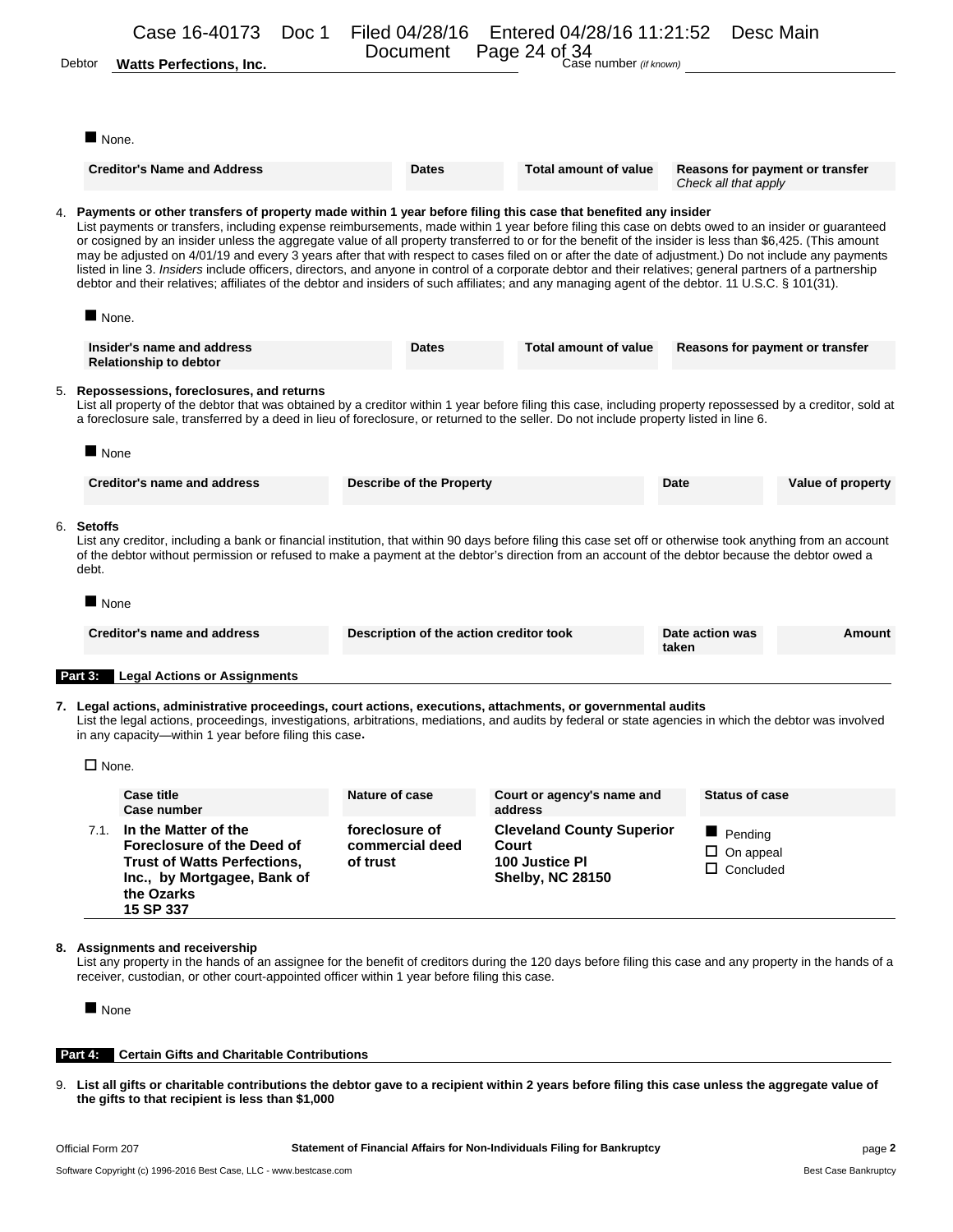Document Page 25 of 34<br>Debtor **Watts Perfections, Inc.** Document Page 25 of 34 Case number *(if known)* Page 25 of 34

None

| Recipient's name and address                                                              | Description of the gifts or contributions                                                                                                                                                                                                                                                                  | Dates given   | Value                     |
|-------------------------------------------------------------------------------------------|------------------------------------------------------------------------------------------------------------------------------------------------------------------------------------------------------------------------------------------------------------------------------------------------------------|---------------|---------------------------|
| Part 5:<br><b>Certain Losses</b>                                                          |                                                                                                                                                                                                                                                                                                            |               |                           |
| 10. All losses from fire, theft, or other casualty within 1 year before filing this case. |                                                                                                                                                                                                                                                                                                            |               |                           |
| $\blacksquare$ None                                                                       |                                                                                                                                                                                                                                                                                                            |               |                           |
| Description of the property lost and<br>how the loss occurred                             | Amount of payments received for the loss<br>If you have received payments to cover the loss, for<br>example, from insurance, government compensation, or<br>tort liability, list the total received.<br>List unpaid claims on Official Form 106A/B (Schedule<br>A/B: Assets – Real and Personal Property). | Dates of loss | Value of property<br>lost |
| Part 6:<br><b>Certain Payments or Transfers</b>                                           |                                                                                                                                                                                                                                                                                                            |               |                           |

#### 11. **Payments related to bankruptcy**

List any payments of money or other transfers of property made by the debtor or person acting on behalf of the debtor within 1 year before the filing of this case to another person or entity, including attorneys, that the debtor consulted about debt consolidation or restructuring, seeking bankruptcy relief, or filing a bankruptcy case.

 $\square$  None.

| 11.1. | <b>Kerry Balentine</b><br><b>PO Box 1000</b><br><b>Shelby, NC 28150</b> |                                                 | chapter 11<br>filing fee<br>made on<br>2/20/2016 | \$2,000.00                      |
|-------|-------------------------------------------------------------------------|-------------------------------------------------|--------------------------------------------------|---------------------------------|
|       | Who was paid or who received<br>the transfer?<br><b>Address</b>         | If not money, describe any property transferred | <b>Dates</b>                                     | <b>Total amount or</b><br>value |

**Email or website address**

**Who made the payment, if not debtor? Chad Watts**

#### 12. **Self-settled trusts of which the debtor is a beneficiary**

List any payments or transfers of property made by the debtor or a person acting on behalf of the debtor within 10 years before the filing of this case to a self-settled trust or similar device.

Do not include transfers already listed on this statement.

| None.                                                             |                                                                                                                                                                                                                                                                                                                                                                                                                                                       |                              |                                 |
|-------------------------------------------------------------------|-------------------------------------------------------------------------------------------------------------------------------------------------------------------------------------------------------------------------------------------------------------------------------------------------------------------------------------------------------------------------------------------------------------------------------------------------------|------------------------------|---------------------------------|
| Name of trust or device                                           | Describe any property transferred                                                                                                                                                                                                                                                                                                                                                                                                                     | Dates transfers<br>were made | <b>Total amount or</b><br>value |
| 13. Transfers not already listed on this statement<br><b>None</b> | List any transfers of money or other property by sale, trade, or any other means made by the debtor or a person acting on behalf of the debtor within<br>2 years before the filing of this case to another person, other than property transferred in the ordinary course of business or financial affairs. Include<br>both outright transfers and transfers made as security. Do not include gifts or transfers previously listed on this statement. |                              |                                 |

| Who received transfer?<br><b>Address</b> | Description of property transferred or<br>payments received or debts paid in exchange | Date transfer<br>was made | Total amount or<br>value |
|------------------------------------------|---------------------------------------------------------------------------------------|---------------------------|--------------------------|
| <b>Party Previous Locations</b>          |                                                                                       |                           |                          |
| 14. Previous addresses                   |                                                                                       |                           |                          |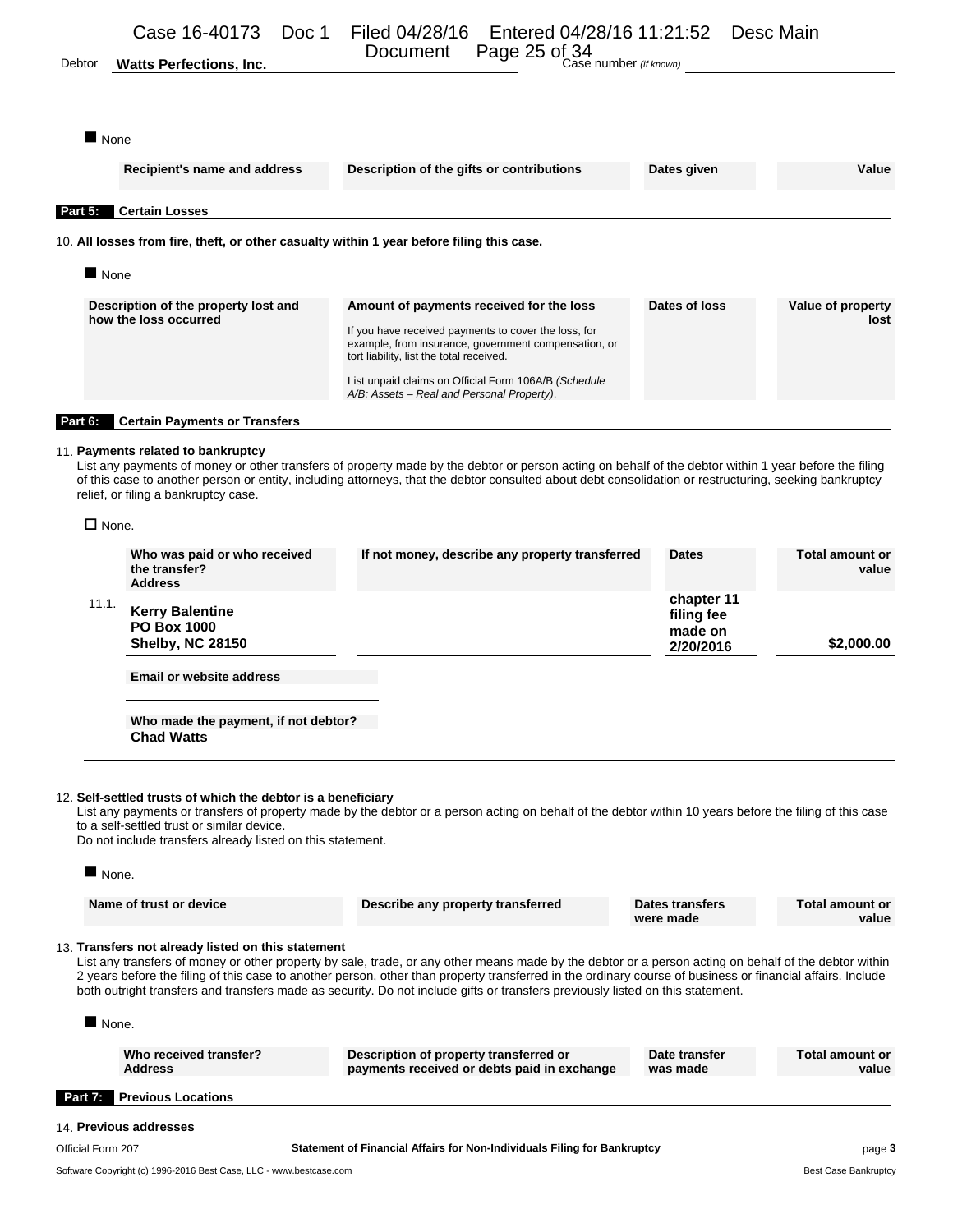Document Page 26 of 34<br>Debtor Watts Perfections, Inc. **Case number** (if known)

List all previous addresses used by the debtor within 3 years before filing this case and the dates the addresses were used.

 $\blacksquare$  Does not apply

| Dues not apply                                                                                                                                                                                    |                                                                                                                                                                                                                                                                                                                                                                                                                                                                                                                                                                                                                                                                                                                                                                                                                                                                                                                                                                                                                                                                                                                                                                                                                                                                                                                                                                                                                                                                                                                                |                                           |                               |
|---------------------------------------------------------------------------------------------------------------------------------------------------------------------------------------------------|--------------------------------------------------------------------------------------------------------------------------------------------------------------------------------------------------------------------------------------------------------------------------------------------------------------------------------------------------------------------------------------------------------------------------------------------------------------------------------------------------------------------------------------------------------------------------------------------------------------------------------------------------------------------------------------------------------------------------------------------------------------------------------------------------------------------------------------------------------------------------------------------------------------------------------------------------------------------------------------------------------------------------------------------------------------------------------------------------------------------------------------------------------------------------------------------------------------------------------------------------------------------------------------------------------------------------------------------------------------------------------------------------------------------------------------------------------------------------------------------------------------------------------|-------------------------------------------|-------------------------------|
| <b>Address</b>                                                                                                                                                                                    |                                                                                                                                                                                                                                                                                                                                                                                                                                                                                                                                                                                                                                                                                                                                                                                                                                                                                                                                                                                                                                                                                                                                                                                                                                                                                                                                                                                                                                                                                                                                | From-To                                   |                               |
| <b>Health Care Bankruptcies</b><br>Part 8:                                                                                                                                                        |                                                                                                                                                                                                                                                                                                                                                                                                                                                                                                                                                                                                                                                                                                                                                                                                                                                                                                                                                                                                                                                                                                                                                                                                                                                                                                                                                                                                                                                                                                                                |                                           |                               |
| 15. Health Care bankruptcies                                                                                                                                                                      | Dates of occupancy<br>Is the debtor primarily engaged in offering services and facilities for:<br>- diagnosing or treating injury, deformity, or disease, or<br>- providing any surgical, psychiatric, drug treatment, or obstetric care?<br><b>Facility name and address</b><br>Nature of the business operation, including type of services<br>If debtor provides meals<br>the debtor provides<br>and housing, number of<br>patients in debtor's care<br>16. Does the debtor collect and retain personally identifiable information of customers?<br>Yes. State the nature of the information collected and retained.<br>17. Within 6 years before filing this case, have any employees of the debtor been participants in any ERISA, 401(k), 403(b), or other pension or<br>profit-sharing plan made available by the debtor as an employee benefit?<br>Yes. Does the debtor serve as plan administrator?<br>Part 10: Certain Financial Accounts, Safe Deposit Boxes, and Storage Units<br>Within 1 year before filing this case, were any financial accounts or instruments held in the debtor's name, or for the debtor's benefit, closed, sold,<br>Include checking, savings, money market, or other financial accounts; certificates of deposit; and shares in banks, credit unions, brokerage houses,<br>cooperatives, associations, and other financial institutions.<br><b>Financial Institution name and</b><br><b>Last balance</b><br>Type of account or<br>Date account was<br>Last 4 digits of<br>account number |                                           |                               |
| No. Go to Part 9.<br>п<br>Yes. Fill in the information below.                                                                                                                                     |                                                                                                                                                                                                                                                                                                                                                                                                                                                                                                                                                                                                                                                                                                                                                                                                                                                                                                                                                                                                                                                                                                                                                                                                                                                                                                                                                                                                                                                                                                                                |                                           |                               |
|                                                                                                                                                                                                   |                                                                                                                                                                                                                                                                                                                                                                                                                                                                                                                                                                                                                                                                                                                                                                                                                                                                                                                                                                                                                                                                                                                                                                                                                                                                                                                                                                                                                                                                                                                                |                                           |                               |
| <b>Personally Identifiable Information</b><br>Part 9:                                                                                                                                             |                                                                                                                                                                                                                                                                                                                                                                                                                                                                                                                                                                                                                                                                                                                                                                                                                                                                                                                                                                                                                                                                                                                                                                                                                                                                                                                                                                                                                                                                                                                                |                                           |                               |
|                                                                                                                                                                                                   |                                                                                                                                                                                                                                                                                                                                                                                                                                                                                                                                                                                                                                                                                                                                                                                                                                                                                                                                                                                                                                                                                                                                                                                                                                                                                                                                                                                                                                                                                                                                |                                           |                               |
| No.<br>□<br>No. Go to Part 10.<br>□<br>18. Closed financial accounts<br>moved, or transferred?                                                                                                    |                                                                                                                                                                                                                                                                                                                                                                                                                                                                                                                                                                                                                                                                                                                                                                                                                                                                                                                                                                                                                                                                                                                                                                                                                                                                                                                                                                                                                                                                                                                                |                                           |                               |
| None<br><b>Address</b>                                                                                                                                                                            | instrument                                                                                                                                                                                                                                                                                                                                                                                                                                                                                                                                                                                                                                                                                                                                                                                                                                                                                                                                                                                                                                                                                                                                                                                                                                                                                                                                                                                                                                                                                                                     | closed, sold,<br>moved, or<br>transferred | before closing or<br>transfer |
| 19. Safe deposit boxes<br>List any safe deposit box or other depository for securities, cash, or other valuables the debtor now has or did have within 1 year before filing this<br>case.<br>None |                                                                                                                                                                                                                                                                                                                                                                                                                                                                                                                                                                                                                                                                                                                                                                                                                                                                                                                                                                                                                                                                                                                                                                                                                                                                                                                                                                                                                                                                                                                                |                                           |                               |
| Depository institution name and address                                                                                                                                                           | Names of anyone with<br>access to it<br><b>Address</b>                                                                                                                                                                                                                                                                                                                                                                                                                                                                                                                                                                                                                                                                                                                                                                                                                                                                                                                                                                                                                                                                                                                                                                                                                                                                                                                                                                                                                                                                         | <b>Description of the contents</b>        | Do you still<br>have it?      |
| 20. Off-premises storage<br>List any property kept in storage units or warehouses within 1 year before filing this case. Do not include facilities that are in a part of a building in            |                                                                                                                                                                                                                                                                                                                                                                                                                                                                                                                                                                                                                                                                                                                                                                                                                                                                                                                                                                                                                                                                                                                                                                                                                                                                                                                                                                                                                                                                                                                                |                                           |                               |

which the debtor does business.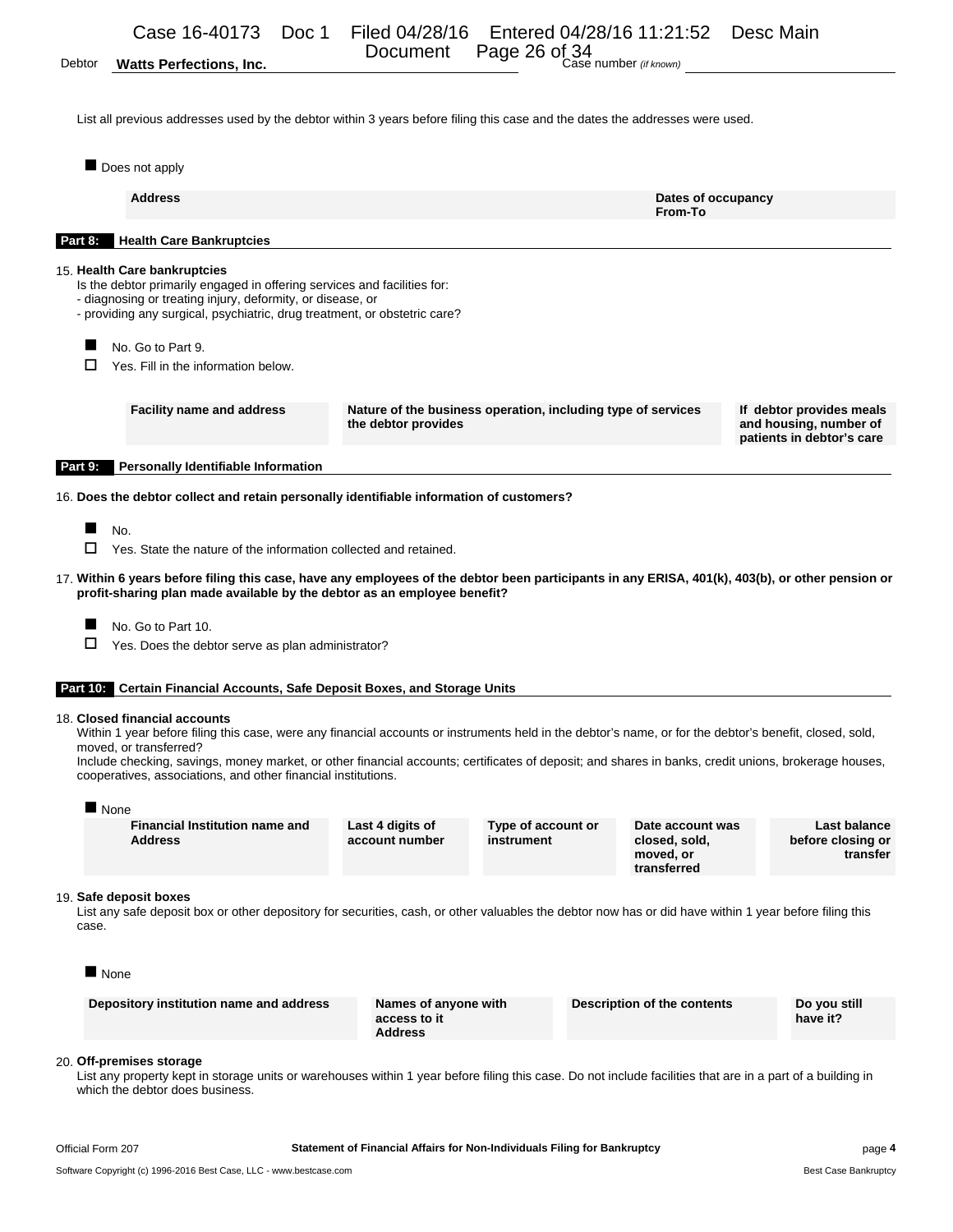Document Page 27 of 34<br>Debtor Watts Perfections, Inc. **Case number** (if known)

■ None

| <b>Facility name and address</b>                                                                                                                                                                                                                                                           | Names of anyone with<br>access to it                                     | Description of the contents                                                             | Do you still<br>have it? |
|--------------------------------------------------------------------------------------------------------------------------------------------------------------------------------------------------------------------------------------------------------------------------------------------|--------------------------------------------------------------------------|-----------------------------------------------------------------------------------------|--------------------------|
| Part 11: Property the Debtor Holds or Controls That the Debtor Does Not Own                                                                                                                                                                                                                |                                                                          |                                                                                         |                          |
| 21. Property held for another<br>List any property that the debtor holds or controls that another entity owns. Include any property borrowed from, being stored for, or held in trust. Do<br>not list leased or rented property.                                                           |                                                                          |                                                                                         |                          |
| $\blacksquare$ None                                                                                                                                                                                                                                                                        |                                                                          |                                                                                         |                          |
| <b>Part 12. Details About Environment Information</b>                                                                                                                                                                                                                                      |                                                                          |                                                                                         |                          |
| For the purpose of Part 12, the following definitions apply:<br>Environmental law means any statute or governmental regulation that concerns pollution, contamination, or hazardous material, regardless of the<br>medium affected (air, land, water, or any other medium).                |                                                                          |                                                                                         |                          |
| Site means any location, facility, or property, including disposal sites, that the debtor now owns, operates, or utilizes or that the debtor formerly<br>owned, operated, or utilized.                                                                                                     |                                                                          |                                                                                         |                          |
| Hazardous material means anything that an environmental law defines as hazardous or toxic, or describes as a pollutant, contaminant, or a<br>similarly harmful substance.                                                                                                                  |                                                                          |                                                                                         |                          |
| Report all notices, releases, and proceedings known, regardless of when they occurred.                                                                                                                                                                                                     |                                                                          |                                                                                         |                          |
| 22. Has the debtor been a party in any judicial or administrative proceeding under any environmental law? Include settlements and orders.                                                                                                                                                  |                                                                          |                                                                                         |                          |
| No.<br>□<br>Yes. Provide details below.                                                                                                                                                                                                                                                    |                                                                          |                                                                                         |                          |
| <b>Case title</b><br>Case number                                                                                                                                                                                                                                                           | Court or agency name and<br>address                                      | Nature of the case                                                                      | <b>Status of case</b>    |
| 23. Has any governmental unit otherwise notified the debtor that the debtor may be liable or potentially liable under or in violation of an<br>environmental law?                                                                                                                          |                                                                          |                                                                                         |                          |
| No.                                                                                                                                                                                                                                                                                        |                                                                          |                                                                                         |                          |
| □<br>Yes. Provide details below.                                                                                                                                                                                                                                                           |                                                                          |                                                                                         |                          |
| Site name and address                                                                                                                                                                                                                                                                      | Governmental unit name and<br>address                                    | Environmental law, if known                                                             | Date of notice           |
| 24. Has the debtor notified any governmental unit of any release of hazardous material?                                                                                                                                                                                                    |                                                                          |                                                                                         |                          |
| No.                                                                                                                                                                                                                                                                                        |                                                                          |                                                                                         |                          |
| Yes. Provide details below.                                                                                                                                                                                                                                                                |                                                                          |                                                                                         |                          |
| Site name and address                                                                                                                                                                                                                                                                      | Governmental unit name and<br>address                                    | Environmental law, if known                                                             | Date of notice           |
| <b>Part 13.</b> Details About the Debtor's Business or Connections to Any Business                                                                                                                                                                                                         |                                                                          |                                                                                         |                          |
| 25. Other businesses in which the debtor has or has had an interest<br>List any business for which the debtor was an owner, partner, member, or otherwise a person in control within 6 years before filing this case.<br>Include this information even if already listed in the Schedules. |                                                                          |                                                                                         |                          |
| None                                                                                                                                                                                                                                                                                       |                                                                          |                                                                                         |                          |
| <b>Business name address</b>                                                                                                                                                                                                                                                               | Describe the nature of the business                                      | <b>Employer Identification number</b><br>Do not include Social Security number or ITIN. |                          |
|                                                                                                                                                                                                                                                                                            |                                                                          | Dates business existed                                                                  |                          |
| Official Form 207                                                                                                                                                                                                                                                                          | Statement of Financial Affairs for Non-Individuals Filing for Bankruptcy |                                                                                         | page 5                   |

Software Copyright (c) 1996-2016 Best Case, LLC - www.bestcase.com **Best Case Bankruptcy** Best Case Bankruptcy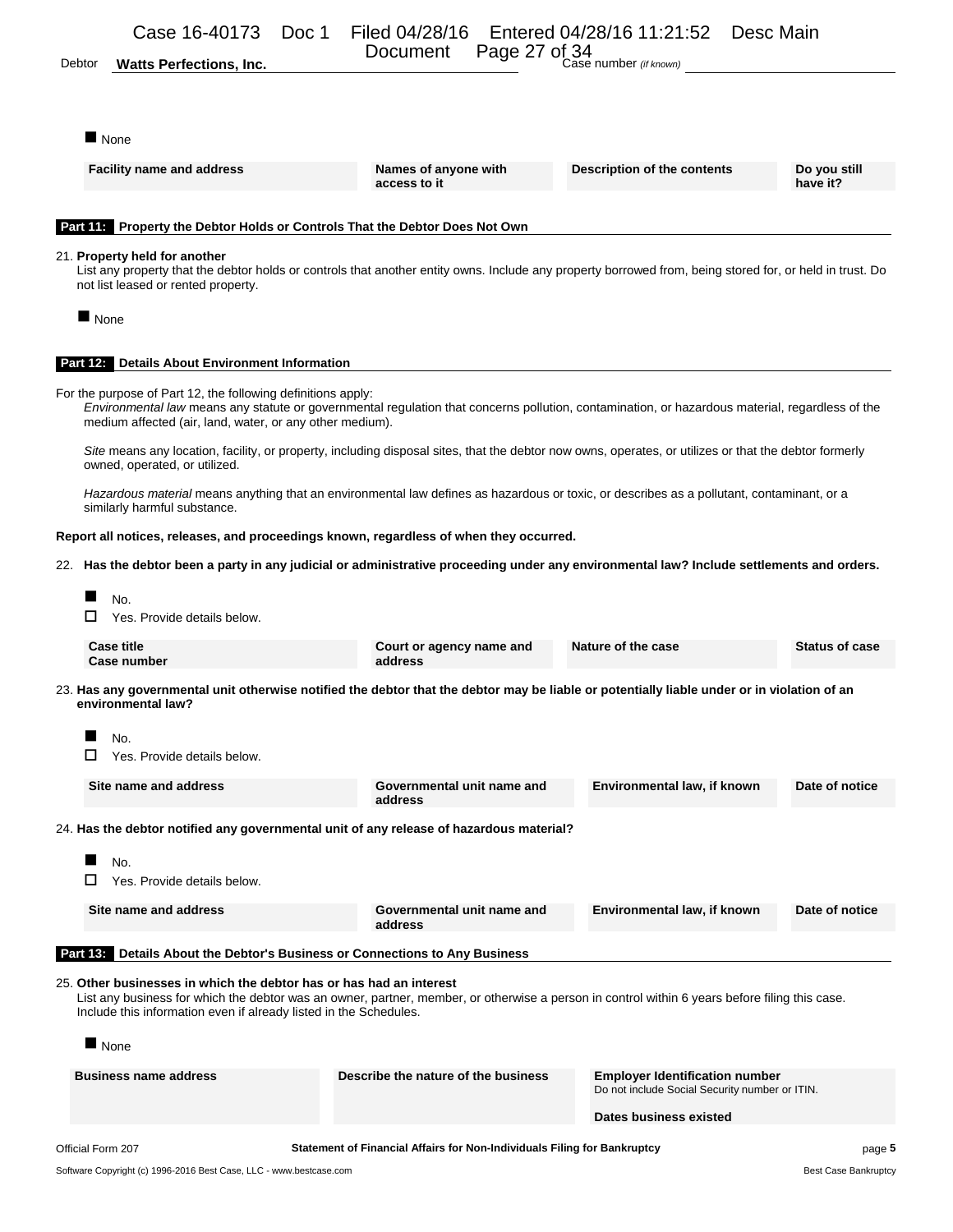# Document Page 28 of 34<br>Debtor **Watts Perfections, Inc.** Document Page 28 of 34 Case number *(if known)*

Page 28 of 34

#### 26. **Books, records, and financial statements**

26a. List all accountants and bookkeepers who maintained the debtor's books and records within 2 years before filing this case.  $\square$  None

|        | Name and address                                                                                                                                                                              | Date of service<br>From-To |
|--------|-----------------------------------------------------------------------------------------------------------------------------------------------------------------------------------------------|----------------------------|
| 26a.1. | Linda Ross<br><b>Accutrol Income Tax Service</b><br>717 Eastview St<br><b>Shelby, NC 28150</b>                                                                                                | 2010-2015                  |
| 26a.2. | <b>Accutrol Tax Service</b><br>att: Vicki Parker<br>416 N. Lafayette<br><b>Shelby, NC 28150</b>                                                                                               | 2015 to present            |
|        | 26b. List all firms or individuals who have audited, compiled, or reviewed debtor's books of account and records or prepared a financial statement<br>within 2 years before filing this case. |                            |
| None   | 26c. List all firms or individuals who were in possession of the debtor's books of account and records when this case is filed.                                                               |                            |
| None   |                                                                                                                                                                                               |                            |

**Name and address If any books of account and records are unavailable, explain why**

26d. List all financial institutions, creditors, and other parties, including mercantile and trade agencies, to whom the debtor issued a financial statement within 2 years before filing this case.

None

#### **Name and address**

#### 27. **Inventories**

Have any inventories of the debtor's property been taken within 2 years before filing this case?

No

 $\Box$  Yes. Give the details about the two most recent inventories.

| Name of the person who supervised the taking of the | Date of inventory | The dollar amount and basis (cost, market, |
|-----------------------------------------------------|-------------------|--------------------------------------------|
| inventory                                           |                   | or other basis) of each inventory          |

28. **List the debtor's officers, directors, managing members, general partners, members in control, controlling shareholders, or other people in control of the debtor at the time of the filing of this case.**

| <b>Name</b>               | <b>Address</b>                             | Position and nature of any<br>interest | % of interest, if<br>anv |
|---------------------------|--------------------------------------------|----------------------------------------|--------------------------|
| <b>Douglas Chad Watts</b> | 2617 Royster Rd<br><b>Shelby, NC 28150</b> | <b>President/Secretary</b>             | 100%                     |

29. **Within 1 year before the filing of this case, did the debtor have officers, directors, managing members, general partners, members in control of the debtor, or shareholders in control of the debtor who no longer hold these positions?**



 $\Box$  Yes. Identify below.

#### 30. **Payments, distributions, or withdrawals credited or given to insiders**

Within 1 year before filing this case, did the debtor provide an insider with value in any form, including salary, other compensation, draws, bonuses, loans, credits on loans, stock redemptions, and options exercised?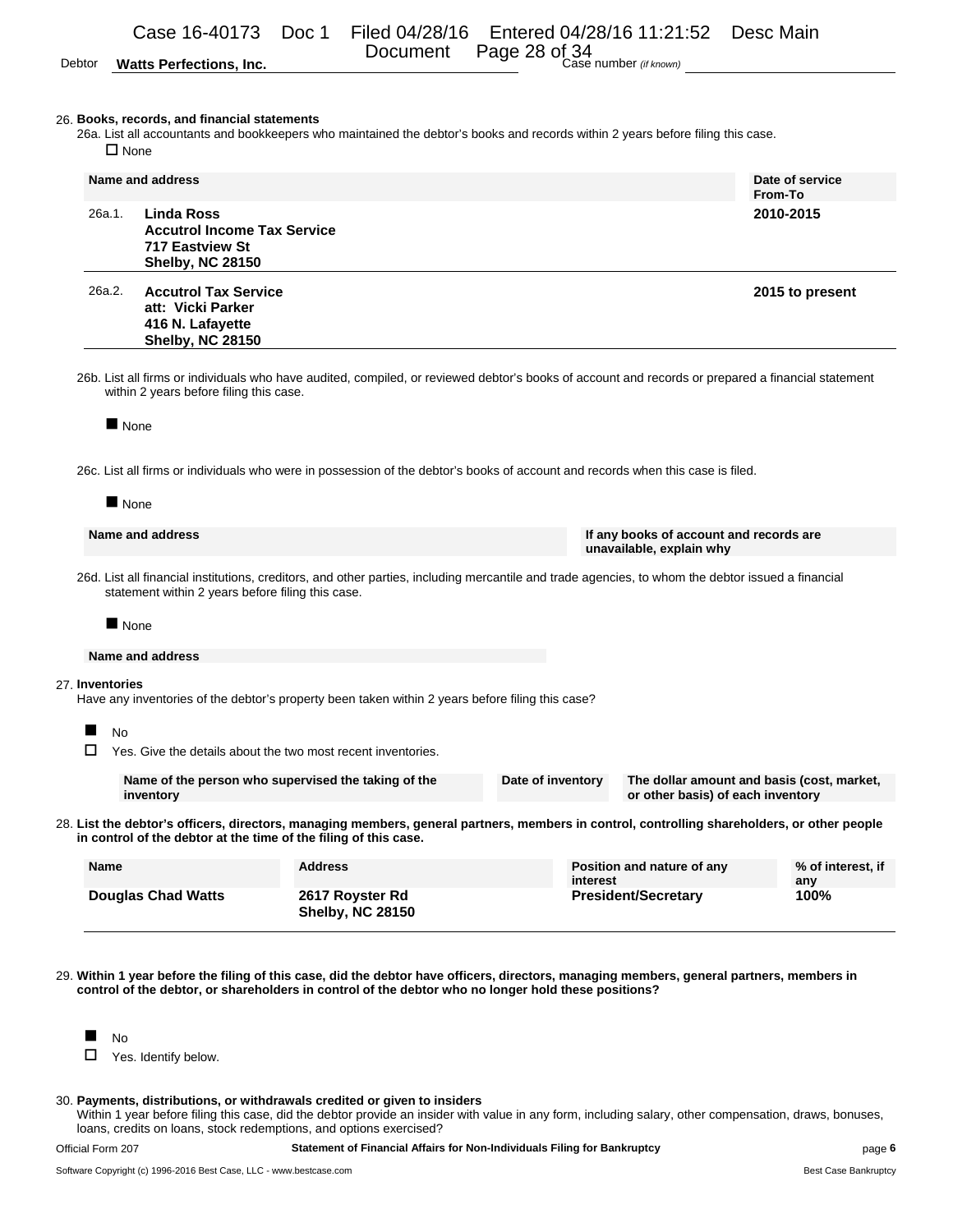| Debtor      | Case 16-40173<br><b>Watts Perfections, Inc.</b>                                                                                                                                                                                                                                                                   | Doc 1            | Filed 04/28/16                                          | Document Page 29 of 34 | Entered 04/28/16 11:21:52<br>Case number (if known) | Desc Main                                                                                                                                            |
|-------------|-------------------------------------------------------------------------------------------------------------------------------------------------------------------------------------------------------------------------------------------------------------------------------------------------------------------|------------------|---------------------------------------------------------|------------------------|-----------------------------------------------------|------------------------------------------------------------------------------------------------------------------------------------------------------|
|             | No<br>Yes. Identify below.                                                                                                                                                                                                                                                                                        |                  |                                                         |                        |                                                     |                                                                                                                                                      |
|             | Name and address of recipient                                                                                                                                                                                                                                                                                     |                  | Amount of money or description and value of<br>property |                        | <b>Dates</b>                                        | <b>Reason for</b><br>providing the value                                                                                                             |
|             | 31. Within 6 years before filing this case, has the debtor been a member of any consolidated group for tax purposes?                                                                                                                                                                                              |                  |                                                         |                        |                                                     |                                                                                                                                                      |
| □           | <b>No</b><br>Yes. Identify below.                                                                                                                                                                                                                                                                                 |                  |                                                         |                        |                                                     |                                                                                                                                                      |
|             | Name of the parent corporation                                                                                                                                                                                                                                                                                    |                  |                                                         |                        | corporation                                         | <b>Employer Identification number of the parent</b>                                                                                                  |
|             | 32. Within 6 years before filing this case, has the debtor as an employer been responsible for contributing to a pension fund?                                                                                                                                                                                    |                  |                                                         |                        |                                                     |                                                                                                                                                      |
|             | No                                                                                                                                                                                                                                                                                                                |                  |                                                         |                        |                                                     |                                                                                                                                                      |
| □           | Yes. Identify below.                                                                                                                                                                                                                                                                                              |                  |                                                         |                        |                                                     |                                                                                                                                                      |
|             | Name of the parent corporation                                                                                                                                                                                                                                                                                    |                  |                                                         |                        | corporation                                         | <b>Employer Identification number of the parent</b>                                                                                                  |
|             | Part 14: Signature and Declaration                                                                                                                                                                                                                                                                                |                  |                                                         |                        |                                                     |                                                                                                                                                      |
|             | <b>WARNING</b> -- Bankruptcy fraud is a serious crime. Making a false statement, concealing property, or obtaining money or property by fraud in<br>connection with a bankruptcy case can result in fines up to \$500,000 or imprisonment for up to 20 years, or both.<br>18 U.S.C. §§ 152, 1341, 1519, and 3571. |                  |                                                         |                        |                                                     |                                                                                                                                                      |
|             | and correct.                                                                                                                                                                                                                                                                                                      |                  |                                                         |                        |                                                     | I have examined the information in this Statement of Financial Affairs and any attachments and have a reasonable belief that the information is true |
|             | I declare under penalty of perjury that the foregoing is true and correct.                                                                                                                                                                                                                                        |                  |                                                         |                        |                                                     |                                                                                                                                                      |
| Executed on | April 28, 2016                                                                                                                                                                                                                                                                                                    |                  |                                                         |                        |                                                     |                                                                                                                                                      |
|             | /s/ Douglas Chad Watts                                                                                                                                                                                                                                                                                            |                  | <b>Douglas Chad Watts</b>                               |                        |                                                     |                                                                                                                                                      |
|             | Signature of individual signing on behalf of the debtor                                                                                                                                                                                                                                                           |                  | Printed name                                            |                        |                                                     |                                                                                                                                                      |
|             | Position or relationship to debtor                                                                                                                                                                                                                                                                                | <b>President</b> |                                                         |                        |                                                     |                                                                                                                                                      |
|             |                                                                                                                                                                                                                                                                                                                   |                  |                                                         |                        |                                                     |                                                                                                                                                      |

**Are additional pages to** *Statement of Financial Affairs for Non-Individuals Filing for Bankruptcy* **(Official Form 207) attached?**

**No**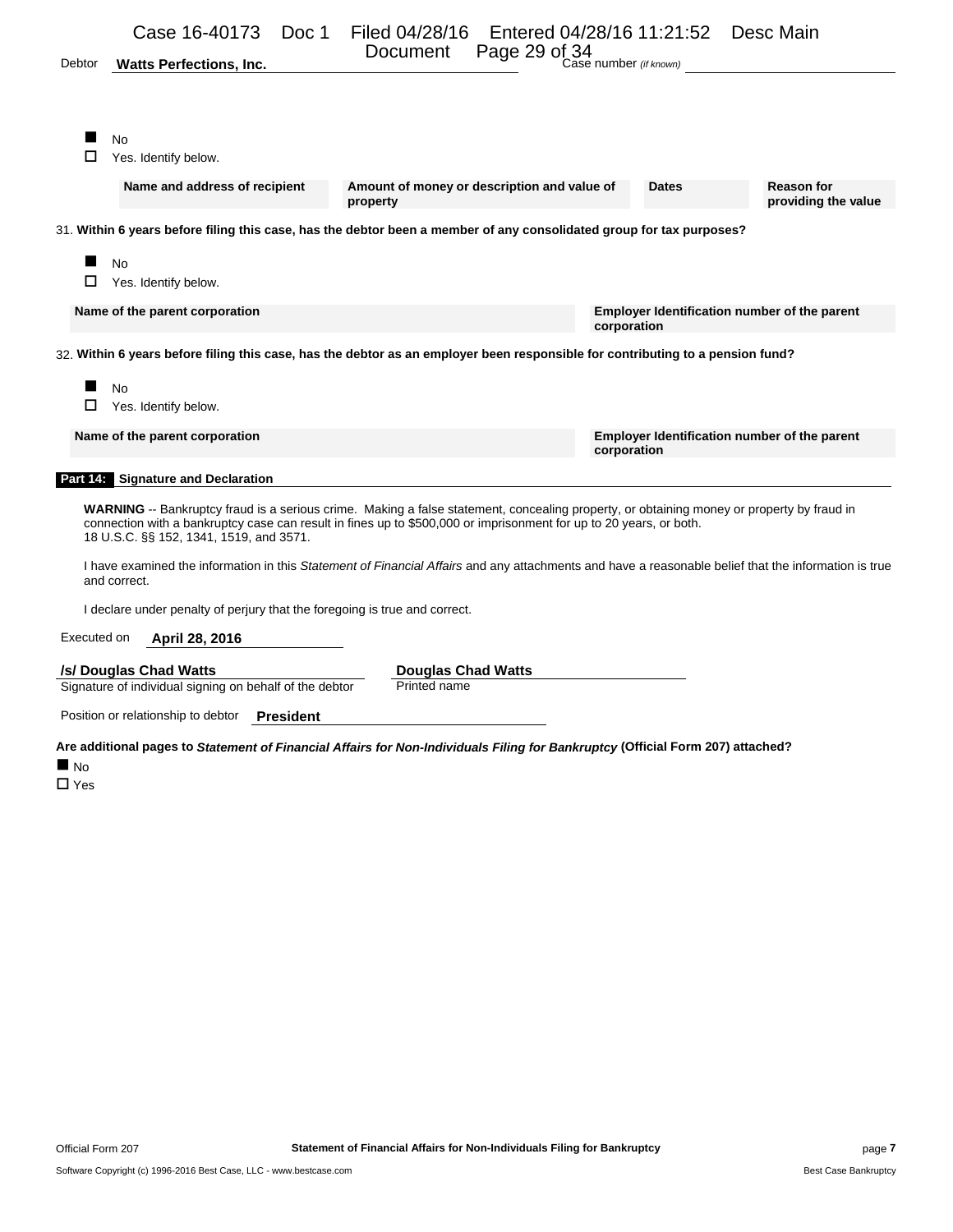B2030 (Form 2030) (12/15)

**United States Bankruptcy Court Western District of North Carolina**

| In re | <b>Watts Perfections, Inc.</b>                                                                                                                                                                                                                                                                                                                                                                                                                                                                                              | Case No. |           |
|-------|-----------------------------------------------------------------------------------------------------------------------------------------------------------------------------------------------------------------------------------------------------------------------------------------------------------------------------------------------------------------------------------------------------------------------------------------------------------------------------------------------------------------------------|----------|-----------|
|       | Dektor(s)                                                                                                                                                                                                                                                                                                                                                                                                                                                                                                                   | Chapter  | 11        |
|       | DISCLOSURE OF COMPENSATION OF ATTORNEY FOR DEBTOR(S)                                                                                                                                                                                                                                                                                                                                                                                                                                                                        |          |           |
|       | Pursuant to 11 U.S.C. § 329(a) and Fed. Bankr. P. 2016(b), I certify that I am the attorney for the above named debtor(s) and that<br>compensation paid to me within one year before the filing of the petition in bankruptcy, or agreed to be paid to me, for services rendered or to<br>be rendered on behalf of the debtor(s) in contemplation of or in connection with the bankruptcy case is as follows:                                                                                                               |          |           |
|       | $\label{eq:2} \textbf{For legal services, I have agreed to accept} \underline{\textit{m}{\textit{m}{\textit{m}{\textit{m}{\textit{m}{\textit{m}}}}}} \underline{\textit{m}{\textit{m}{\textit{m}{\textit{m}{\textit{m}}}}}} \underline{\textit{m}{\textit{m}{\textit{m}{\textit{m}{\textit{m}}}}}} \underline{\textit{m}{\textit{m}{\textit{m}{\textit{m}}}} \underline{\textit{m}{\textit{m}{\textit{m}}}} \underline{\textit{m}{\textit{m}{\textit{m}}}} \underline{\textit{m}{\textit{m}{\textit{m}}}} \$                |          | 20,000.00 |
|       |                                                                                                                                                                                                                                                                                                                                                                                                                                                                                                                             |          | 0.00      |
|       | <b>Balance Due</b>                                                                                                                                                                                                                                                                                                                                                                                                                                                                                                          | \$       | 20,000.00 |
|       | The source of the compensation paid to me was:                                                                                                                                                                                                                                                                                                                                                                                                                                                                              |          |           |
|       | Debtor<br>$\Box$ Other (specify):                                                                                                                                                                                                                                                                                                                                                                                                                                                                                           |          |           |
|       | The source of compensation to be paid to me is:                                                                                                                                                                                                                                                                                                                                                                                                                                                                             |          |           |
|       | Debtor<br>Other (specify):<br>$\Box$                                                                                                                                                                                                                                                                                                                                                                                                                                                                                        |          |           |
| ■     | I have not agreed to share the above-disclosed compensation with any other person unless they are members and associates of my law firm.                                                                                                                                                                                                                                                                                                                                                                                    |          |           |
|       | $\Box$ I have agreed to share the above-disclosed compensation with a person or persons who are not members or associates of my law firm. A<br>copy of the agreement, together with a list of the names of the people sharing in the compensation is attached.                                                                                                                                                                                                                                                              |          |           |
|       | In return for the above-disclosed fee, I have agreed to render legal service for all aspects of the bankruptcy case, including:                                                                                                                                                                                                                                                                                                                                                                                             |          |           |
|       | a. Analysis of the debtor's financial situation, and rendering advice to the debtor in determining whether to file a petition in bankruptcy;<br>b. Preparation and filing of any petition, schedules, statement of affairs and plan which may be required;<br>c. Representation of the debtor at the meeting of creditors and confirmation hearing, and any adjourned hearings thereof;<br>Representation of the debtor in adversary proceedings and other contested bankruptcy matters;<br>e. [Other provisions as needed] |          |           |
|       | By agreement with the debtor(s), the above-disclosed fee does not include the following service:                                                                                                                                                                                                                                                                                                                                                                                                                            |          |           |
|       | <b>CERTIFICATION</b>                                                                                                                                                                                                                                                                                                                                                                                                                                                                                                        |          |           |
|       | I certify that the foregoing is a complete statement of any agreement or arrangement for payment to me for representation of the debtor(s) in<br>this bankruptcy proceeding.                                                                                                                                                                                                                                                                                                                                                |          |           |

| April 28, 2016 | /s/ Kerry L. Baletine             |
|----------------|-----------------------------------|
| Date           | Kerry L. Baletine 41032           |
|                | Signature of Attorney             |
|                | <b>Balentine Law, PLLC</b>        |
|                | <b>615 South Dekalb Street</b>    |
|                | <b>PO Box 1000</b>                |
|                | Shelby, NC 28151-1000             |
|                | 704-487-0616    Fax: 888-870-1647 |
|                | kbalentine@maxgardner.com         |
|                | Name of law firm                  |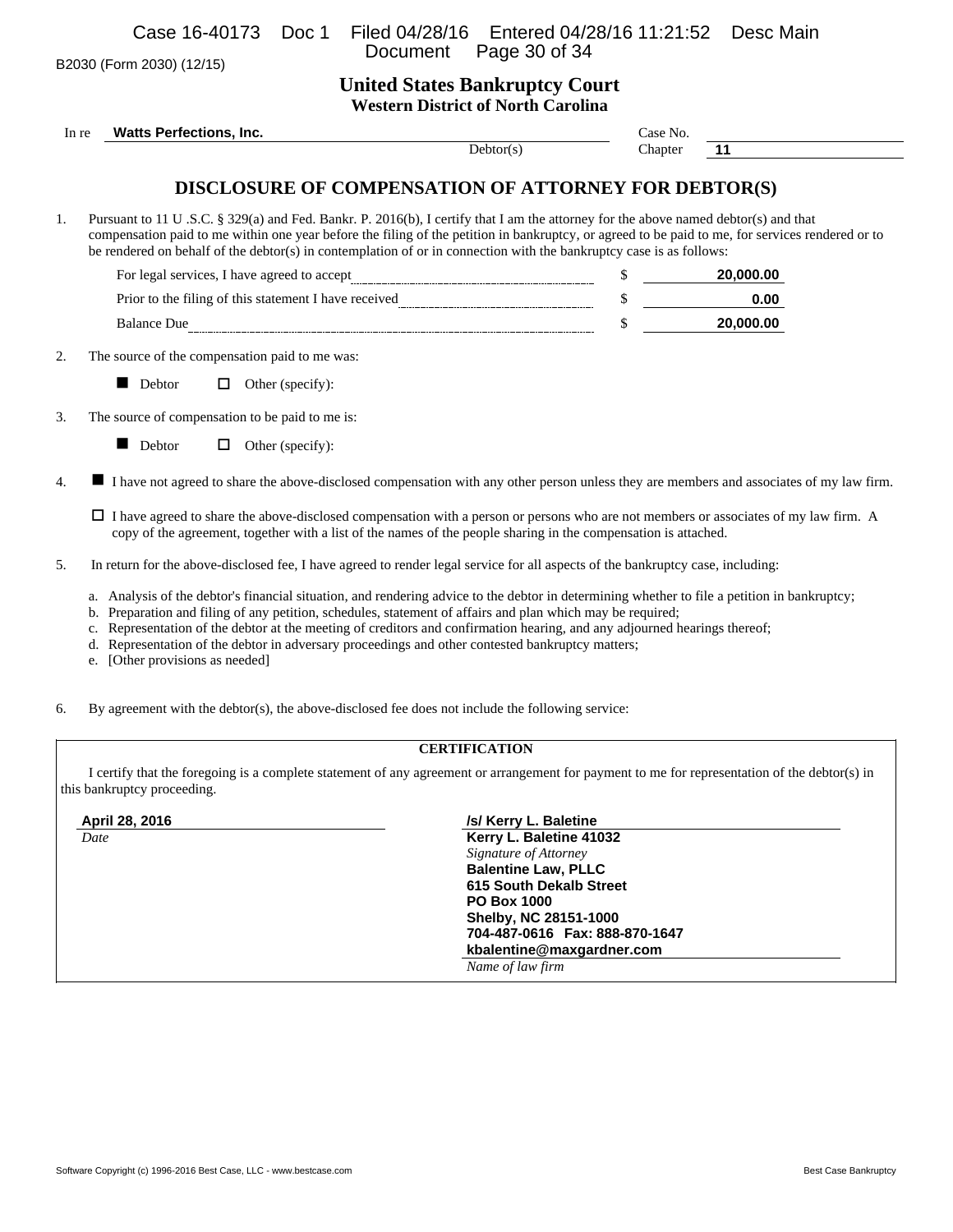### Case 16-40173 Doc 1 Filed 04/28/16 Entered 04/28/16 11:21:52 Desc Main Page 31 of 34

**United States Bankruptcy Court Western District of North Carolina**

In re **Watts Perfections, Inc.** Case No. 2004. The Case No. 2006. Case No. 2006. The Case No. 2006. Case No. 2014.

Debtor(s) Chapter **11** 

## **LIST OF EQUITY SECURITY HOLDERS**

Following is the list of the Debtor's equity security holders which is prepared in accordance with rule  $1007(a)(3)$  for filing in this Chapter 11 Case

Name and last known address or place of business of holder Security Class Number of Securities Kind of Interest

**Douglas Chad Watts 2617 Royster Rd Shelby, NC 28150**

### **DECLARATION UNDER PENALTY OF PERJURY ON BEHALF OF CORPORATION OR PARTNERSHIP**

I, the **President** of the corporation named as the debtor in this case, declare under penalty of perjury that I have read the foregoing List of Equity Security Holders and that it is true and correct to the best of my information and belief.

Date **April 28, 2016** Signature **/s/ Douglas Chad Watts Douglas Chad Watts**

> *Penalty for making a false statement of concealing property:* Fine of up to \$500,000 or imprisonment for up to 5 years or both. 18 U.S.C. §§ 152 and 3571.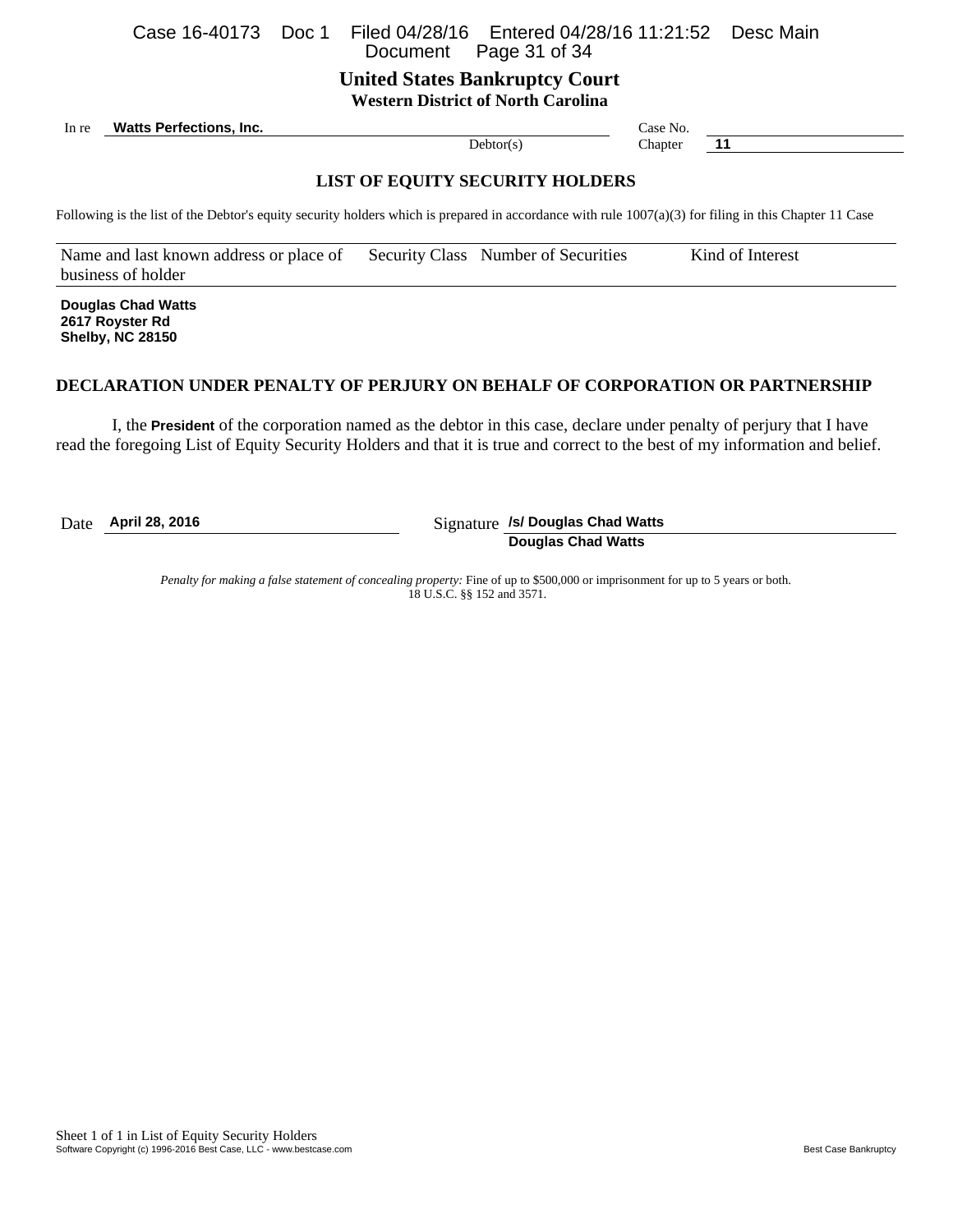Software Copyright (c) 1996-2016 Best Case, LLC - www.bestcase.com **Best Case Bankruptcy** Best Case Bankruptcy

|  | Case 16-40173 Doc 1 Filed 04/28/16 Entered 04/28/16 11:21:52 Desc Main |  |
|--|------------------------------------------------------------------------|--|
|  | Document Page 32 of 34                                                 |  |

# **United States Bankruptcy Court Western District of North Carolina**

In re **Watts Perfections, Inc.** Case No. **Case No.** Case No.

Debtor(s) Chapter **11** 

# **VERIFICATION OF CREDITOR MATRIX**

I, the President of the corporation named as the debtor in this case, hereby verify that the attached list of creditors is true and correct to

the best of my knowledge.

Date: **April 28, 2016** */s/ Douglas Chad Watts* 

**Douglas Chad Watts**/**President** Signer/Title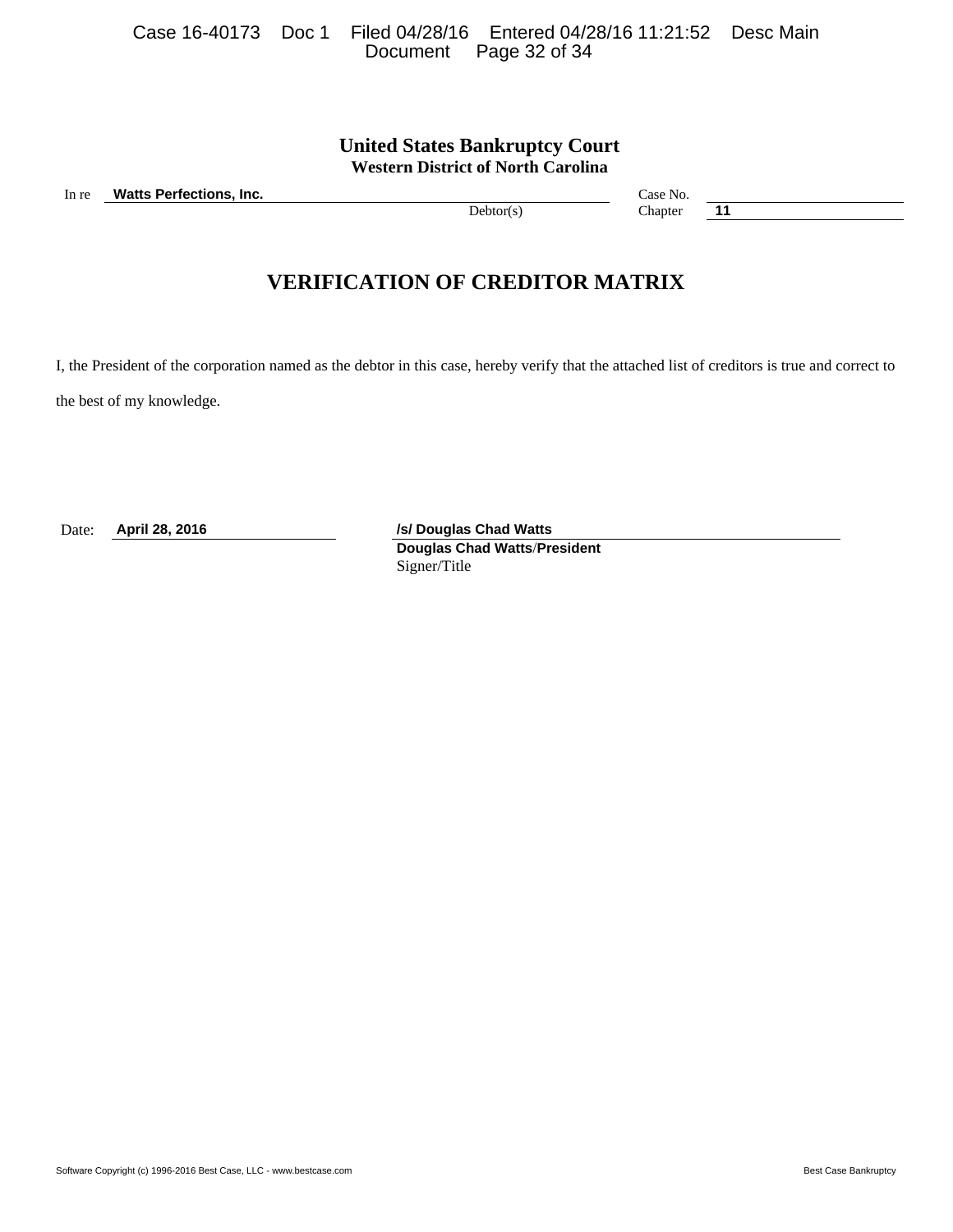### Case 16-40173 Doc 1 Filed 04/28/16 Entered 04/28/16 11:21:52 Desc Main Document Page 33 of 34

Watts Perfections, Inc. 2617 Royster Rd Shelby, NC 28150

Kerry L. Baletine Balentine Law, PLLC 615 South Dekalb Street PO Box 1000 Shelby, NC 28151-1000

Bank of the Ozarks PO Box 196 Ozark, AR 72949

Berman & Rabin, PA PO Box 24327-66283 Overland Park, KS 66223

Cintas PO Box 630803 Cincinnati, OH 45263-0803

Citibank Bank PO Box 9001037 Louisville, KY 40290-1037

Cleveland County Tax Collector PO Box 760 Shelby, NC 28131

CMI Credit Mediators, Inc PO Box 456 Upper Darby, PA 19082-0456

Evans Cooling Systems, Inc 496 Fricks Lock Rd Pottstown, PA 19465

First Data Global Leasing PO Box 173845 Denver, CO 80217

Gary Boyd Auction & Real Estate PO Box 352 Albemarle, NC 28002

H & H Pest Control 520 East Dixon Blvd Shelby, NC 28150

Hendricks Best Brands Plus 1241 E. Dixon Blvd Shelby, NC 28150

**IRS** 

John Schweppe, Esq 211 E. Warren St Shelby, NC 28150

LEAF Funding c/o William J. Allen 2435 Plantation Center Dr, Suite 205 Matthews, NC 28105

Maxwell Hamrick Ins. Agency PO Box 1507 Shelby, NC 28151

Mitchell Bailey 31584 Adour Way Winchester, CA 92596 North Carolina Department of Rev Bankruptcy Unit PO Box 1168 Raleigh, NC 27602-1168

**Ohlins** 703-C Old Spartanburg Hwy Hendersonville, NC 28792

Parts Unlimited c/o Robert J. Bernhardt 5821 Fairview Rd., Suite 100 Charlotte, NC 28209

Pioneer Metal Finishing, LLC 254 Henderson St Gaffney, SC 29341

Security Central PO Box 602371 Charlotte, NC 28260-2371

Spangler, Inc., PA 1914 Brunswick Ave., Suite 2B Charlotte, NC 28207

Synter Resource Group, LLC PO Box 63247 North Charleston, SC 29419-3247

UPS PO Box 650580 Dallas, TX 75265

Wesley L. Deaton PO Box 2459 Denver, NC 28037